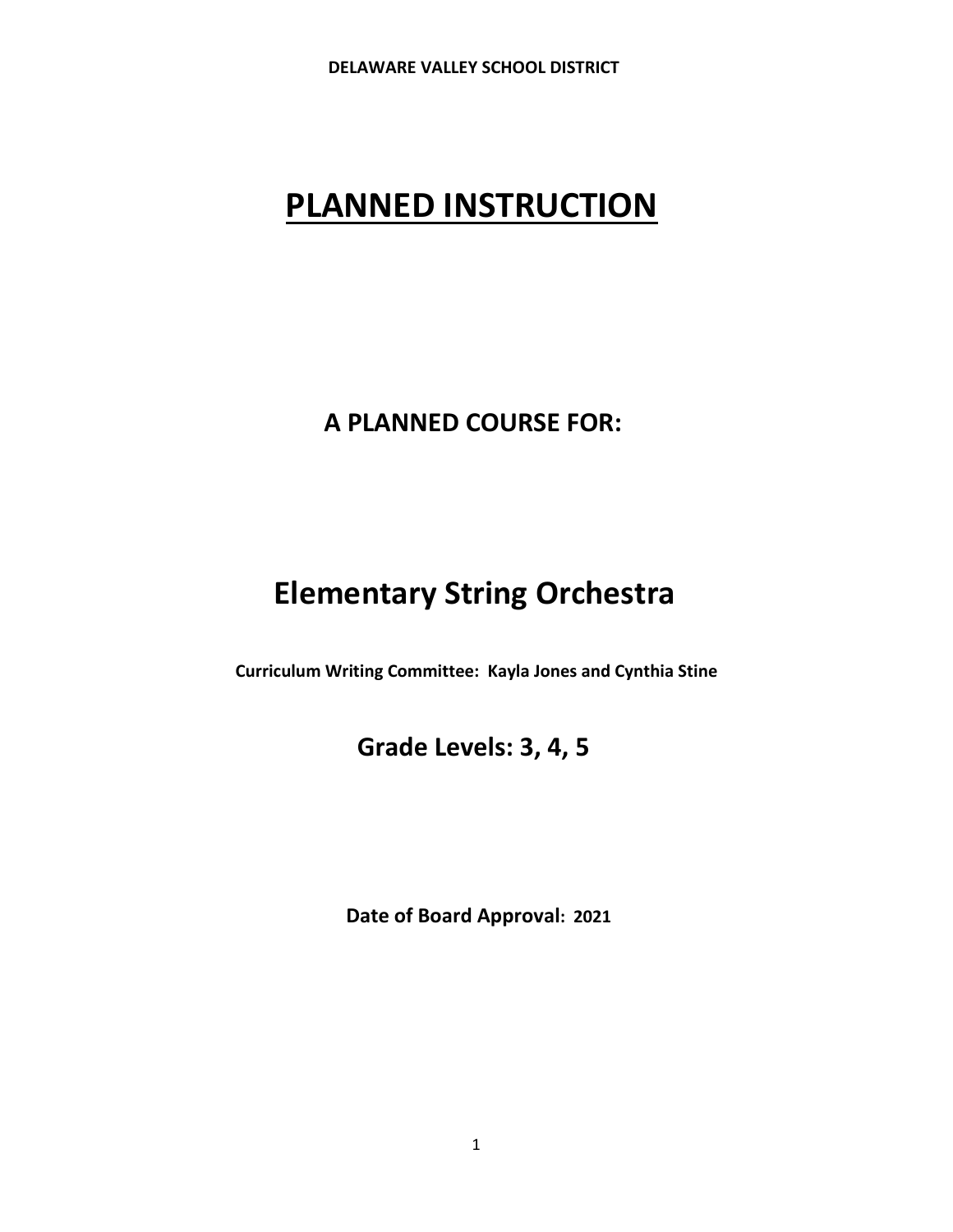# **Grading Scale:**

| <b>Lesson Preparation</b>  | 75%  |
|----------------------------|------|
| <b>Orchestra Rehearsal</b> | 15%  |
| <b>Practice Charts</b>     | 10%  |
| Total                      | 100% |

# **Curriculum Map – Year One**

## **Overview:**

**This graded course is designed to teach third, fourth, and fifth grade students how to perform music using the four major orchestral stringed instruments: violin, viola, cello, and double bass. Students participate in one small group lesson and one large group rehearsal weekly for the entire school year, with emphasis on music reading and performance skills. Students experience personal growth in responsibility and teamwork as contributing members of the orchestra who both practice independently and fully participate in ensemble activities. Orchestra students also discover connections between music and other art forms and academic disciplines, and they develop an appreciation for music's place in society.** 

**Time/Credit for the Course: First 3 Years**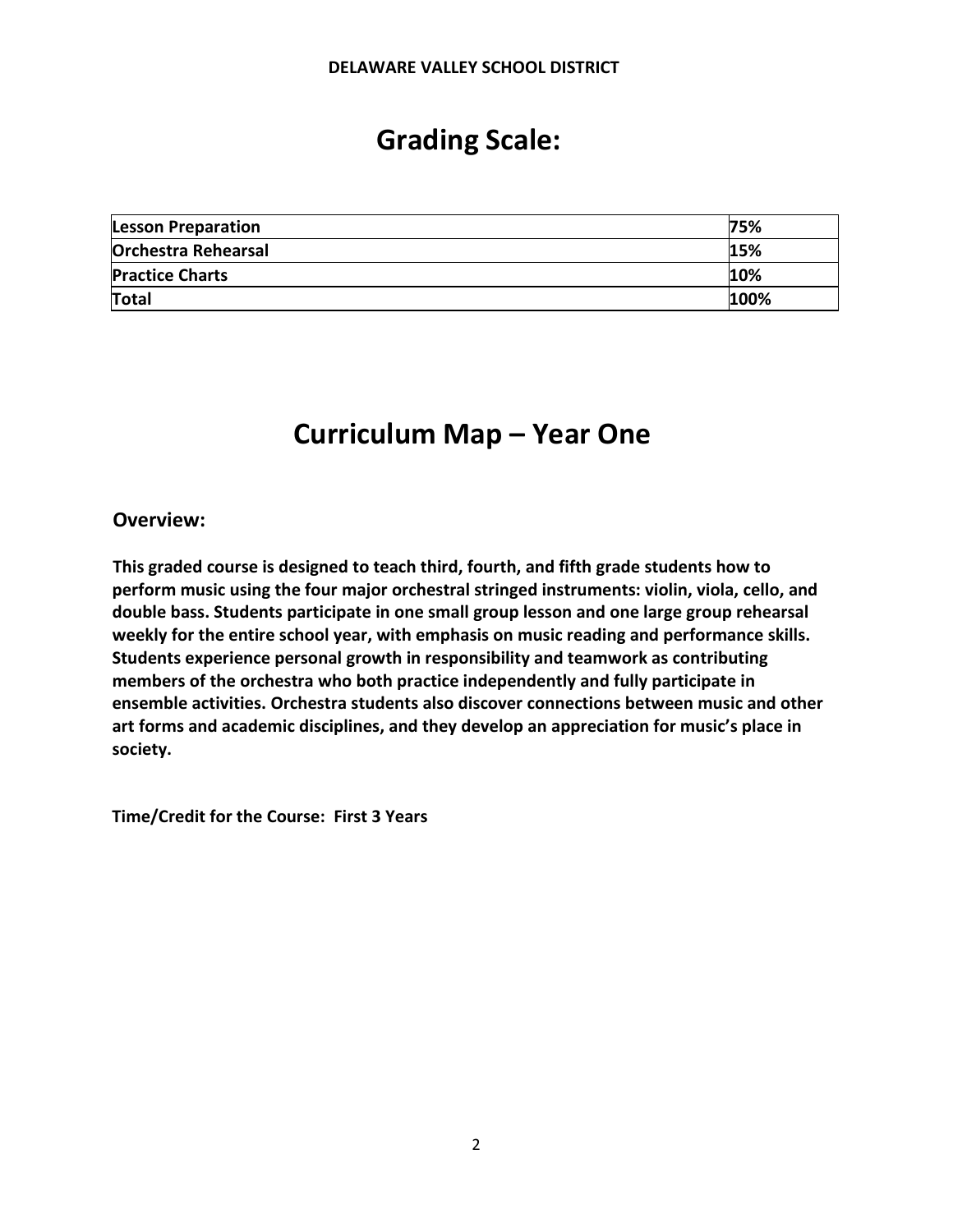**1. Marking Period One Goals:**

**Understanding of:**

- **Proper care and handling of instruments**
- **Parts of instruments and bows**
- **Correct posture**
- **Pizzicato (plucking) technique**
- **Quarter note rhythms and rests**
- **Open strings - plucking an OSC (Open String Cycle)**
- **Playing a 3 note pattern on every string (Patterns #1 & 2)**
- **Introduction of bow hold and bowing exercises**
- **2. Marking Period Two Goals:**

**Understanding of:**

- **Proper bow hold**
- **Detaché bow technique**
- **Plucking three note patterns using high/low 2 for violin and viola, 2nd and 3rd finger for cello and 2nd and 4th fingers for bass**
- **Identify notes on staff by finger number**
- **3. Marking Period Three Goals**

**Understanding of:**

- **Shifting from I to III position (String Bass)**
- **Paired eighth note rhythms**
- **Half note rhythms and rests, 2/4 time signature**
- **Four note finger pattern (adding the 3rd finger violin/viola, cello 4th)**
- **Learning the note names by letter on the fingerboard**
- **4. Marking Period Four Goals:**

**Understanding of:**

- **Note names on the staff**
- **D Scale**
- **Reading notes of the D Scale on the staff**
- **Five note patterns on each string (adding pinky for violin/viola)**

**Big Idea #1: Preparing instruments for playing and proper storage keeps instruments in good condition.**

**Big Idea #2: Proper posture and instrument position sets students up for healthy and efficient playing.**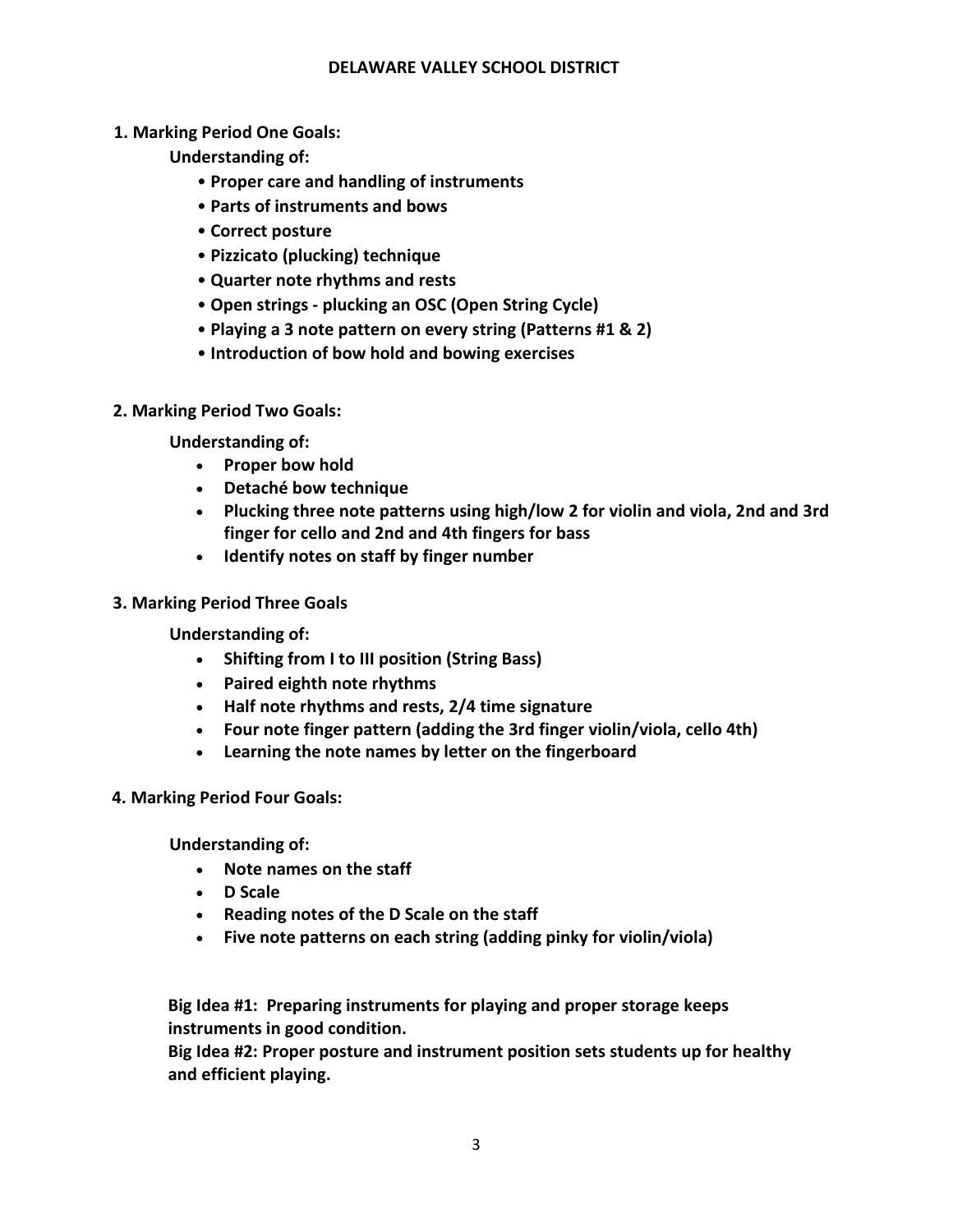**Big Idea #3: Producing pleasing tones on a stringed instrument involves plucking the strings correctly and proper placement of left hand fingers.**

**Big Idea #4: Reading music requires an understanding of rhythm and rest values. Big Idea #5: Producing pleasing tones on a stringed instrument involves** 

**bowing the strings.** 

**Big Idea #6: Pitches are created by using a fingering system on the instruments.** 

**Big Idea #7: In addition to the location of pitches written on the music staff, key signatures and/or accidentals determine how high or low notes are performed. Big Idea #8: Rhythm notation, such as half notes, half rests, and eighth note pairs, are differentiated by shape.**

**Big Idea #9: 2/4 time signature affects how beats are organized and rhythms are counted.** 

**Big Idea #10: Reading music requires an understanding of pitches arranged on a musical staff.** 

**Big Idea #11: Technology may be used to access appropriate information for music research.**

**Big Idea #12: Musicians listen to and think critically about music performance.** 

# **Textbooks and Supplemental Resources:**

Sound Innovations Essential Elements 2000 Bornoff Method Primer Concert Repertoire

# **Curriculum Map – Year Two**

## **1. Marking Period One Goals:**

**Understanding of:**

- **Whole note rhythms**
- **Several new pitches, notations, and fingerings specific to their respective instruments**
- **Reading notes on the staff of all four strings**
- **Staccato bowing**
- **Hooked bowing**
- **Ties**
- **2. Marking Period Two Goals:**

**Understanding of:**

- **Slurred bowing**
- **Basic dynamics;** *p, mp, mf, f*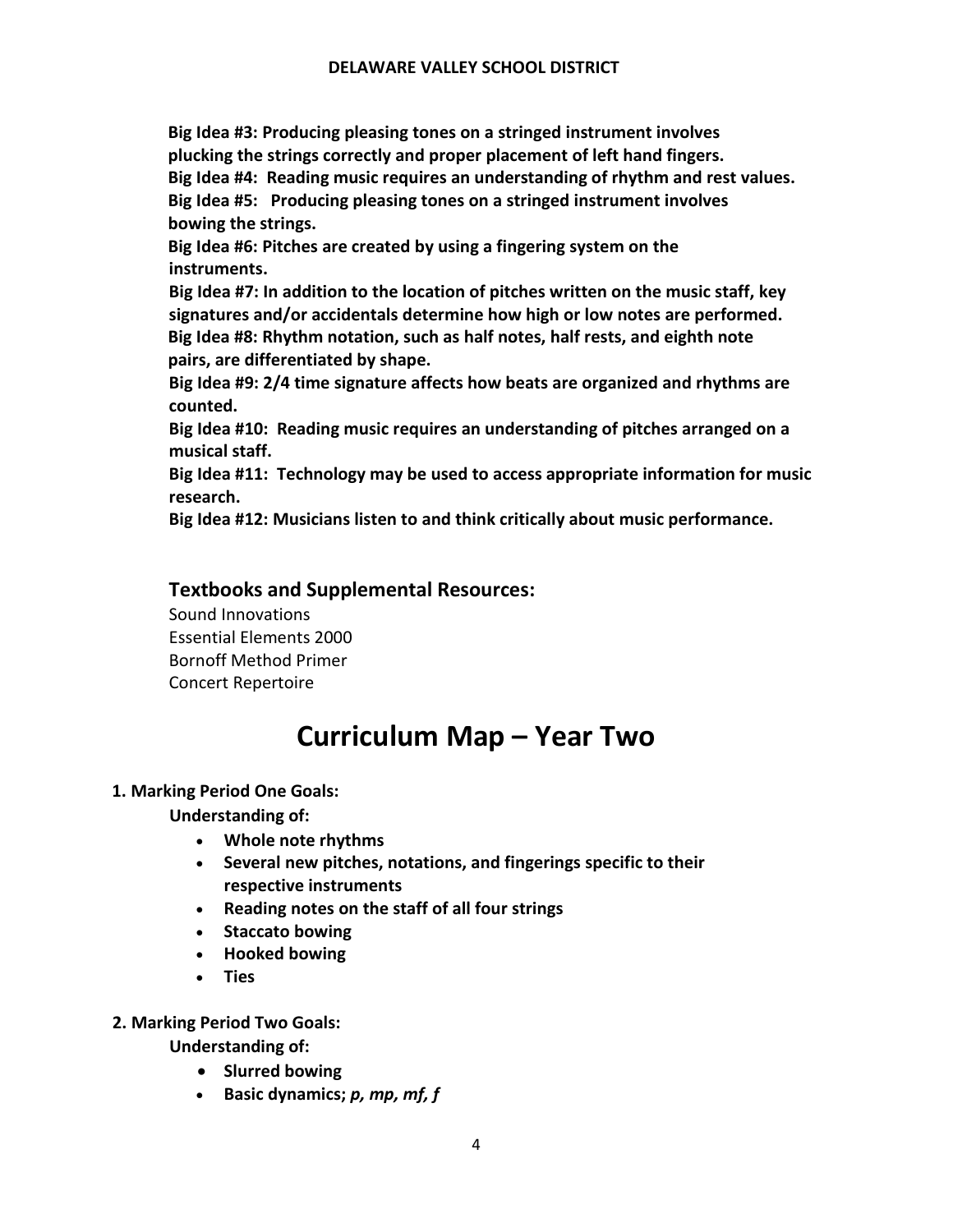- **Bowing in different "lanes"**
- **Several new pitches, notations, and fingerings specific to their respective instruments (finger pattern #4 utilizing a low first finger)**
- **3. Marking Period Three Goals:**

**Understanding of:**

- **Dotted half note rhythms in 4/4 and 3/4**
- **Single eighth notes and eighth rests, including off-beat rhythms**
- **Dotted quarter/eighth note rhythms**
- **Spiccato bowing on open strings**
- **Several new pitches, notations, and fingerings specific to their respective instruments**
- **Procedures for sight-reading**
- **4. Marking Period Four Goals:**

**Understanding of:**

- **Tempo Markings**
- **Several new pitches, notations, and fingerings specific to their respective instruments**
- **Improvisation and what constitutes an improvisation**
- **Music research and basic performance analysis**

**Big Idea #1: A tie combines two or more rhythms into one longer note.** 

**Big Idea #2: Staccato bowing produces short, separated tones.**

**Big Idea #3: Hooked bowing is a variation of staccato focusing on bow direction and bow divisions**

**Big Idea #4: Rhythm notation, such as whole notes, are differentiated by shape.** 

**Big Idea #5: Notation, such as whole notes, helps musicians determine the length of sound or silence on instruments.**

**Big Idea #6: A slur combines two or more successive notes into one bow stroke.** 

**Big Idea #7: Dynamics are used by composers when they intend to change** 

**volume level, either gradually, as with crescendos and decrescendos, or suddenly (forte to piano; piano to forte).**

**Big Idea #8: Orchestral musicians use several techniques to create dynamic changes. Big Idea # 9: Music is mathematical and includes the subdivision of musical beats within measures.**

**Big Idea #10: 3/4 time signature affects how beats are organized and rhythms are counted.** 

**Big Idea #11: Dotted half notes are worth three beats in ¾ time.**

**Big Idea #12: Rhythm notation, such as a single eighth notes and eighth rests, are differentiated by shape.**

**Big Idea # 13: In addition to the location of pitches written on the music staff, key signatures and/or accidentals determine how high or low notes are performed.**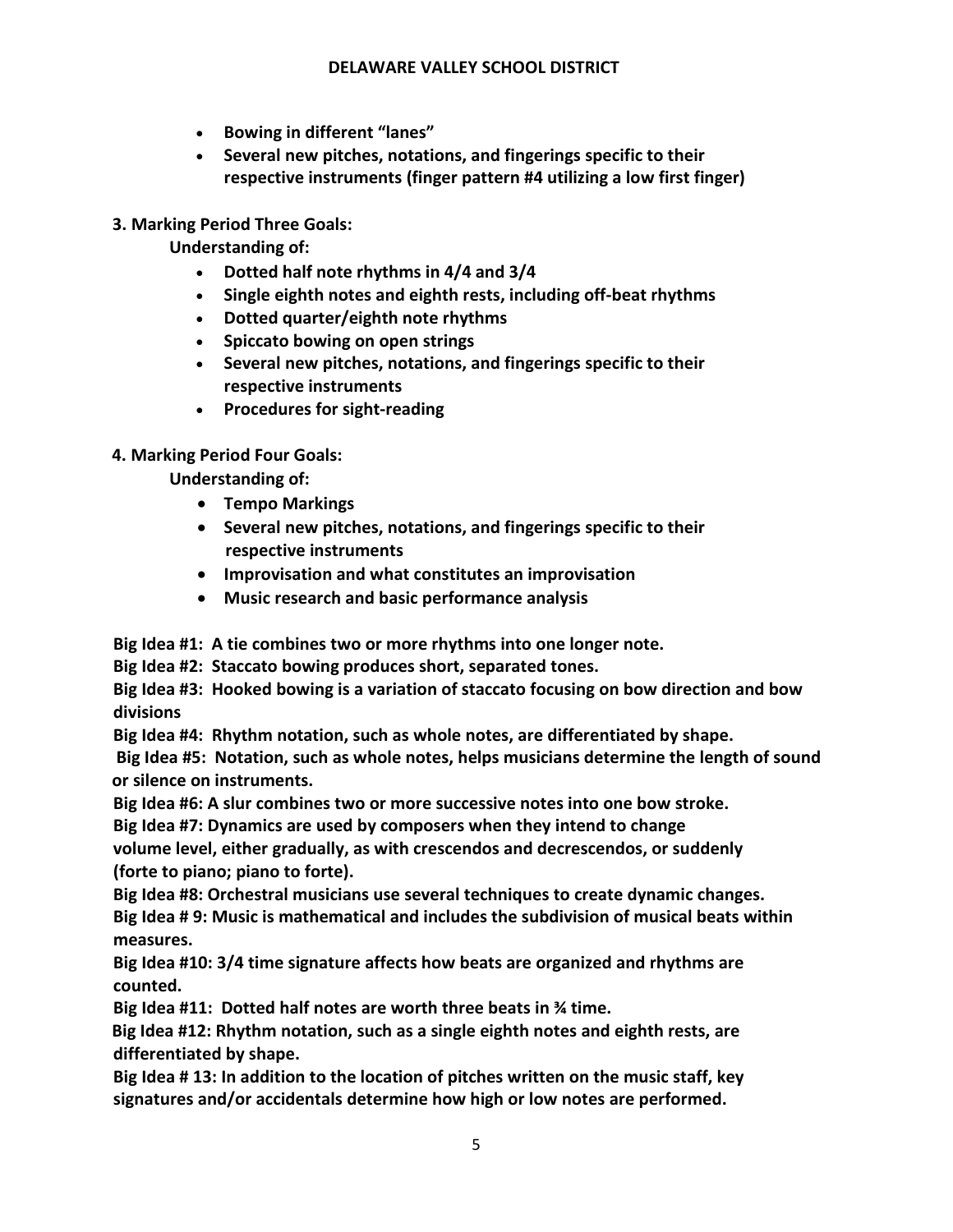**Big Idea #14: Tempo markings help musicians know how fast or slow music should be played.**

**Big Idea # 15: Musicians can improvise by changing one or more musical elements (rhythm, pitch, articulation, etc.) of a familiar tune.**

# **Textbooks and Supplemental Resources:**

Sound Innovations Essential Elements 2000 Bornoff Method Primer Concert Repertoire

# **Curriculum Map – Year Three**

## **1. Marking Period One Goals:**

**Understanding of:**

- **Cut time half notes and quarter notes**
- **Tuning using fine tuners**
- **Sixteenth note rhythms**
- **Syncopation**
- **Patterns #1-5 for vn/va/bs (using a low 1 for vn/va and intro to ½ position for bass)**
- **Pattern #4 introduction for cello using II position**

## **2. Marking Period Two Goals:**

**Understanding of:**

- **Slurred bows on 3 or more notes**
- **Sight-reading procedures**
- **Sixteenth/Eighth note combinations**
- **3. Marking Period Three Goals**

**Understanding of:**

- **Playing harmonics (shifting preparation)**
- **Double stops**
- **Reading dotted eighth/sixteenth notes combos**
- **Cello pattern #5 using II position**
- **4. Marking Period Four Goals:**

**Understanding of:**

- **Improvisation on simple melodies**
- **Composition of an eight measure melody**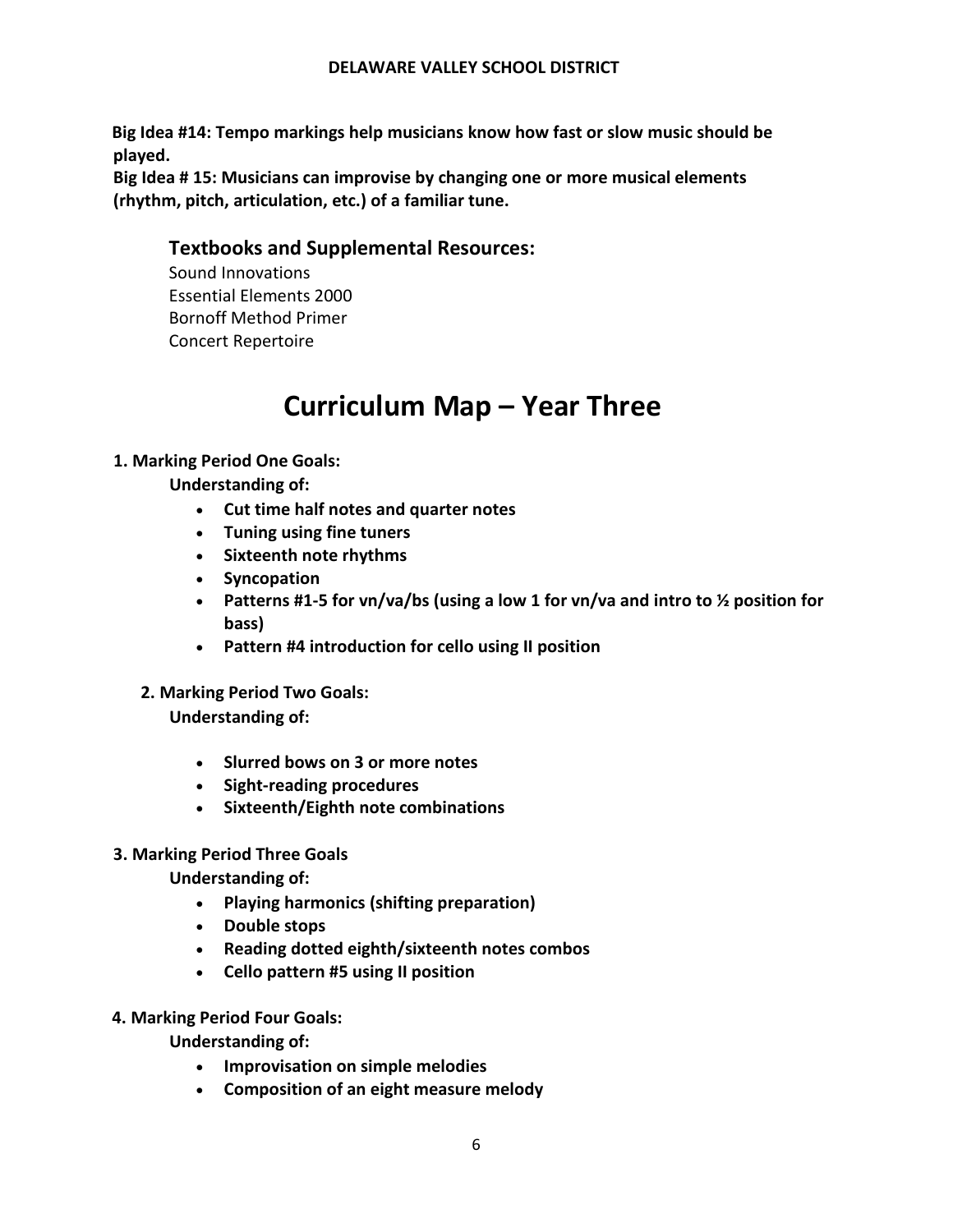- **Several new pitches, notations, and fingerings specific to their respective instruments**
- **Music research and basic performance analysis**
- **Shifting to Harmonics**
- **Big Idea #1: Strings often need to be re-calibrated (tuned) to correct pitches and fine tuners can be used to make these corrections**
- **Big Idea #2: Some key signatures require a half step between the open string and the first finger**
- **Big Idea #3: The beat can be divided into four parts to create sixteenth notes**
- **Big Idea #4: Rhythm notations, such as sixteenth/eighth note combinations, are differentiated by shape.**
- **Big Idea #5: Notation, such as sixteenth/eighth note combinations, help musicians determine the length of sound or silence on instruments.**
- **Big Idea #7: Syncopation occurs when weaker parts of beats are emphasized.**
- **Big Idea #8: Cut time affects how beats are organized.**
- **Big Idea #9: Musicians may improvise by creating their own melodies over a chord progression**
- **Big Idea #10: Sight reading is a skill that musicians need to continuously develop**
- **Big Idea #11: String players may use double stops to play two notes simultaneously which requires good bow control and sense of pitch**
- **Big Idea #12: Open-string harmonics are created by lightly touching the string with a finger of the left hand at specific fractional lengths of a string.**
- **Big Idea # 13: Shifting the left hand from first position to higher positions allows string players to play higher-pitched notes further along the fingerboard**
- **Big Idea # 14: Technology may be used to access appropriate information for music research.**
- **Big Idea #15: Musicians listen to and think critically about music performance.**

# **Textbooks and Supplemental Resources:**

Sound Innovations Essential Elements 2000 Bornoff Method Primer Concert Repertoire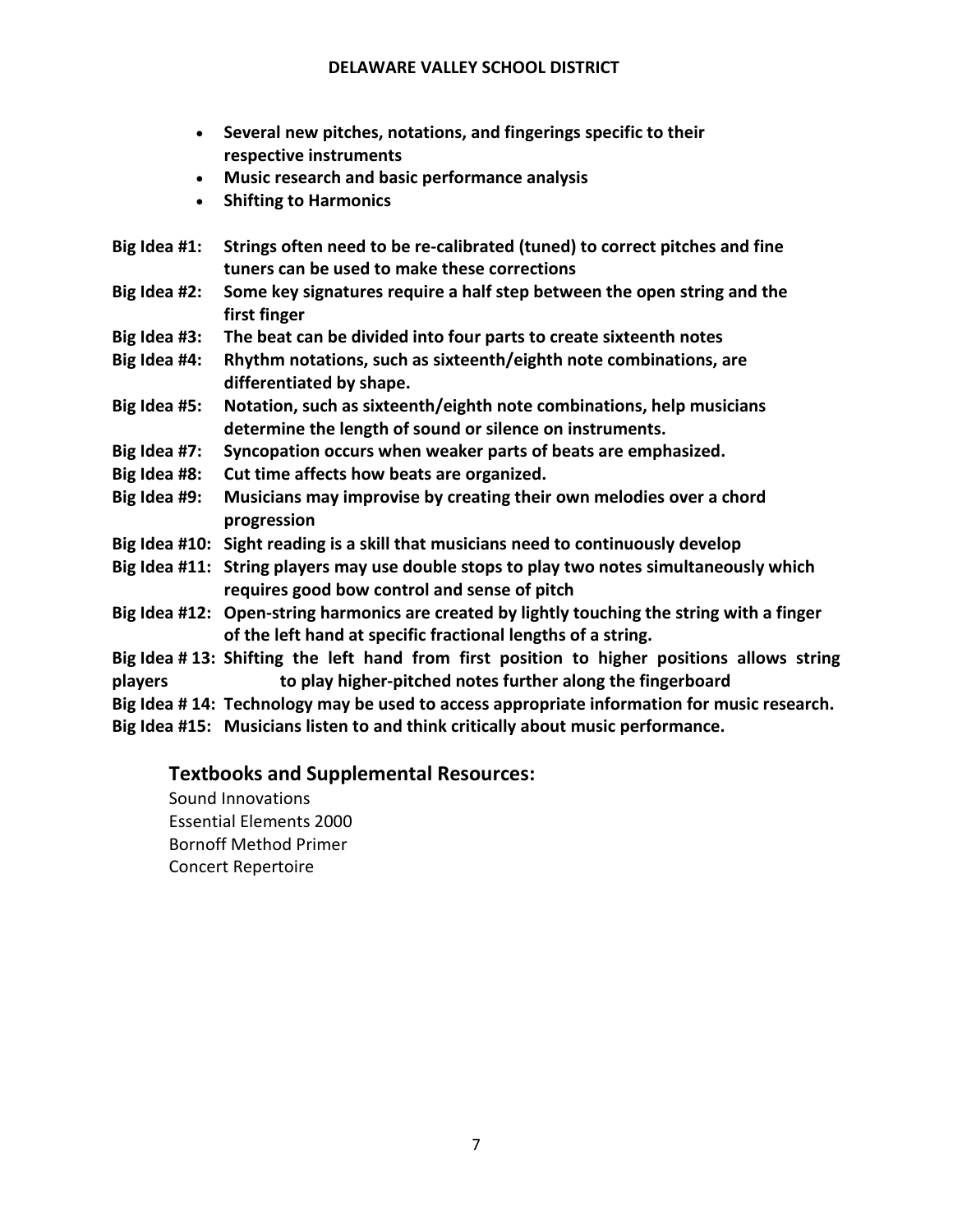# **UNIT #1: INSTRUMENT CARE AND TONE PRODUCTION**

**Time Range in Days: 30 minutes instruction weekly/3-4 lessons**

## **Standard(s):**

**PA Academic Standards for Arts and Humanities**

## **Standards Addressed:**

9.1.3 A, 9.1.3 B, 9.1.3 C, 9.1.3 E, 9.1.3 G, 9.1.3 H **Anchor(s):** CC.2.1.3, C.1

## **Eligible Content:**

Students learn the basics of proper storage and maintenance. They also practice posture and instrument position while beginning to produce pleasing tones by plucking on their respective orchestral instruments.

## **Objectives:**

Students will identify instrument parts and accessories. (DOK: Level 1) Students will relate instrument preparation to quality of sound (tuning, rosined bow, etc.). (DOK: Level 2)

Students will demonstrate proper posture. (DOK: Level 2)

Students will demonstrate proper plucking technique. (DOK: Level 2)

## **Core Activities and Corresponding Instructional Methods:**

- Teacher names, shows, and has students touch or point to various essential parts of the instrument.
- Teacher explains proper storage of instruments at school and home and the necessity for taking care of instruments; each student develops a plan for instrument storage at home.
- Teacher demonstrates proper instrument preparation and explains the reasons for such preparation (taking instrument out of case, tightening bow hair, adjusting end pin, etc.); students model that preparation.
- Teacher demonstrates proper instrument position; students practice proper instrument position.
- Teacher demonstrates proper left hand position for various stringed instruments; students practice placing left hands in correct position.
- Teacher explains and demonstrates pizzicato technique (plucking); students imitate technique.
- Teacher demonstrates proper bow hold; students practice shaping correct bow hold.
- Teacher demonstrates proper bow movements; Students imitate teacher movements.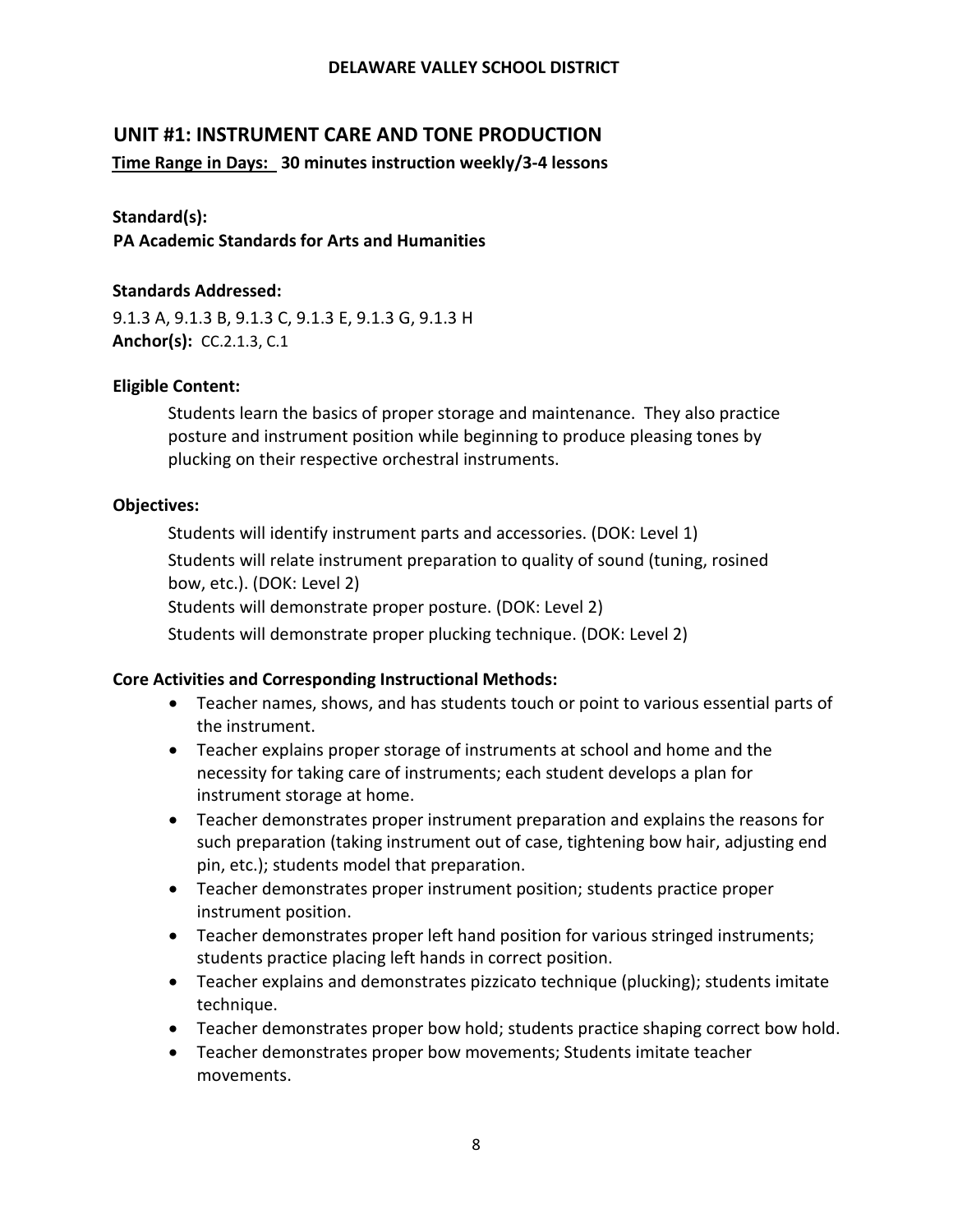#### **Assessments:**

**Diagnostic:** 

Teacher questions students on prior knowledge

**Formative:**

Observation of weekly progress

## **Summative:**

Student demonstration/teacher evaluation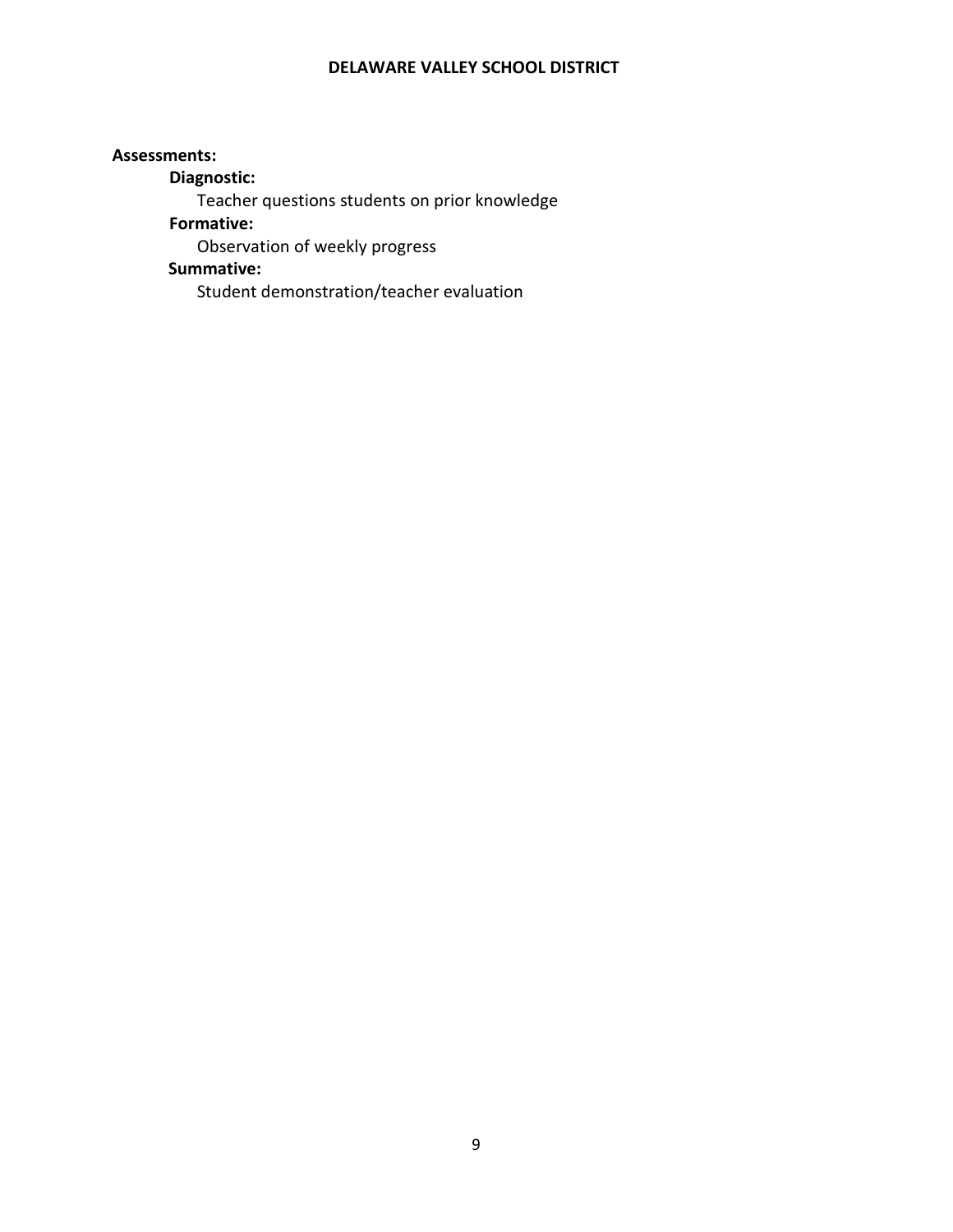# **UNIT #2: BASIC MUSIC NOTATION/READING MUSIC Time Range in Days: 30 minutes instruction weekly/Ongoing**

#### **Standard(s):**

**PA Academic Standards for Arts and Humanities**

#### **Standards Addressed:**

9.1.3 A, 9.1.3 B, 9.1.3 C, 9.1.3 D, 9.1.3 E, 9.1.3 G, 9.1.3H

**Anchor(s):** CC.2.1.3, C.1

#### **Eligible Content:**

Basic symbols used to read music are discussed: staff, clef signs, ledger lines, measures, bar lines, double bars, repeat signs, 4/4 time signature, quarter note rhythms and rests. Reading open strings on the staff.

#### **Objectives:**

Students will identify the open strings and locate on the staff(DOK: Level 1) Students will identify and apply the following to the performance of musical excerpts: measures, bar lines, double bars, repeat signs. (DOK: Levels 1 & 2) Students will explain the relational pattern of pitch level with the position on the staff (DOK Level 2)

#### **Core Activities and Corresponding Instructional Methods:**

- Teacher draws treble, alto, and bass clefs and explain which instruments read each clef.
- Teacher shows and explains music staff, ledger lines
- Teacher explains the concept of quarter note and quarter rest rhythms.
- Teacher demonstrates how to play quarter notes and rests using basic patterns written for

students; students will repeat rhythms and play several other examples on respective instruments.

- Teacher explains 4/4 time signature, division of beats/notes into measures, function of bar lines and double bars.
- Teacher and students play songs/exercises in lesson book involving pitches, rhythms, and symbols used in this unit.

#### **Assessments:**

**Diagnostic:** Teacher questioning Observation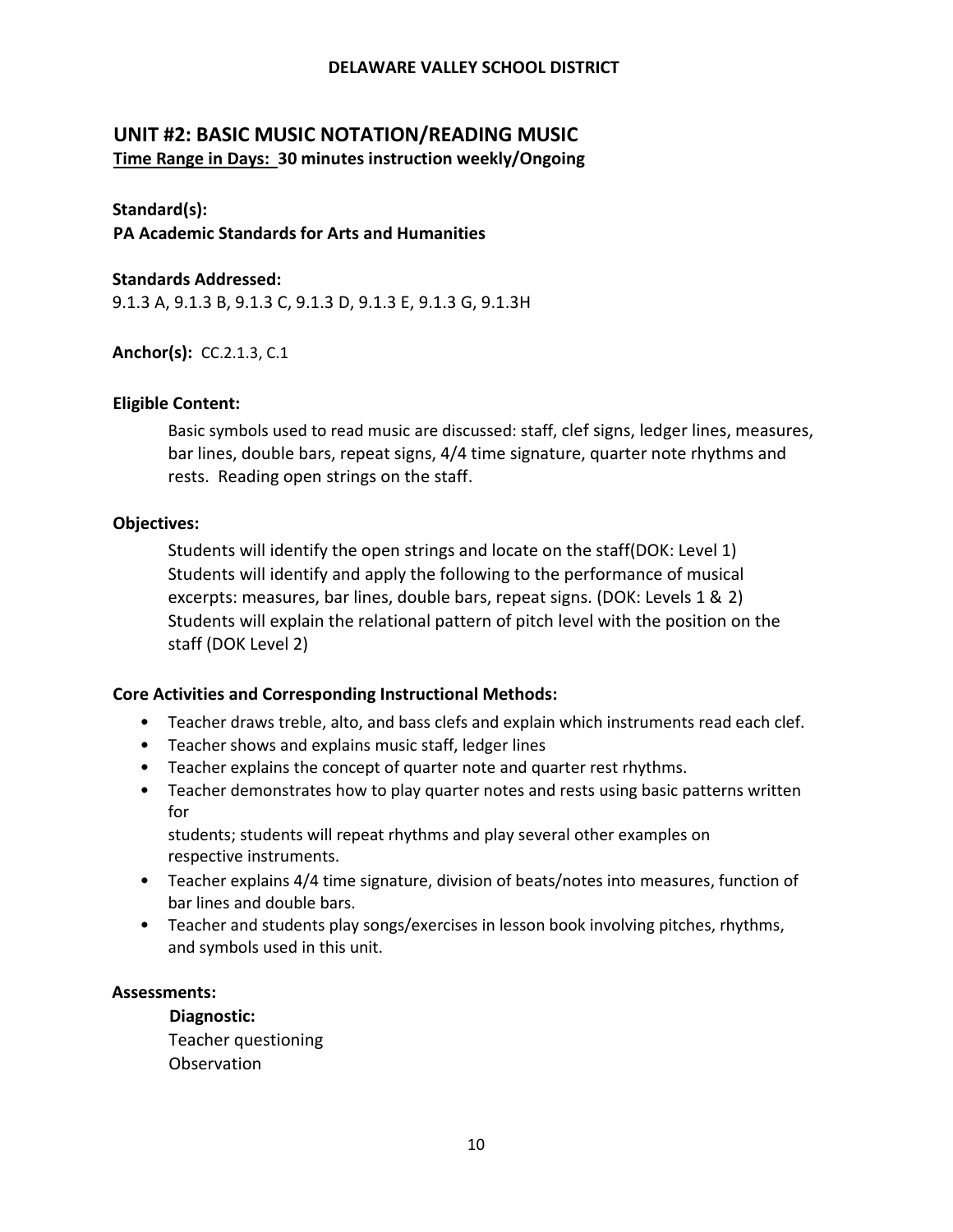# **Formative:**

Flashcard with rhythms Group and Individual performance in class **Summative:** Written or Oral Evaluation of Note Identification Playing Test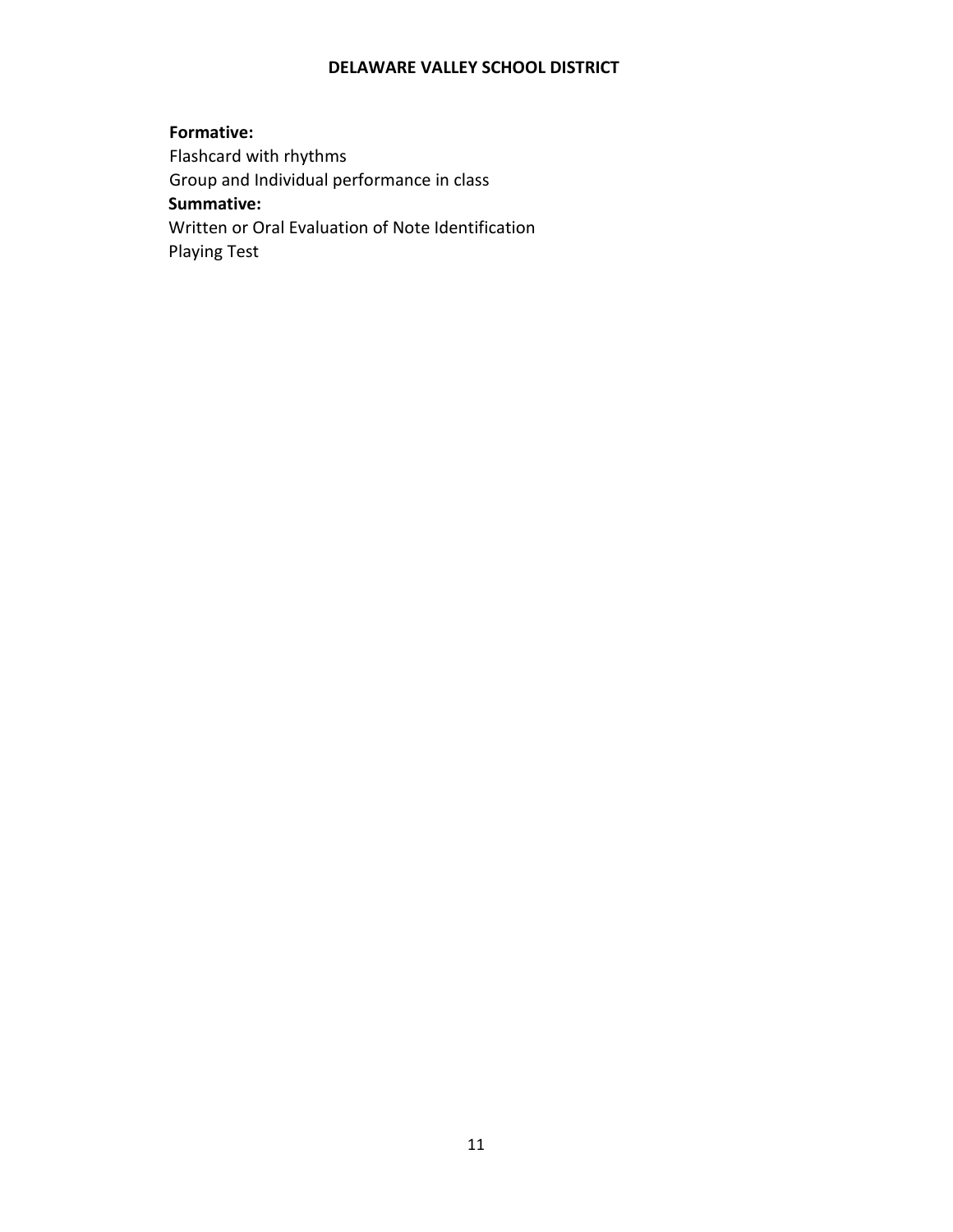# **Unit 3: NEW NOTATION/FINGERINGS**

## **Time Range in Days: 30 minutes instruction weekly/ongoing**

#### **Standard(s):**

**PA Academic Standards for Arts and Humanities**

#### **Standards Addressed:**

9.1.3 A, 9.1.3 B, 9.1.3 C, 9.1.3 D, 9.1.3 E, 9.1.3 G, 9.1.3 H

#### **Eligible Content:**

Students will learn the first three notes of each string using patterns #1 and #2 Students will identify new pitches based on their location on the staff. Students will demonstrate the correct fingering for each new pitch.

#### **Objectives:**

Students will identify all pitches used in pattern #1 and 2 on every string (DOK: Level 1)

Students will perform songs utilizing notes in Pattern #1&2 on every string (DOK: Level 2)

#### **Core Activities and Corresponding Instructional Methods:**

- Teacher introduces each note name and fingering through demonstration and explanation.
- Students practice each series of notes by saying the letter names and fingerings out loud before playing.

#### **Assessments:**

#### **Diagnostic:**

Teacher questioning

Observation

#### **Formative:**

Flashcard review of notes

Group and Individual performance in class

#### **Summative:**

Written or Oral Evaluation of Note Identification Playing Test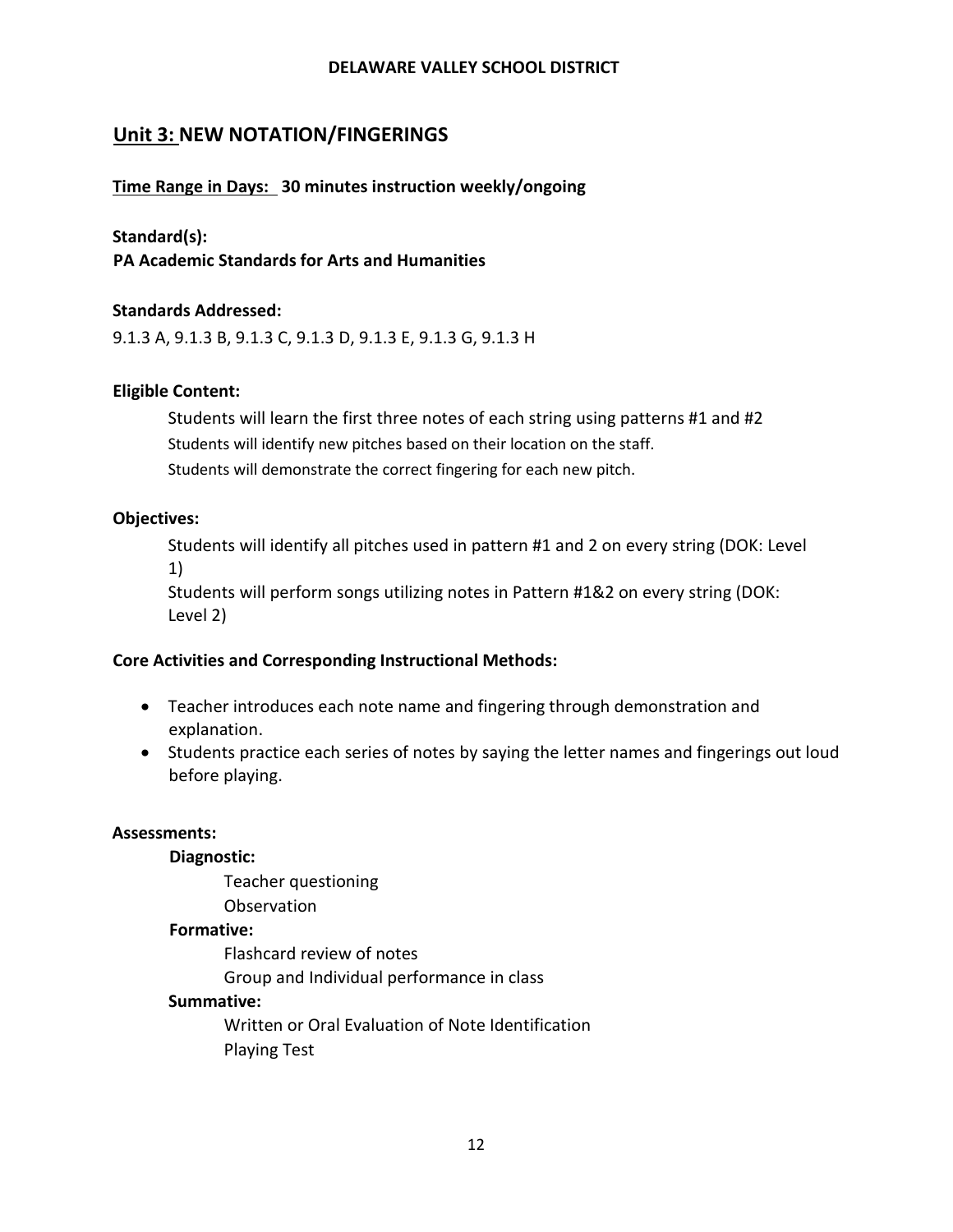# **Unit 4: BOWING (Detaché)**

**Time Range in Days: 30 minutes instruction weekly/3-4 lessons**

## **Standard(s):**

**PA Academic Standards for Arts and Humanities**

## **Standards Addressed:**

9.1.3 B, 9.1.3 C, 9.1.3 G

## **Eligible Content:**

Students are introduced to proper bow hold, bow placement on strings, and bowing mechanics.

Students will produce pleasing tones on the instruments with the bow.

## **Objectives:**

Students will demonstrate proper bow hold. (DOK: Level 2) Students will demonstrate proper bow motion. (DOK: Level 2)

## **Core Activities and Corresponding Instructional Methods:**

- Teacher reviews proper instrument position/Students practice proper instrument
- position.
- Teacher demonstrates proper bow hold/Students practice shaping correct bow hold.
- Teacher demonstrates proper bow movements/Students imitate teacher movements.

#### **Assessments:**

**Diagnostic:**

Teacher questions students on prior knowledge

**Formative:**

Observation of weekly progress

#### **Summative:**

Student demonstration/teacher evaluation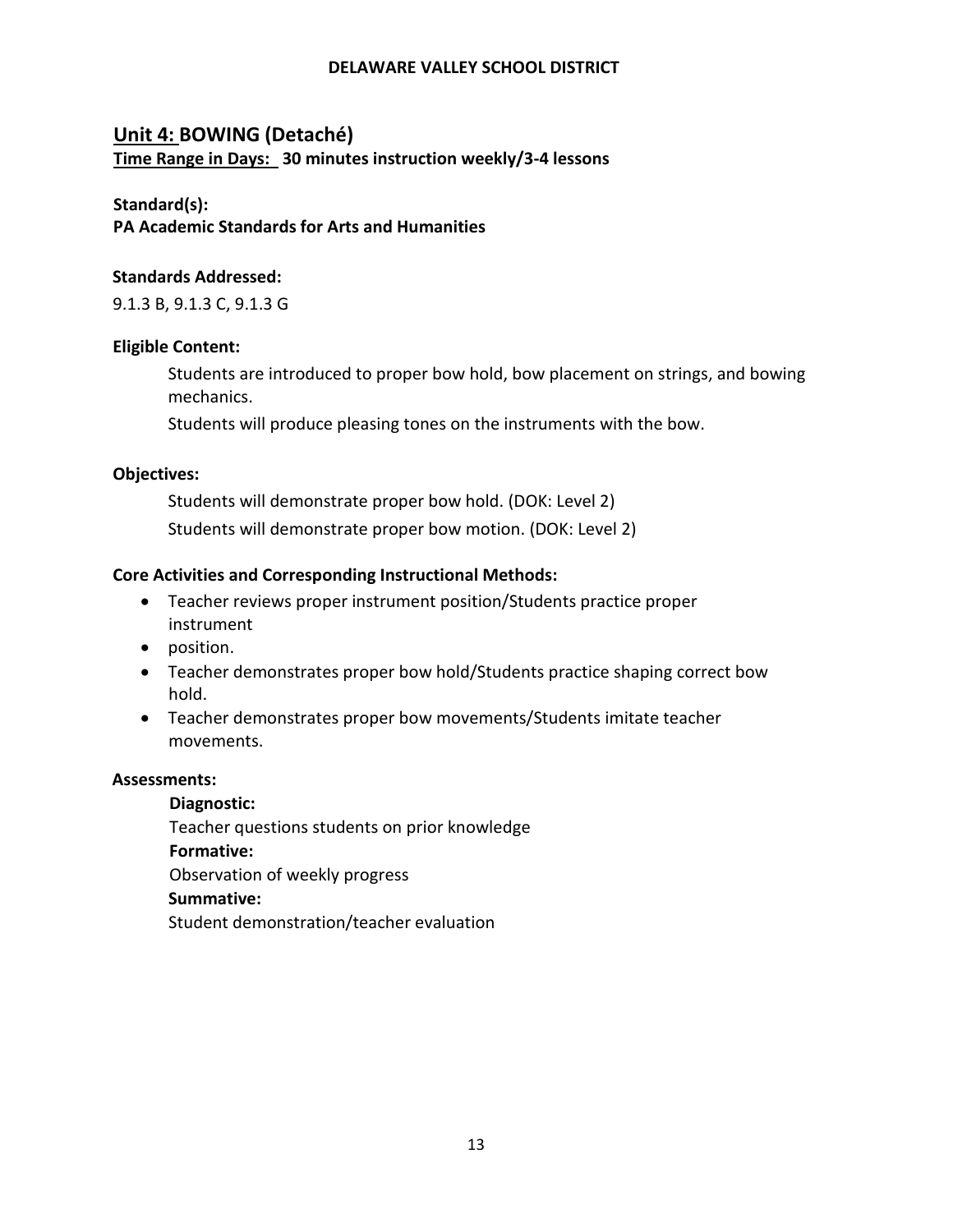# **Unit 5: HALF NOTES, HALF RESTS, AND EIGHTH NOTE PAIRS**

**Time Range in Days: 30 minutes instruction weekly/Ongoing**

## **Standard(s):**

**PA Academic Standards for Arts and Humanities**

## **Standards Addressed:**

9.1.3 A, 9.1.3 B, 9.1.3 C, 9.1.3 D, 9.1.3 E, 9.1.3 G, 9.1.3 H

## **Anchor:**

CC.2.1.3.C.1

## **Eligible Content:**

Students expand their rhythmic repertoire by learning half notes, half rests, and eighth note pairs and practicing them in isolation, in method book excerpts, and performance music.

Students will be able to perform simple tunes that include half notes, half rests, and eighth note pairs.

Students will begin to adjust the amount of bow used based on note values.

## **Objectives:**

Students will identify half notes, half rests, and eighth note pairs based on their shape. (DOK‐1)

Students will produce sounds or silence for specific durations of beats based on the notation. (DOK: Level 2)

# **Core Activities and Corresponding Instructional Methods:**

- Teacher and students review basic music notation and rhythms learned to date, including quarter notes and rests, and experience playing said rhythms and notations in previously learned exercises/songs.
- Discussion and demonstration on how to identify half notes and rests, how many beats each receives, and how half notes differ from previously learned notation.
- Students clap half notes, counting out loud while clapping.
- Students select a pitch on respective instruments and play as a group several half notes while teacher counts the beats out loud and/or plays along.
- Students as a group clap rhythms of specified exercises/songs in lesson book prior to playing them on respective instruments.
- Listen to accompaniment and follow along in lesson book to hear examples with half notes and rests included.
- Teacher and students repeat the above steps in order to learn about eighth notes.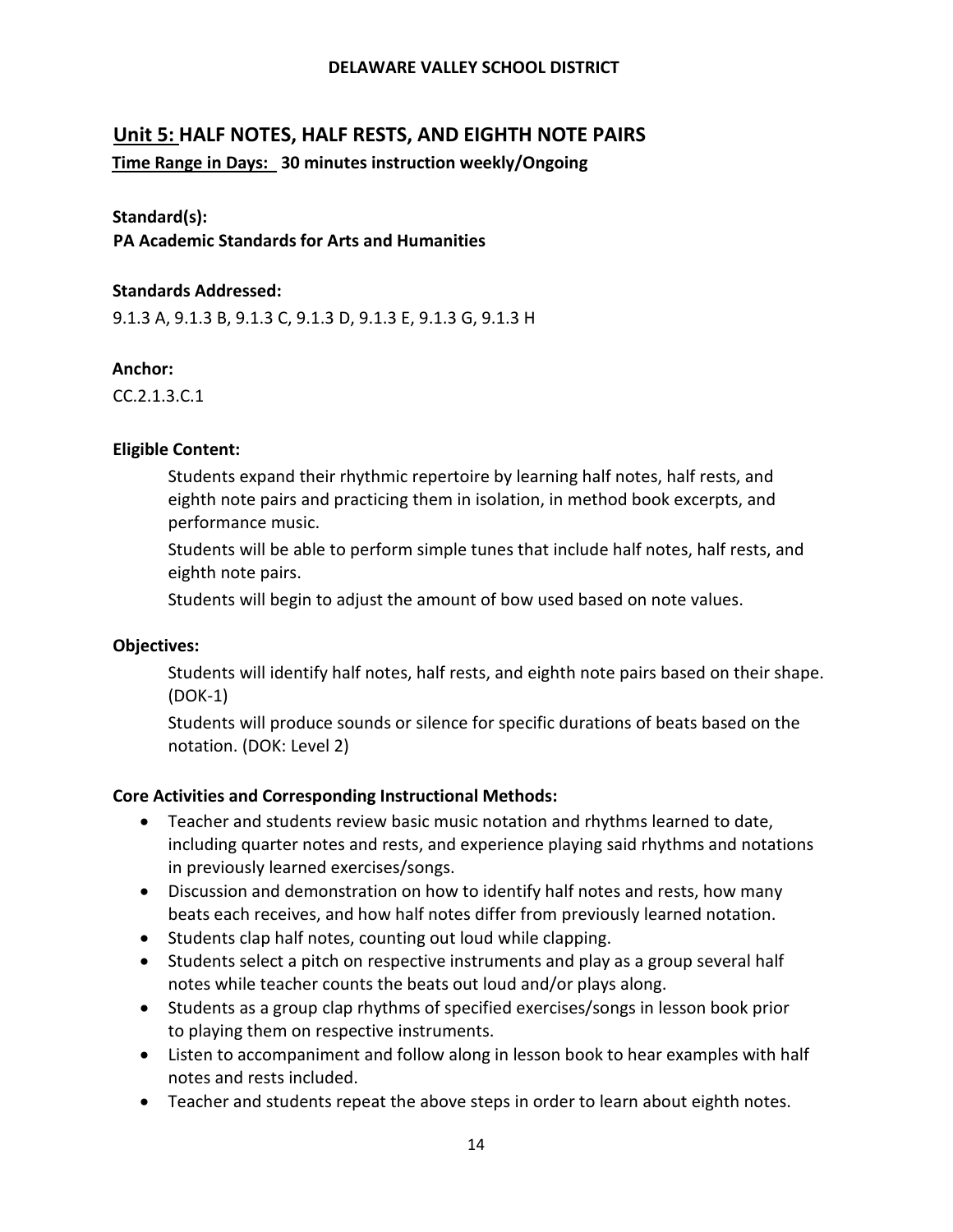• Comparison of quarter and half rests – similarities and differences.

#### **Assessments:**

**Diagnostic:** Teacher questioning Observation **Formative:** Group and Individual performance in class **Summative:** Performance Test (counting, speaking, and/or playing rhythms)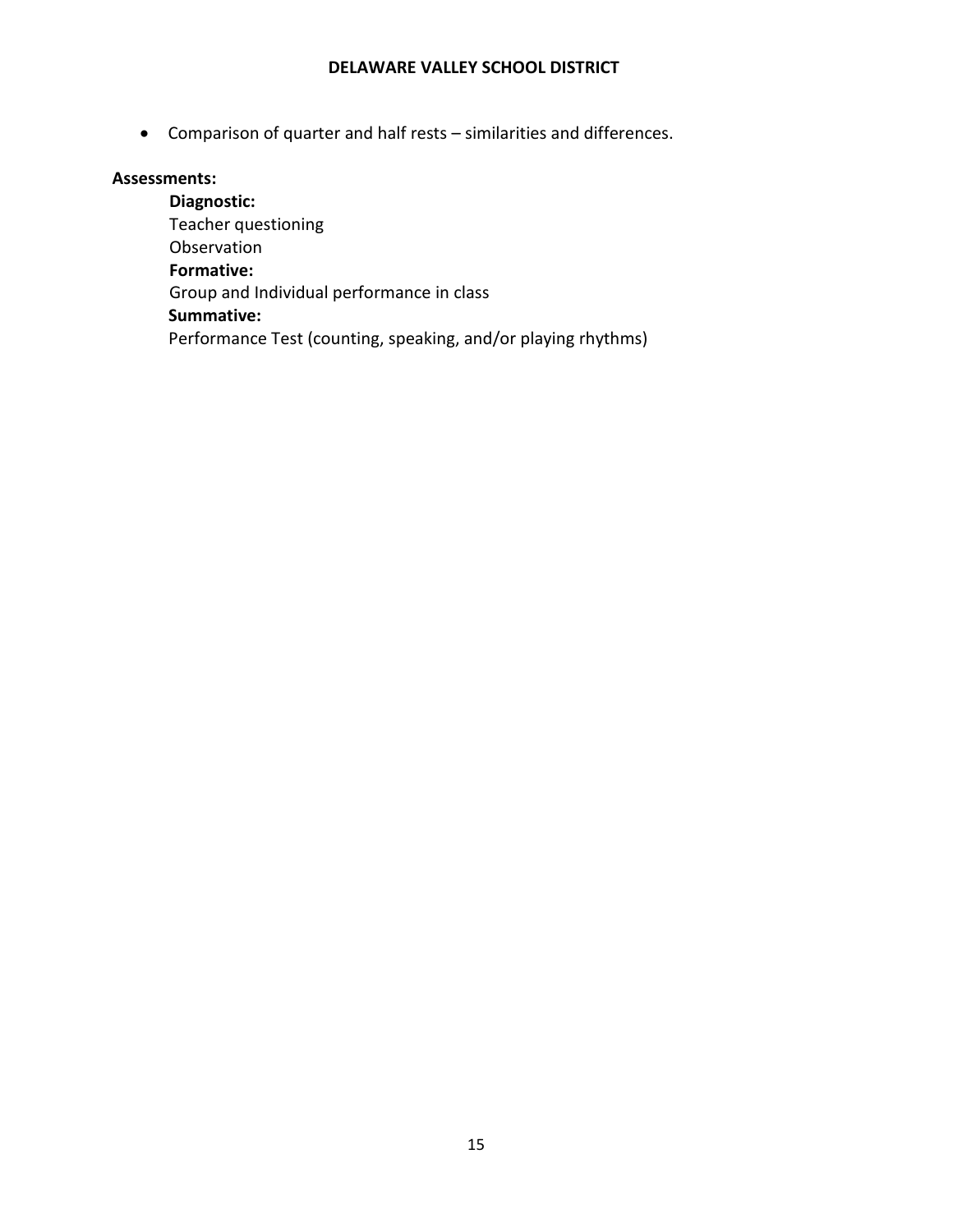#### **Unit 6: 2/4 TIME AND TEMPO MARKINGS**

**Time Range in Days: 30 minutes instruction weekly/Ongoing**

#### **Standard(s):**

**PA Academic Standards for Arts and Humanities**

#### **Standards Addressed:**

9.1.3 A, 9.1.3 B, 9.1.3 C, 9.1.3 D, 9.1.3 E, 9.1.3 G, 9.1.3 H

#### **Anchor:**

CC.2.1.3.C.1

#### **Eligible Content:**

Students learn how to count and play music written in 2/4 time signature. Several tempo markings, such as allegro, moderato, and andante, are also introduced.

Students will identify, explain, and play music using 2/4 time signature.

Students will understand various tempo markings.

#### **Objectives:**

Students will identify 2/4 time signature and explain its meaning. (DOK: Levels 1 & 2)

Students will play various exercises in 2/4 time. (DOK: Level 2) Students will observe and demonstrate basic tempos in various exercises. (DOK Levels 1 and 2)

#### **Core Activities and Corresponding Instructional Methods:**

- Explanation of 2/4 time signature, division of beats into measures containing two beats, and how it differs from 4/4 time.
- Students identify prior to playing a song/exercise in method books or sheet music, the time signature and how many beats will be counted in each measure.
- Teacher and students as a group will practice correctly pronouncing the following tempos: andante, moderato, and allegro. Discussion of English translation from Italian of each tempo and how it is applied to written music.
- Students identify tempo marking for specific songs in method books or sheet music prior to playing said song. Students play these songs with/without CD accompaniment.

#### **Assessments:**

#### **Diagnostic:**

• Teacher questioning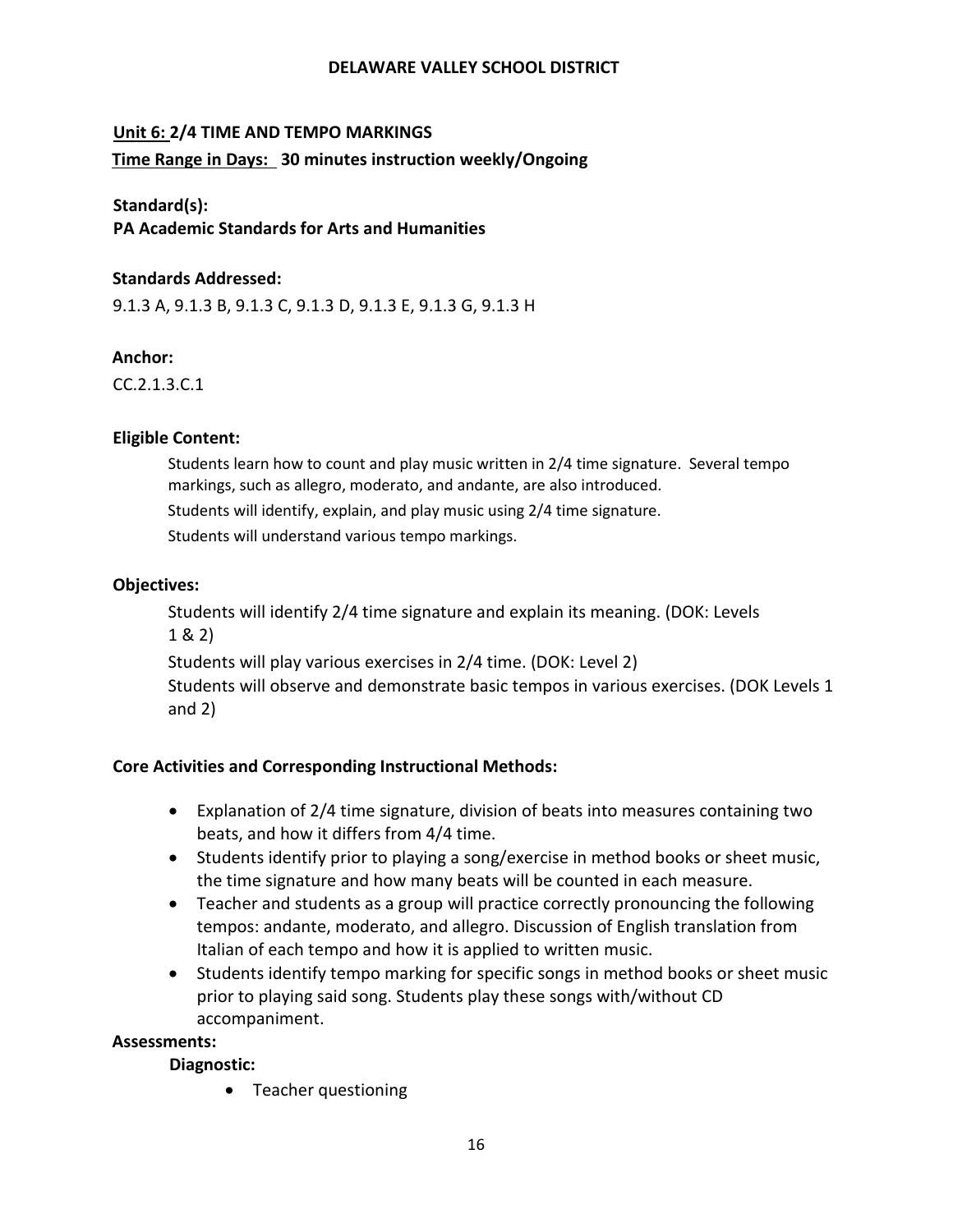• Observation

# **Formative:**

• Group and Individual performance in class

**Summative:**

• Performance Test (counting, speaking, and/or playing)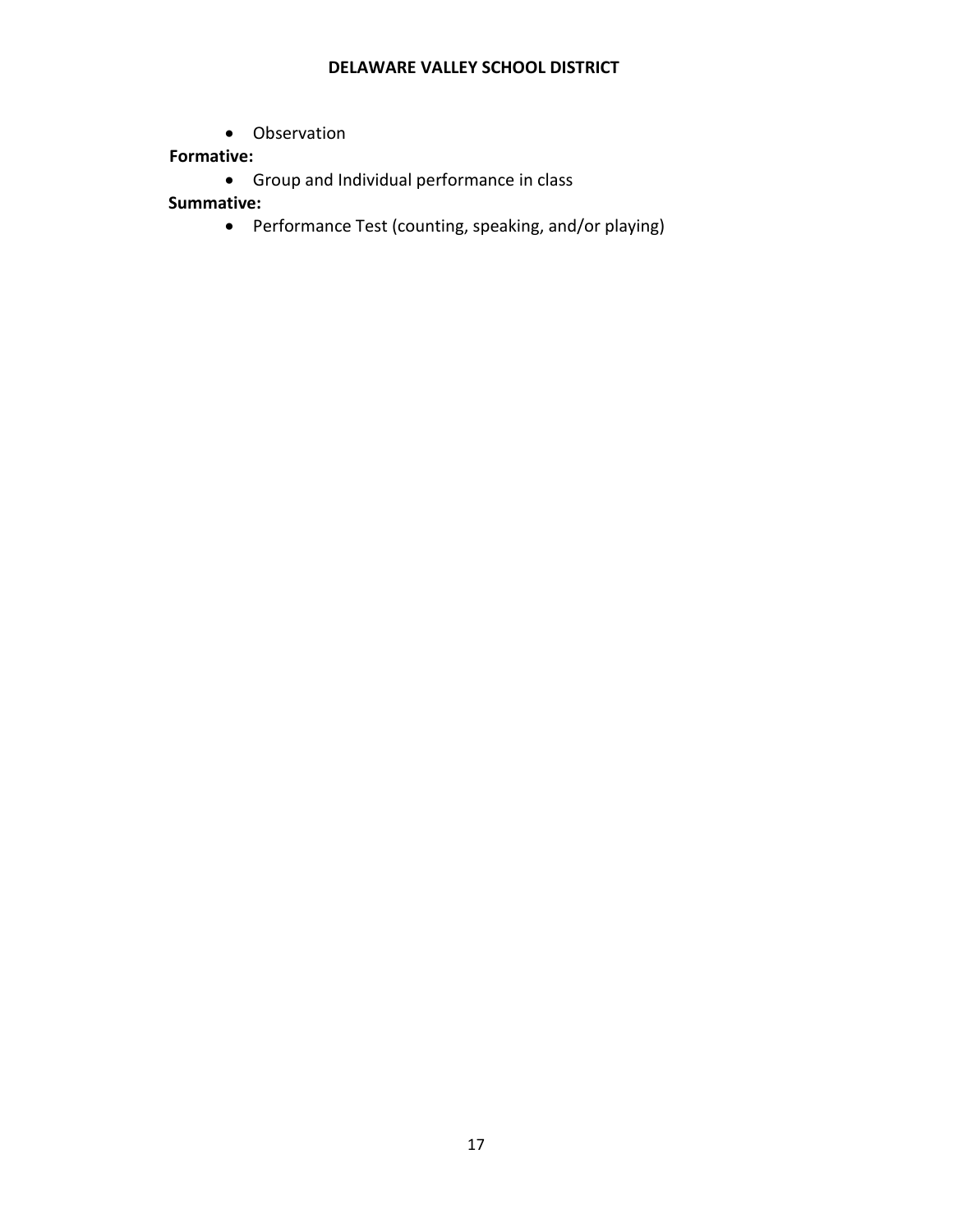# **Unit 7: TIES**

**Time Range in Days: 30 minutes instruction weekly/Ongoing**

## **Standard(s):**

**PA Academic Standards for Arts and Humanities**

#### **Standards Addressed:**

9.1.3 A, 9.1.3 B, 9.1.3 C, 9.1.3 D, 9.1.3 E, 9.1.3 G, 9.1.3 H

**Anchor:** CC.2.1.3.C.1

#### **Eligible Content:**

Students will learn the function of a tie and perform music that uses this concept. Students will understand the how to recognize ties. Students will use tie notation properly in a piece of music.

#### **Objectives:**

Students will identify and explain the ties. (DOK: Levels 1) Students will count and play rhythms that are tied. (DOK: Level 2)

#### **Core Activities and Corresponding Instructional Methods:**

- Discussion and demonstration of how to identify ties in music and what ties sound like when played correctly. Teacher will play specific rhythms with/without ties.
- Students will play individually/as a group specific songs/exercises in lesson book which include ties to demonstrate that students understand the concept, with/without CD accompaniment.

## **Assessments:**

#### **Diagnostic:**

- Teacher questioning
- Observation

#### **Formative:**

• Group and Individual performance in class

#### **Summative:**

• Performance Test (counting, speaking, and/or playing)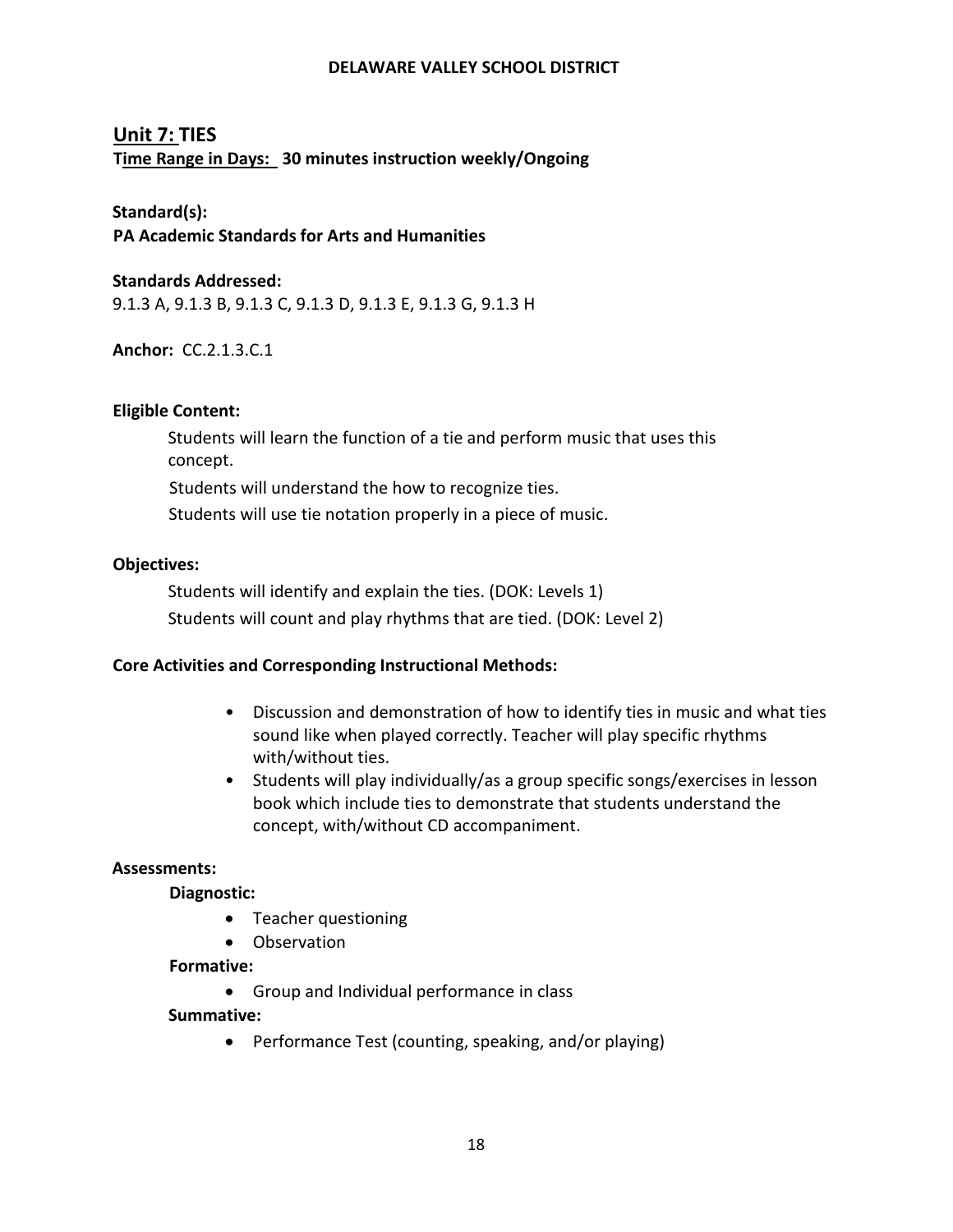# **Unit 8: 3/4 TIME AND DOTTED HALF NOTES**

**Time Range in Days: 30 minutes instruction weekly/Ongoing**

## **Standard(s):**

**PA Academic Standards for Arts and Humanities**

## **Standards Addressed:**

9.1.3 A, 9.1.3 B, 9.1.3 C, 9.1.3 D, 9.1.3 E, 9.1.3 G, 9.1.3 H

## **Anchor:**

CC.2.1.3.C.1

# **Eligible Content:**

Students become familiar with 3/4 time and the use of dotted half notes. Students will be able to play music in 3/4 time. Students will correctly play dotted half notes.

## **Objectives:**

Students will identify 3/4 time signature and explain its meaning. (DOK: Levels 1 &2)

Students will play various exercises in 3/4 time. (DOK: Level 2)

Students will identify dotted half notes, count the dotted half notes correctly, and use them properly in a musical selection. (DOK: Levels 1 and 2)

# **Core Activities and Corresponding Instructional Methods:**

- Explanation of 3/4 time signature, division of beats into measures containing three beats, and how it differs from 4/4 time and 2/4 time.
- Students identify prior to playing a song/exercise in method books or sheet music, the time signature and how many beats will be counted in each measure.
- Discussion and demonstration on how to identify and count dotted half notes.
- Students clap dotted half notes, counting out loud while clapping.
- Students select a pitch on respective instruments and play as a group several dotted half notes while teacher counts the beats out loud and/or plays along.
- Students as a group clap rhythms of specified exercises/songs in lesson book prior to playing them on respective instruments.
- Listen to accompaniment and follow along in lesson book to hear examples with dotted half notes.

## **Assessments:**

**Diagnostic:**

• Teacher questioning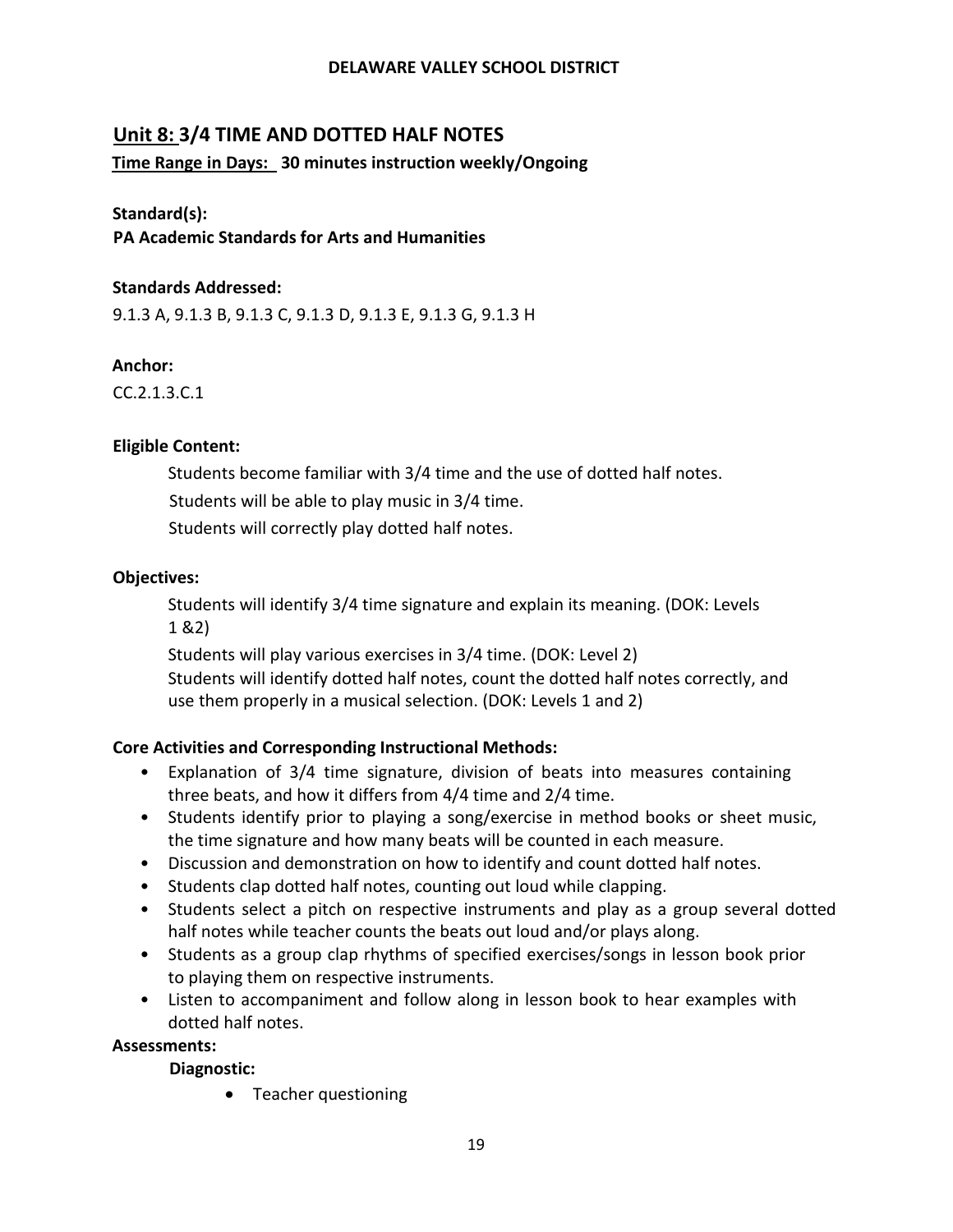• Observation

# **Formative:**

• Group and Individual performance in class

**Summative:**

• Performance Test (counting, speaking, and/or playing)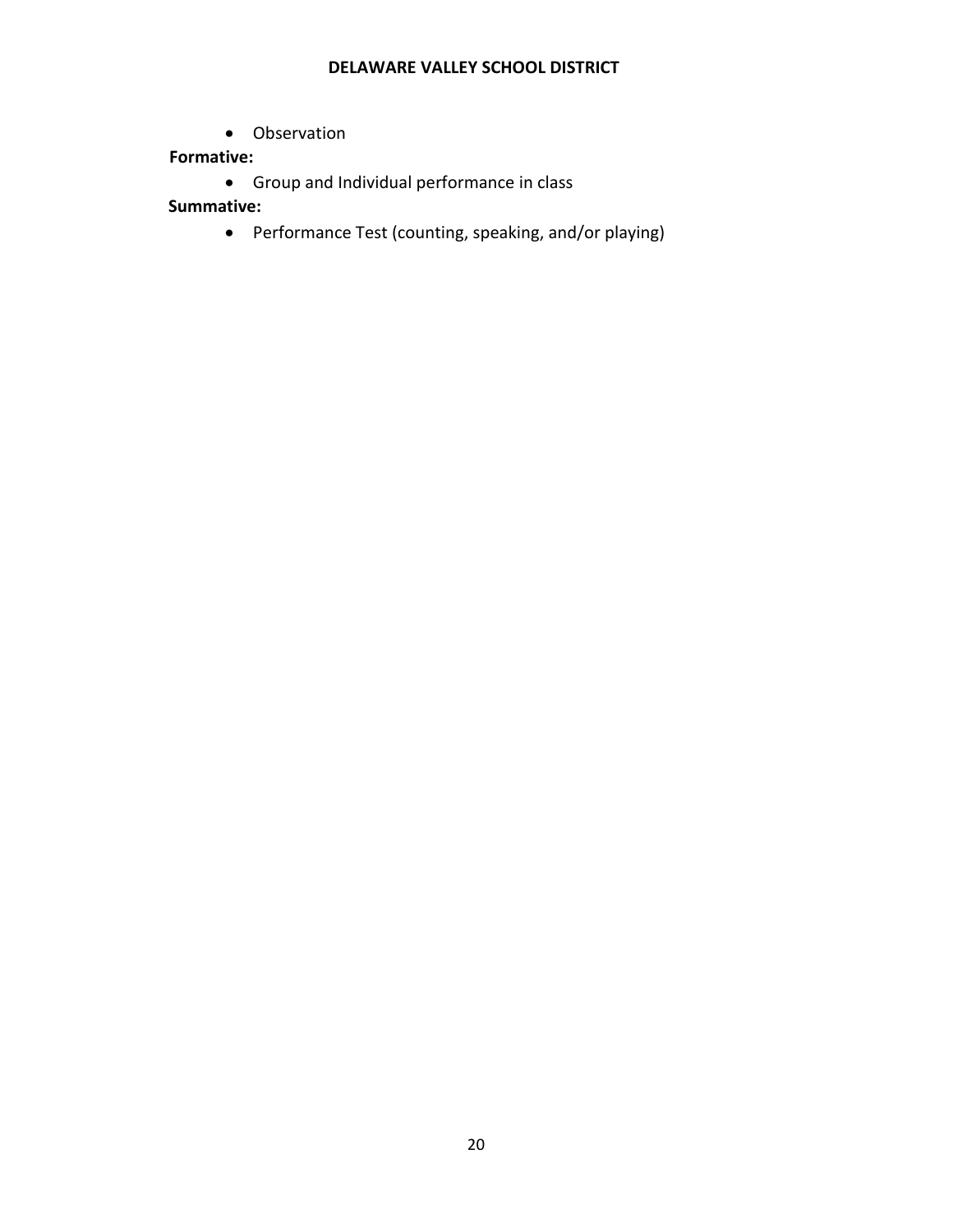# **UNIT 9: NEW NOTATION/FINGERINGS**

## **Time Range in Days: 30 minutes instruction weekly/Ongoing**

## **Standard(s):**

## **PA Academic Standards for Arts and Humanities**

**Standards Addressed:** 9.1.3 A, 9.1.3 B, 9.1.3 C, 9.1.3 D, 9.1.3 E, 9.1.3 G, 9.1.3 H

#### **Eligible Content:**

Students will learn how to recognize and correctly play the notes in G Major on respective instruments in scale form, short songs, and other specific exercises. Students will identify new pitches in the correct key.

Students will demonstrate the correct fingering for each new pitch.

#### **Objectives:**

Students will identify pitches in G Major by letter name and fingering. (DOK: Level 1) Students will perform short excerpts from their music that utilizes notes in the key of G Major. (DOK: Level 2)

#### **Core Activities and Corresponding Instructional Methods:**

- Teacher introduces each note name and fingering through demonstration and explanation.
- Students practice notes by saying the letter names and fingerings out loud before playing.

#### **Assessments:**

#### **Diagnostic:**

- Teacher questioning
- Observation

#### **Formative:**

- Flashcard review of notes
- Group and Individual performance in class

#### **Summative:**

- Written or Oral Evaluation of Note Identification
- Playing Test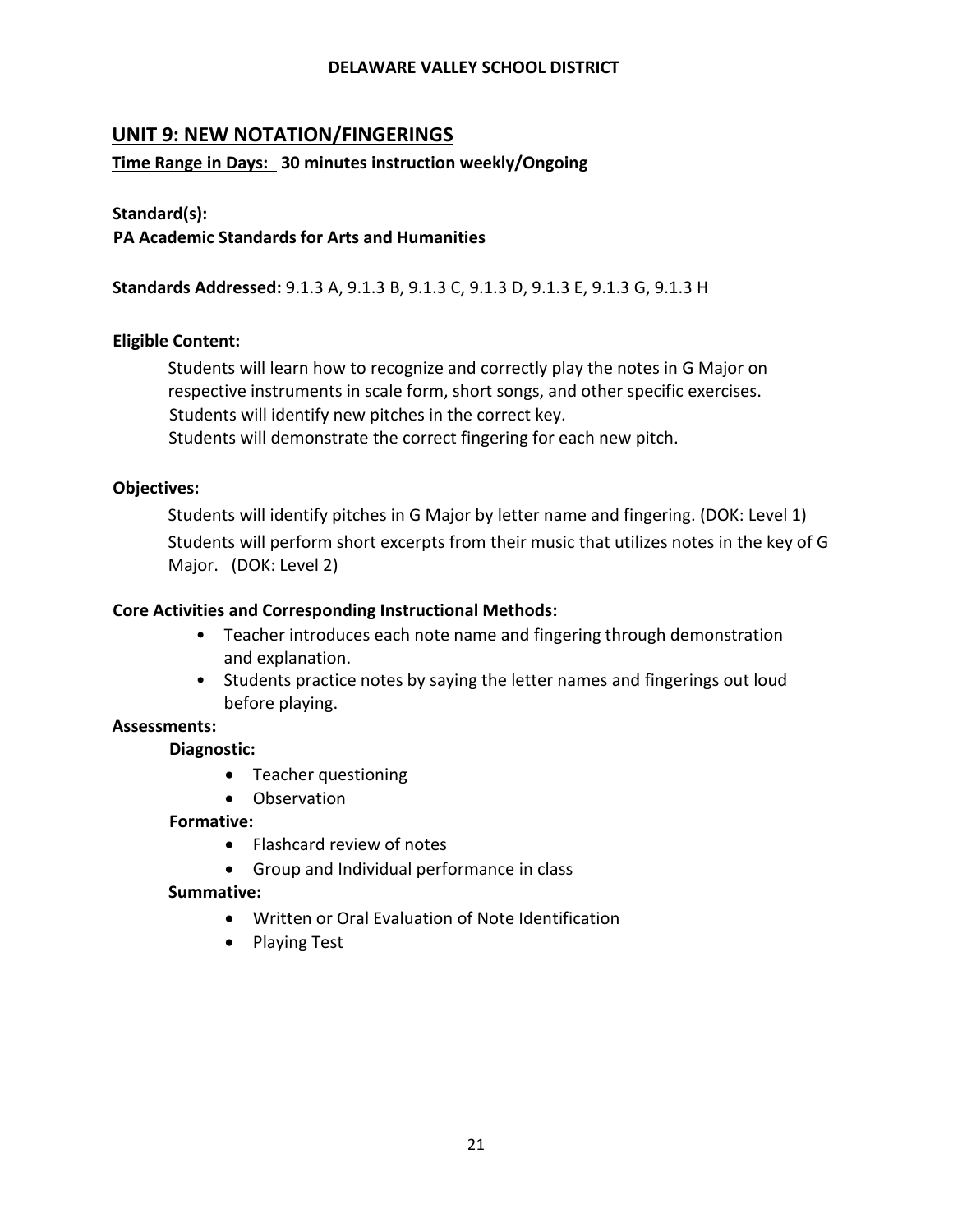# **Unit 10: Music History/Technology/Listening Project**

**Time Range in Days: 30 minutes instruction weekly/2-4 lessons and ongoing**

## **Standard(s):**

**PA Academic Standards for Arts and Humanities**

## **Standards Addressed:**

9.2.3 A, 9.2.3 B, 9.2.3 C, 9.2.3 D, 9.2.3 E, 9.2.3 F, 9.2.3 G, 9.2.3 H, 9.2.3 I, 9.2 3 J, 9.2.3 K, 9.2.3 L, 9.3.3 A, 9.3.3 B, 9.3.3 C, 9.3.3 D, 9.3.3 E, 9.3.3 F, 9.3.3 G, 9.4.3 A, 9.4.3 B, 9.4.3 C, 9.4.3 D

## **Anchor(s):**

CC.1.4.3.U, CC.1.4.3.V, CC.1.4.3.W

## **Eligible Content:**

Students will write a critique of an orchestral performance or present a paper/project based on history of chosen composer/musician, time period/genre, or orchestral music selection.

Students will find and present information about musical topics.

Students will effectively critique an orchestral performance.

## **Objectives:**

Students will be able to:

Collect information about musicians or musical works of interest. (DOK: Level 2) ∙ Create presentations based on information/insights gained by research. (DOK: 4) OR Analyze musical works based on various musical performance elements. (DOK: 4) ∙ Create presentations that reflect this analysis. (DOK: Level 4)

## **Core Activities and Corresponding Instructional Methods:**

- Students may use the internet to research the history of a composer whose music they have played and write/type at least a three paragraph report.
- Students may use the internet to research the history of an orchestral musical selection whose music they have played and write/type at least a three paragraph report. ∙ Students may write/type at least a three paragraph report critiquing an orchestral performance.

## **Assessments:**

## **Diagnostic:**

• Teacher questioning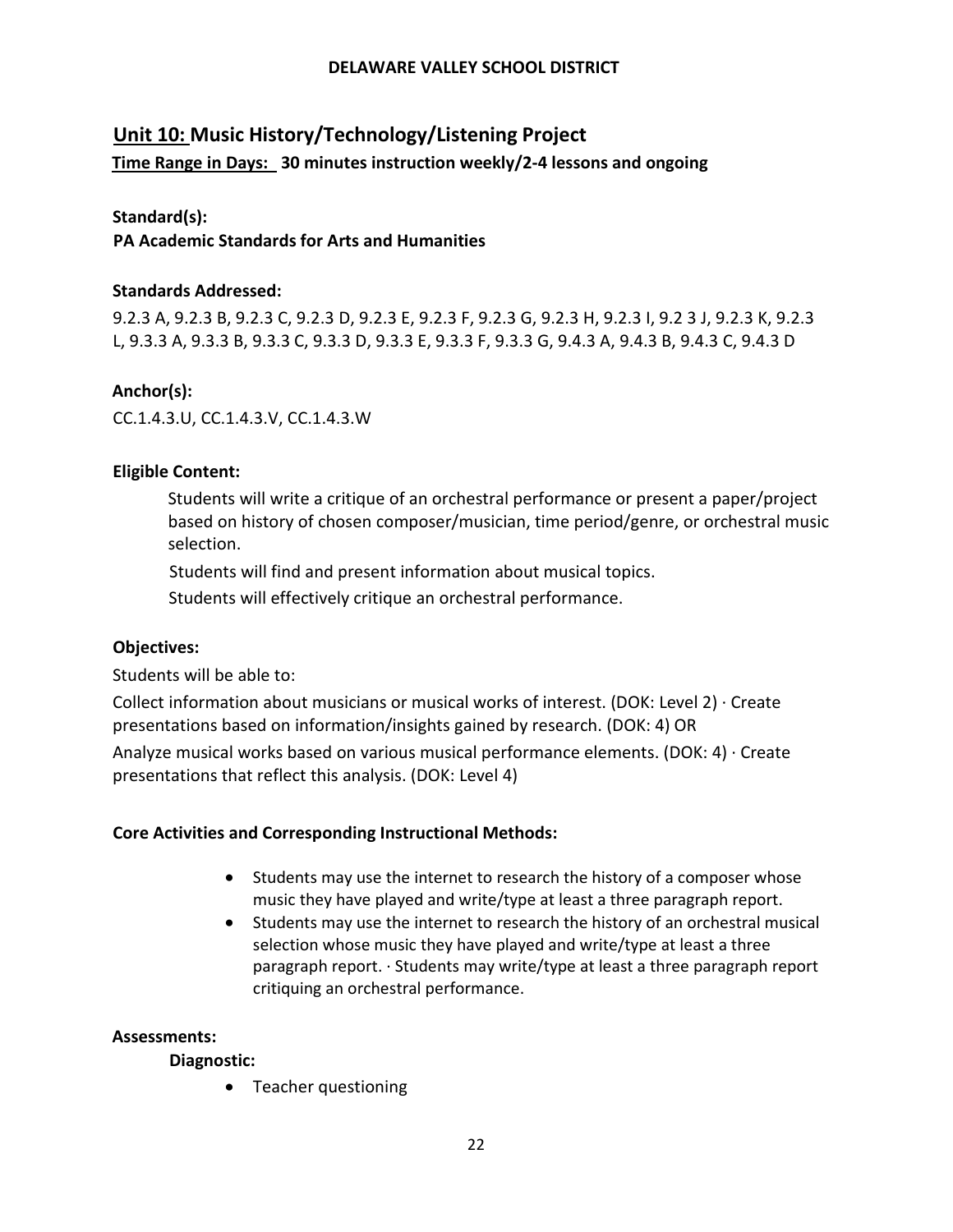• Observation

# **Formative:**

• Weekly progress of research and/or reflection

**Summative:**

• Final project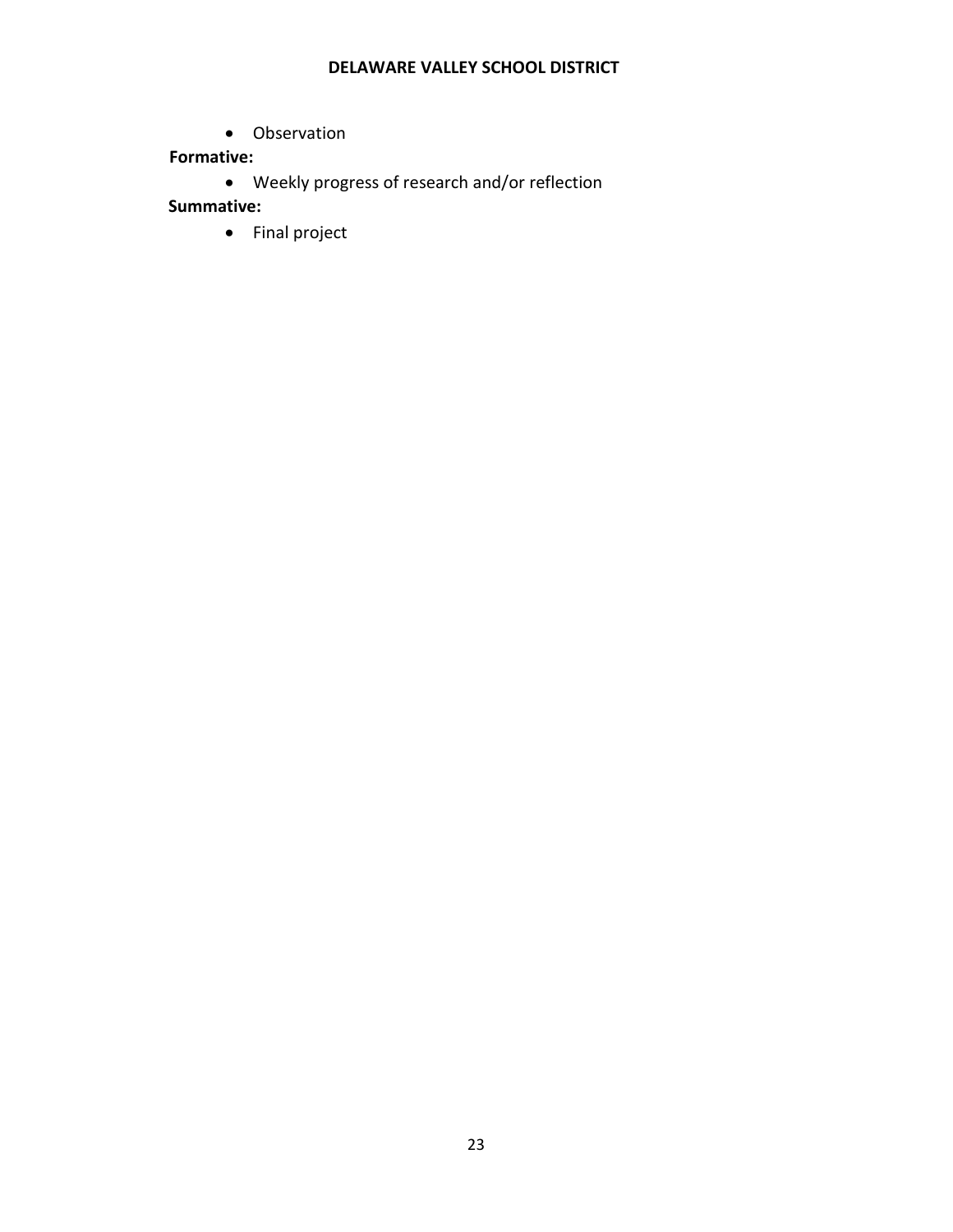# **Elementary Orchestra Units - Year Two**

# **Curriculum Plan**

# **Unit 1: WHOLE NOTES AND WHOLE RESTS**

**Time Range in Days: 30 minutes instruction weekly/Ongoing**

**Standard(s):** 

**PA Academic Standards for Arts and Humanities Standards Addressed:**  9.1.3 A, 9.1.3 B, 9.1.3 C, 9.1.3 D, 9.1.3 E, 9.1.3 G, 9.1.3 H **Anchor:** CC.2.1.3.C.1

## **Eligible Content:**

Students will expand their rhythmic repertoire by learning how to recognize and play whole notes and rests.

Students will identify whole notes and whole rests based on their shape. 2. Students will count and demonstrate whole notes and whole rests based on their note value in a particular time signature.

#### **Objectives:**

Students will identify whole notes and whole rests based on their shape. (DOK: Level 1)

Students will produce sounds or silence for specific durations of beats based on the notation. (DOK: Levels 1 and 2)

## **Core Activities and Corresponding Instructional Methods:**

- Teacher and students review basic music notation and rhythms learned to date, including quarter notes and rests, half notes and rests, eighth notes and rests, and experience playing said rhythms and notations in previously learned exercises/songs.
- Discussion and demonstration on how to identify whole notes and rests, how many beats each receives, and how whole notes differ from previously learned notation.
- Students clap whole notes, counting out loud while clapping.
- Students select a pitch on respective instruments and play as a group several whole notes while teacher counts the beats out loud and/or plays along.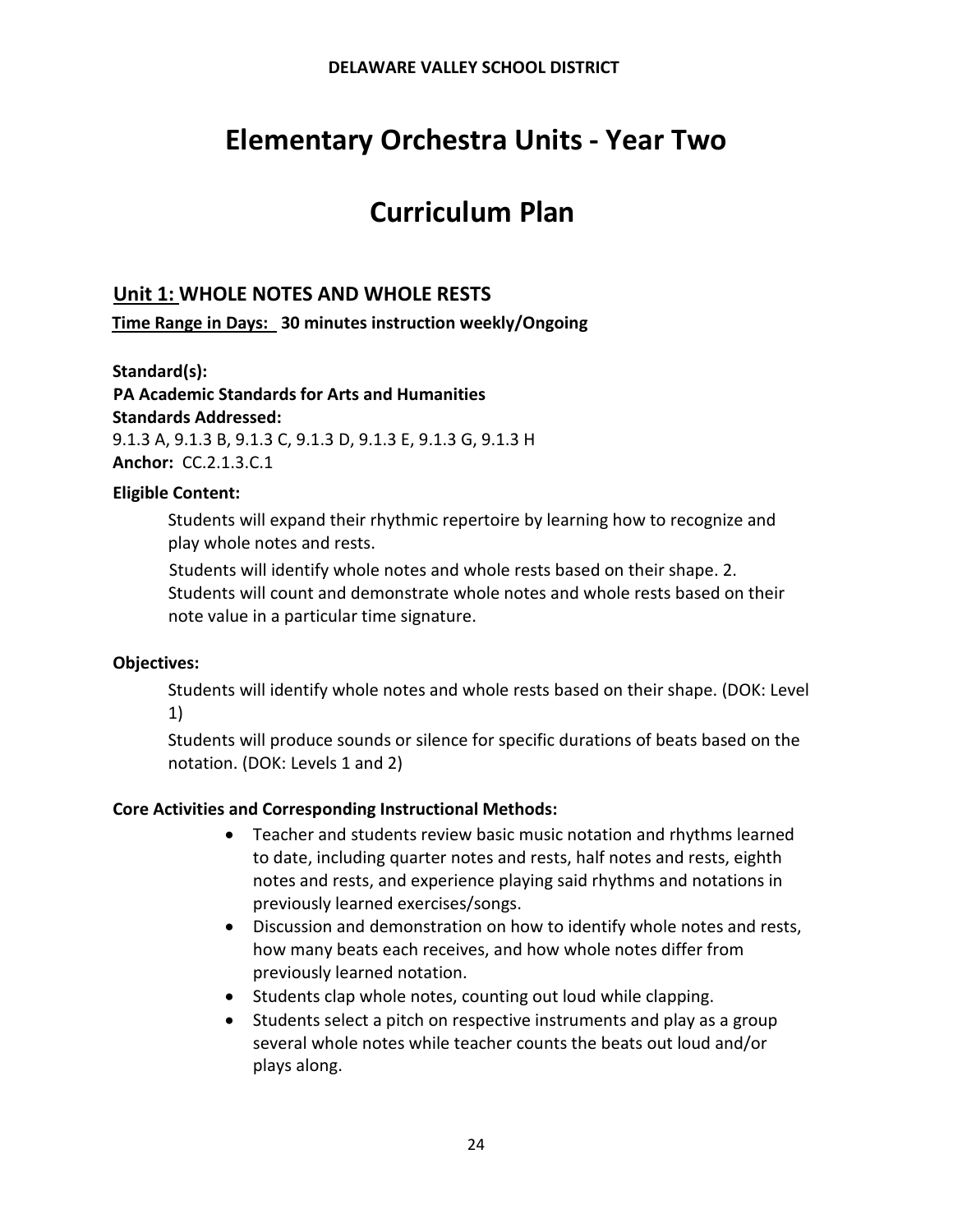- Students as a group clap rhythms of specified exercises/songs in lesson book prior to playing them on respective instruments.
- Listen to accompaniment and follow along in lesson book to hear examples with whole notes and whole rests included.

## **Assessments:**

**Diagnostic:** Teacher questioning Observation **Formative:** Group and Individual performance in class **Summative:** Performance Test (counting, speaking, and/or playing rhythms)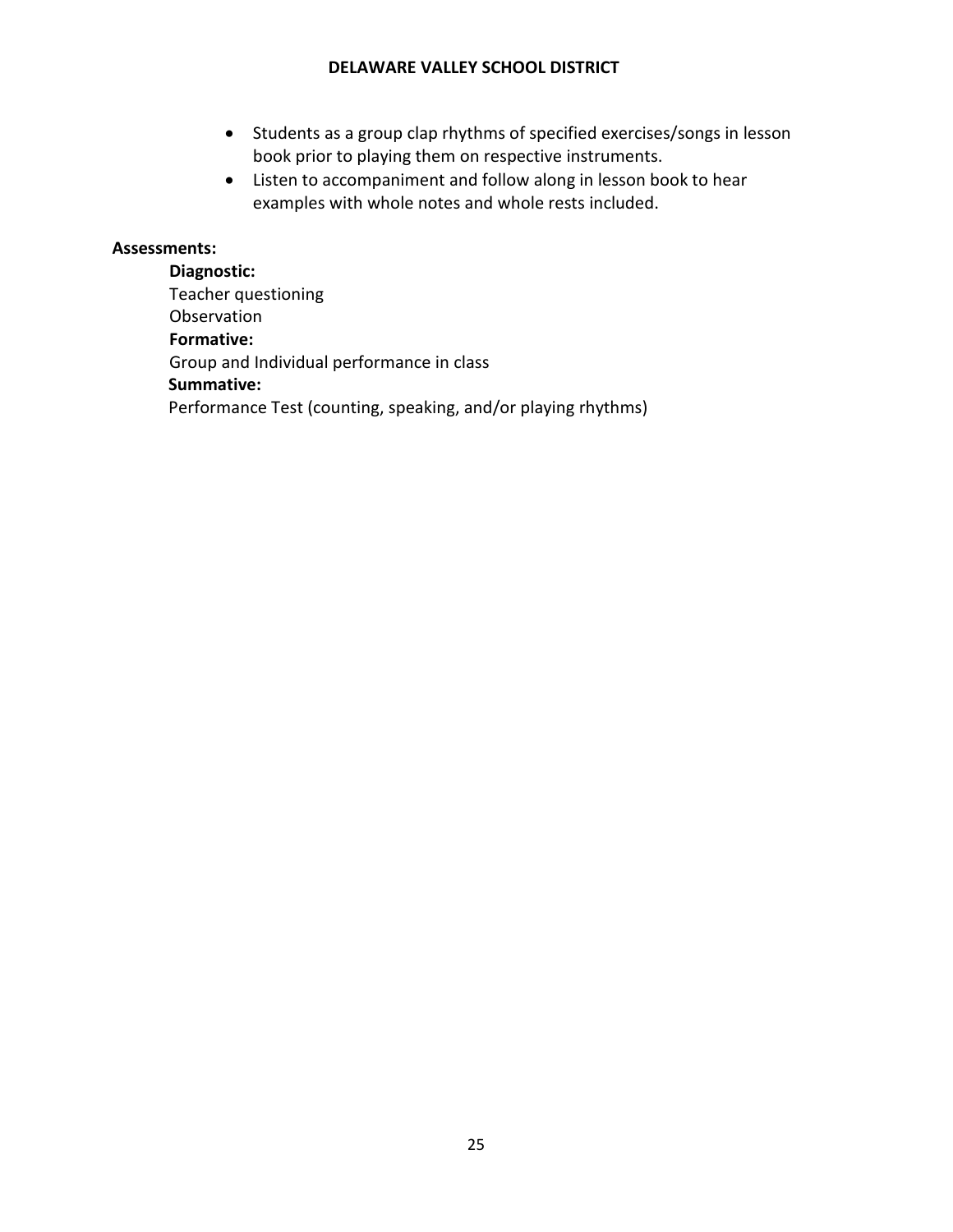# **Unit 2: NEW NOTATION/FINGERINGS**

## **Time Range in Days: 30 minutes instruction weekly/Ongoing**

## **Standard(s):**

## **PA Academic Standards for Arts and Humanities**

**Standards Addressed:** 9.1.3 A, 9.1.3 B, 9.1.3 C, 9.1.3 D, 9.1.3 E, 9.1.3 G, 9.1.3 H

## **Eligible Content:**

Viola and cello students will recognize and correctly play the "C" string notes in scale form, short songs, and other specific exercises.

Violins will recognize and correctly play the "E" string notes in scale form, short songs, and other specific exercises.

Bass students will recognize and correctly play notes in II position on the G string in scale form, short songs, and other specific exercises.

Students will identify new pitches in the correct key.

Students will demonstrate the correct fingering for each new pitch.

## **Objectives:**

Students will identify pitches by letter name and fingering. (DOK: Level 1) Students will perform short excerpts from their music that utilizes notes on the new strings or positions. (DOK: Level 2)

## **Core Activities and Corresponding Instructional Methods:**

- Teacher introduces each note name and fingering through demonstration and explanation.
- Students practice notes by saying the letter names and fingerings out loud before playing.

#### **Assessments:**

**Diagnostic:** Teacher questioning Observation **Formative:** Flashcard review of notes Group and Individual performance in class **Summative:** Written or Oral Evaluation of Note Identification Playing Test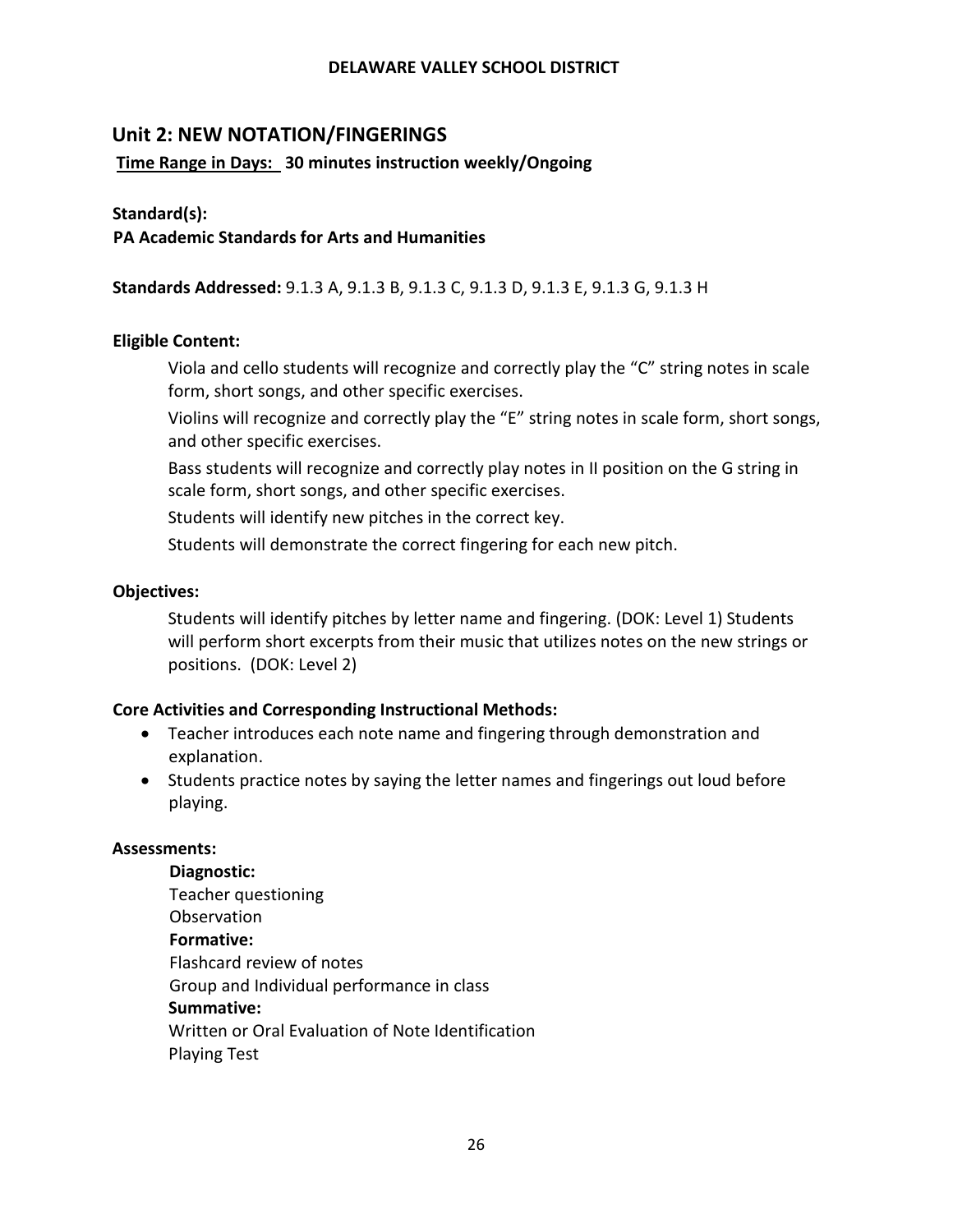# **UNIT 3: STACCATO AND HOOKED BOWS**

## **Time Range in Days: 30 minutes instruction weekly/Ongoing**

## **Standard(s):**

## **PA Academic Standards for Arts and Humanities**

**Standards Addressed:** 9.1.3 A, 9.1.3 B, 9.1.3 C, 9.1.3 D, 9.1.3 E, 9.1.3 G, 9.1.3 H

#### **Eligible Content:**

Students will learn staccato and hooked bowing techniques and how to apply them appropriately in music.

Students will recognize and use staccato and hooked bowings in music.

#### **Objectives:**

Students will identify staccato and hooked bowings in music. (DOK: Level 1) Students will use staccato and hooked bowing properly in a piece of music. (DOK: Level 2)

#### **Core Activities and Corresponding Instructional Methods:**

- Discussion and teacher demonstration on how to recognize and bow staccato notes in music.
- Students will play, individually and as group, specific songs or exercises in a lesson book that include staccato to demonstrate that students understand the concept, with/without accompaniment.
- Discussion and teacher demonstration of how to identify and play hooked bowing in music.
- Students will play hooked bowings as they occur in specific songs individually with correction by teacher as needed.
- Discussion of similarities and differences among the following terms: staccato, legato, slurs, hooked bowing.

#### **Assessments:**

**Diagnostic:** Teacher questioning Observation **Formative:** Group and Individual performance in class **Summative:** Performance Test (counting, speaking, and/or playing) Students play staccato first before attempting hooked bows.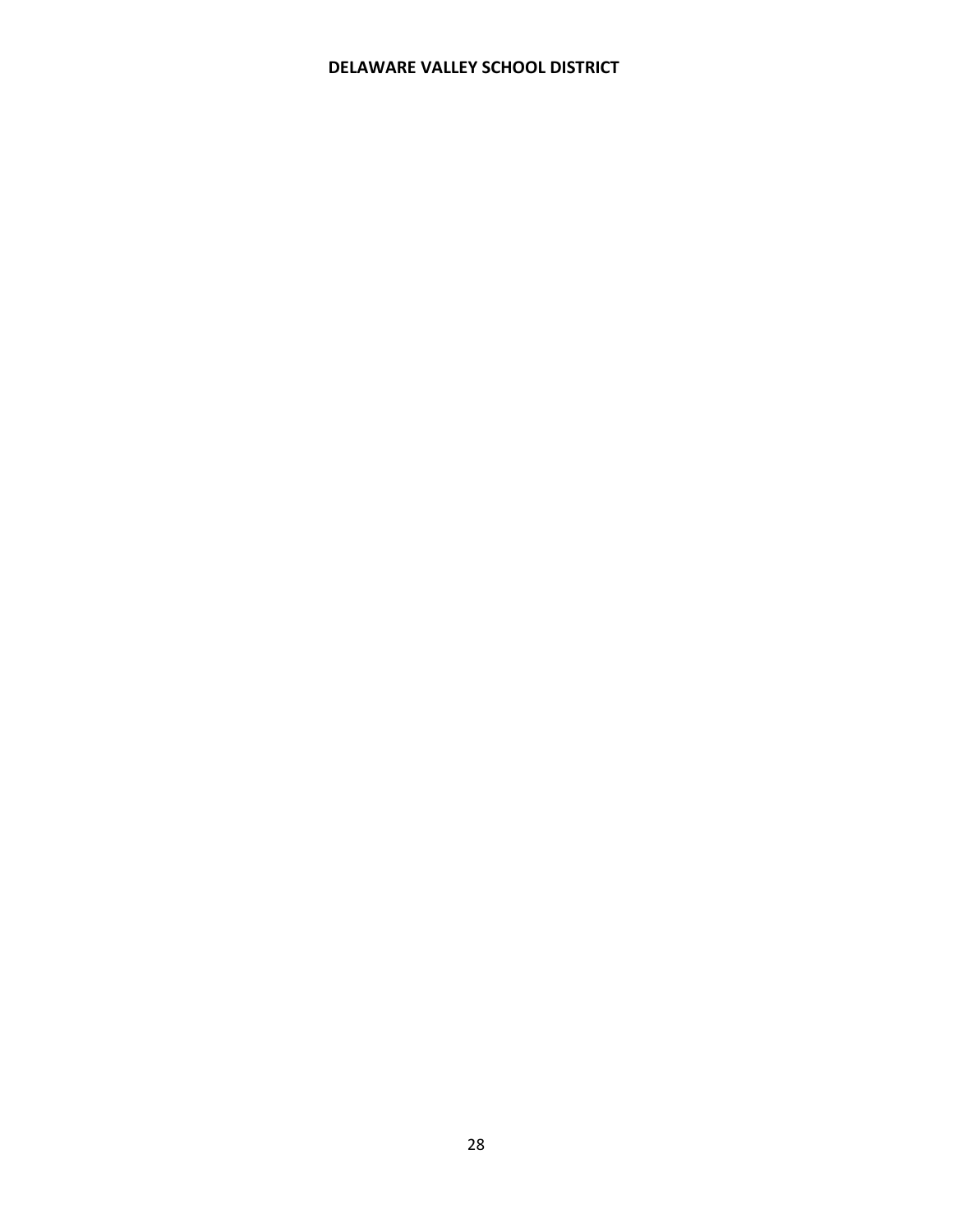## **Unit 4: DYNAMICS**

## **Time Range in Days: 30 minutes instruction weekly/Ongoing**

#### **Standard(s):**

**PA Academic Standards for Arts and Humanities**

## **Standards Addressed:**

9.1.3 A, 9.1.3 B, 9.1.3 C, 9.1.3 D, 9.1.3 E, 9.1.3 G, 9.1.3 H

## **Eligible Content:**

Students will learn how dynamic markings are written and performed.

Students will recognize various dynamic markings in sheet music.

Students will demonstrate proper bowing and plucking technique to match dynamic changes indicated in music.

#### **Objectives:**

Students will recognize and perform various dynamic levels in a piece of music. (DOK: Levels 1 and 2)

Students will recognize and perform crescendos and decrescendos as they occur in music. (DOK: Levels 1 and 2)

## **Core Activities and Corresponding Instructional Methods:**

- Discussion of dynamics in music, including pronunciation, English translation, and how they are applied in music. These include forte, mezzo forte, mezzo piano, and piano. ∙ Students listen to examples of music from instruction book that include dynamics and work to correctly identify the dynamic levels within the music.
- Students play songs/exercises in the method book with/without accompaniment, as well as sheet music that have dynamic markings indicated.
- Teacher introduces to crescendos and decrescendos within music, their pronunciation, and their purpose in music performance.
- Students provide examples of crescendos and decrescendos that occur in daily life.
- Students listen to examples of music that involve crescendos and decrescendos and describe their function in a piece of music.
- Students play songs/exercises and sheet music that include crescendos and decrescendos, working to control their sound levels using proper playing techniques.

#### **Assessments:**

## **Diagnostic:**

- ∙ Teacher questioning
- ∙ Observation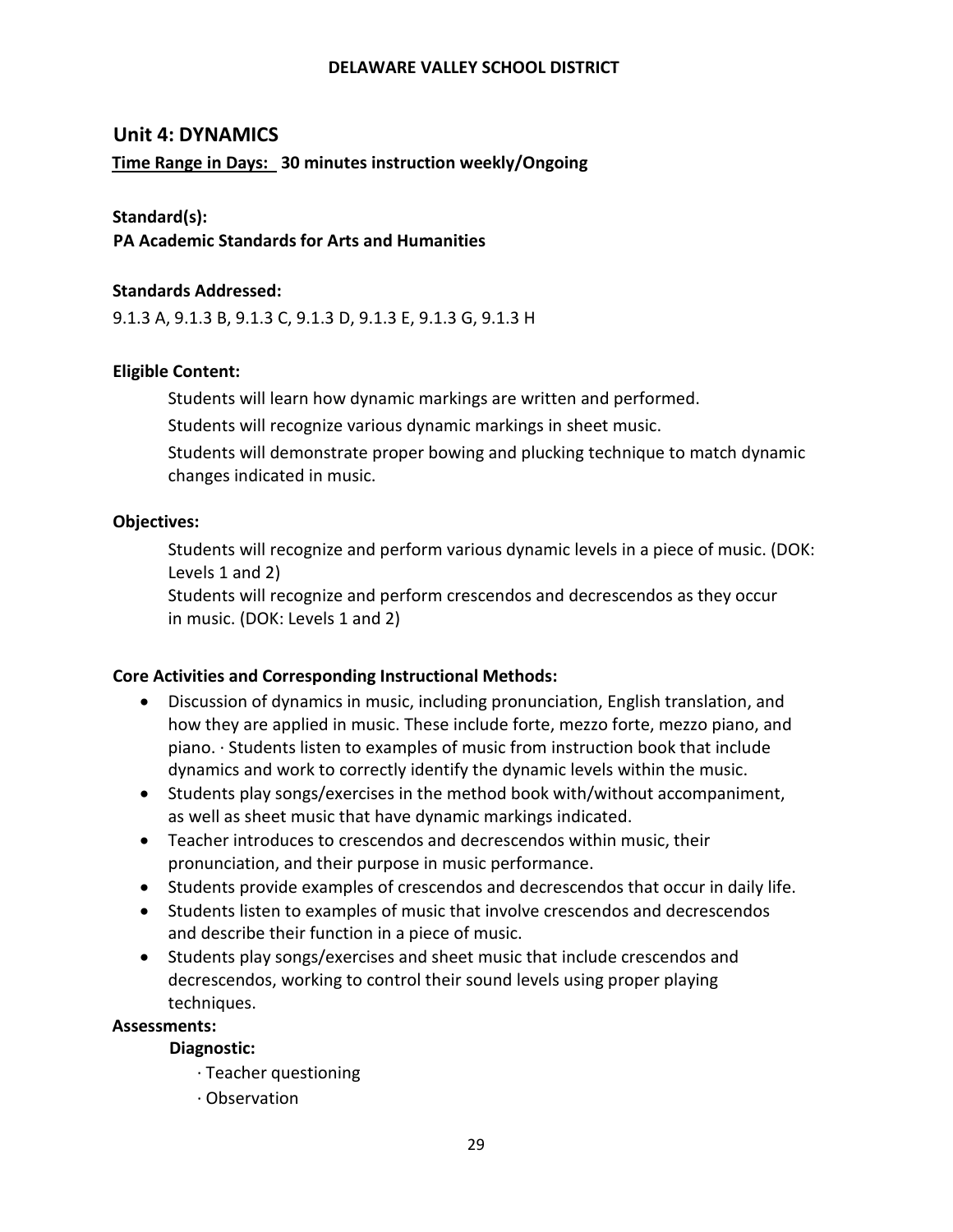## **Formative:**

∙ Group and Individual performance in class

# **Summative:**

∙ Performance Test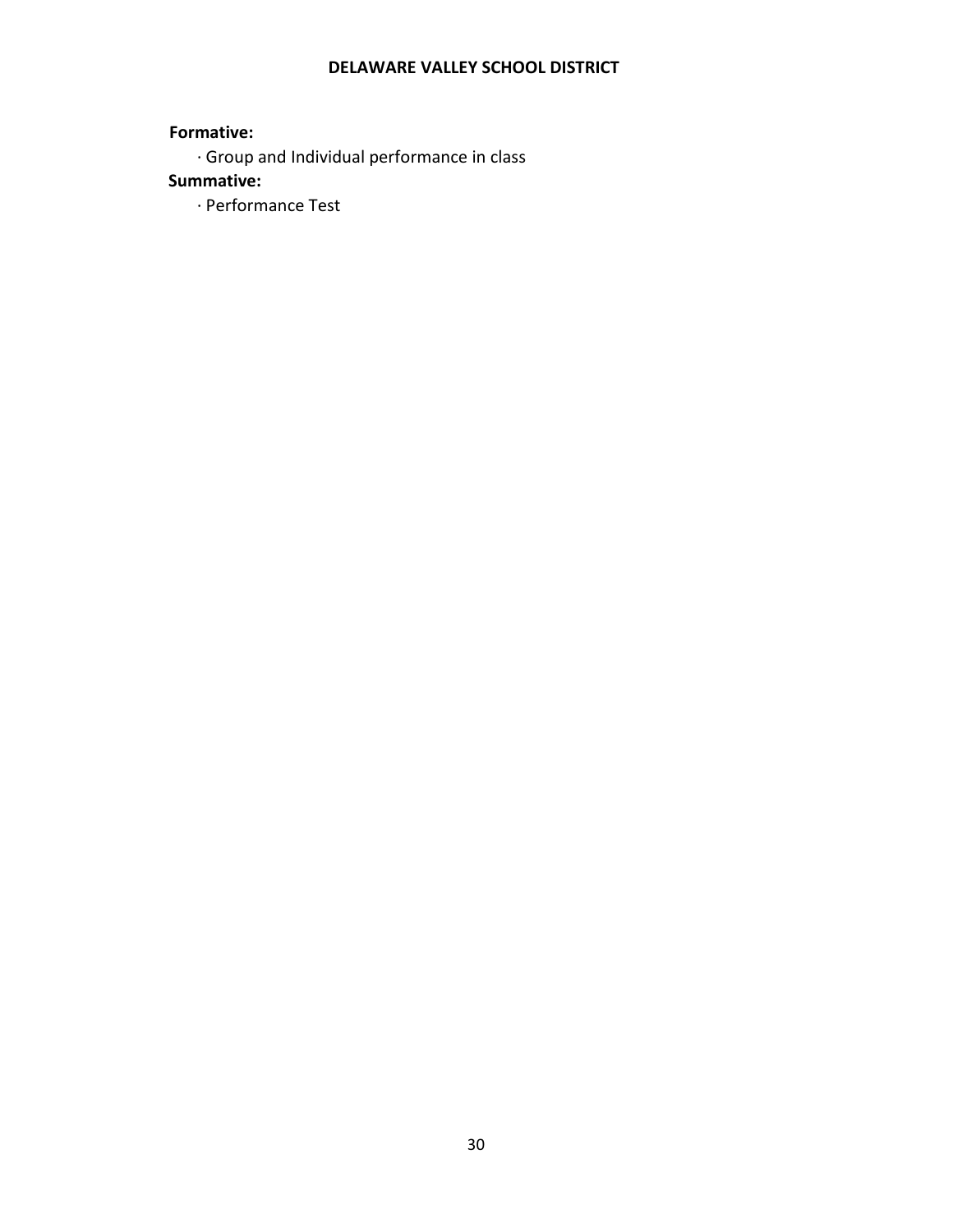# **Unit 5: NEW NOTATION/FINGERINGS**

## **Time Range in Days: 30 minutes instruction weekly/Ongoing**

## **Standard(s):**

**PA Academic Standards for Arts and Humanities**

## **Standards Addressed:**

9.1.3 A, 9.1.3 B, 9.1.3 C, 9.1.3 D, 9.1.3 E, 9.1.3 G, 9.1.3 H

## **Eligible Content:**

Students will recognize and correctly play the notes in C Major on respective instruments in scale form, short songs, and other specific exercises.

Students will identify new pitches in the correct key.

Students will demonstrate the correct fingering for each new pitch.

## **Objectives:**

Students will identify pitches in C Major by letter name and fingering. (DOK: Level 1) Students will perform short excerpts from their music that utilizes notes in the key of C Major. (DOK: Level 2)

## **Core Activities and Corresponding Instructional Methods:**

- Teacher introduces each note name and fingering through demonstration an
- explanation.
- Students practice notes by saying the letter names and fingerings out loud before playing.

#### **Assessments:**

**Diagnostic:** Teacher questioning **Observation Formative:** Flashcard review of notes Group and Individual performance in class **Summative:** Written or Oral Evaluation of Note Identification Playing Test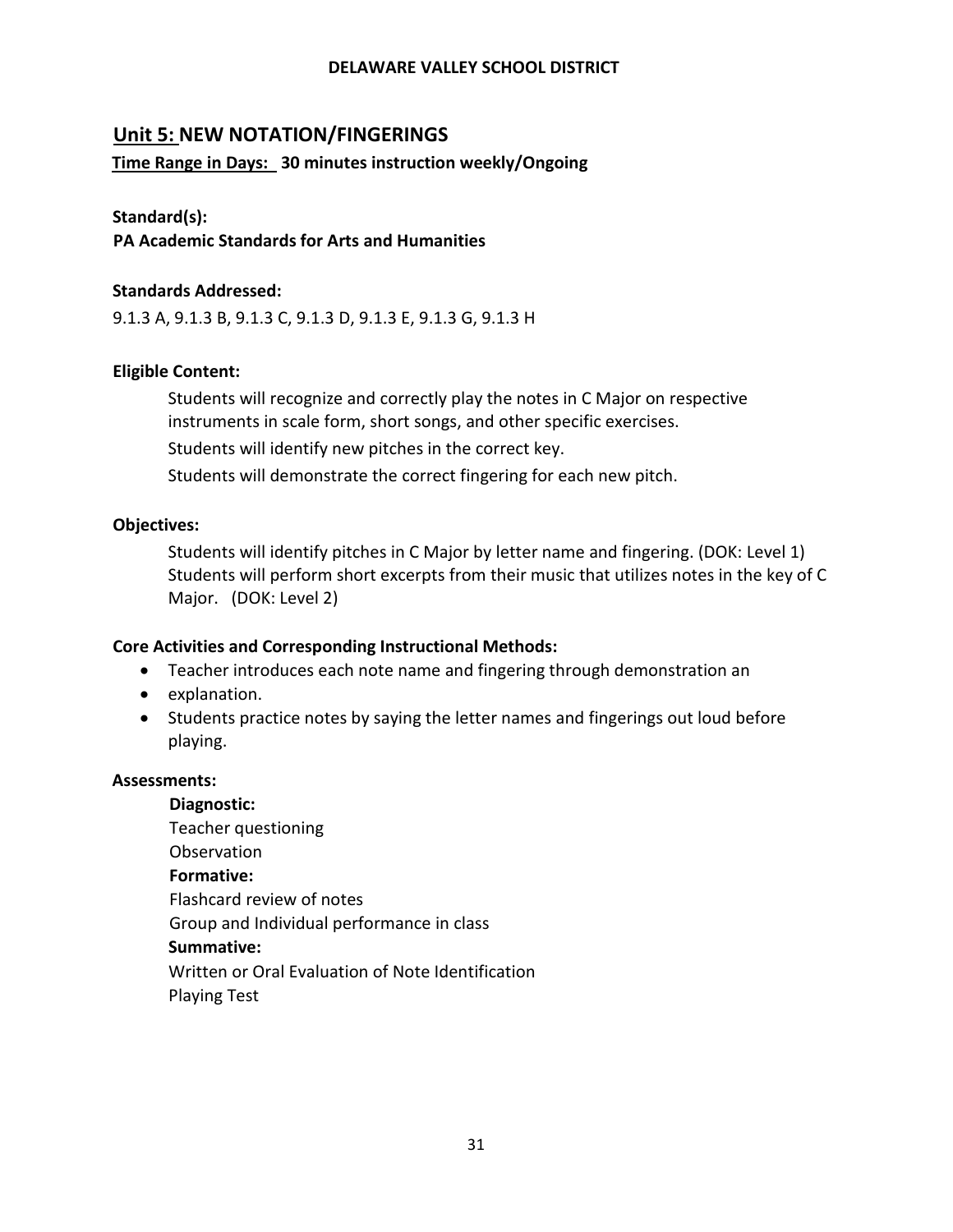# **Unit 6: SLURRING**

## **Time Range in Days: 30 minutes instruction weekly/Ongoing**

## **PA Academic Standards for Arts and Humanities**

**Standards Addressed:** 9.1.3 A, 9.1.3 B, 9.1.3 C, 9.1.3 D, 9.1.3 E, 9.1.3 G, 9.1.3 H

## **Eligible Content:**

Students will learn to recognize the difference between a tie and a slur Students will execute a slurred bow smoothly

## **Objective:**

Students will execute a slurred bow smoothly without stopping and while moving fingers of the left hand. (DOK Level 2).

## **Core Activities and Corresponding Instructional Methods:**

- Teacher demonstrates playing hooked bows and then again using a slur.
- Students and the teacher discuss how the bow travels in the same direction but why each sounds differently.
- Students and teacher discuss when each bowing would be appropriate.
- Students and the teacher listen to examples of pieces using legato style.

#### **Assessments:**

**Diagnostic:** Teacher questioning **Observation Formative:** Group and Individual performance in class **Summative:** Performance Test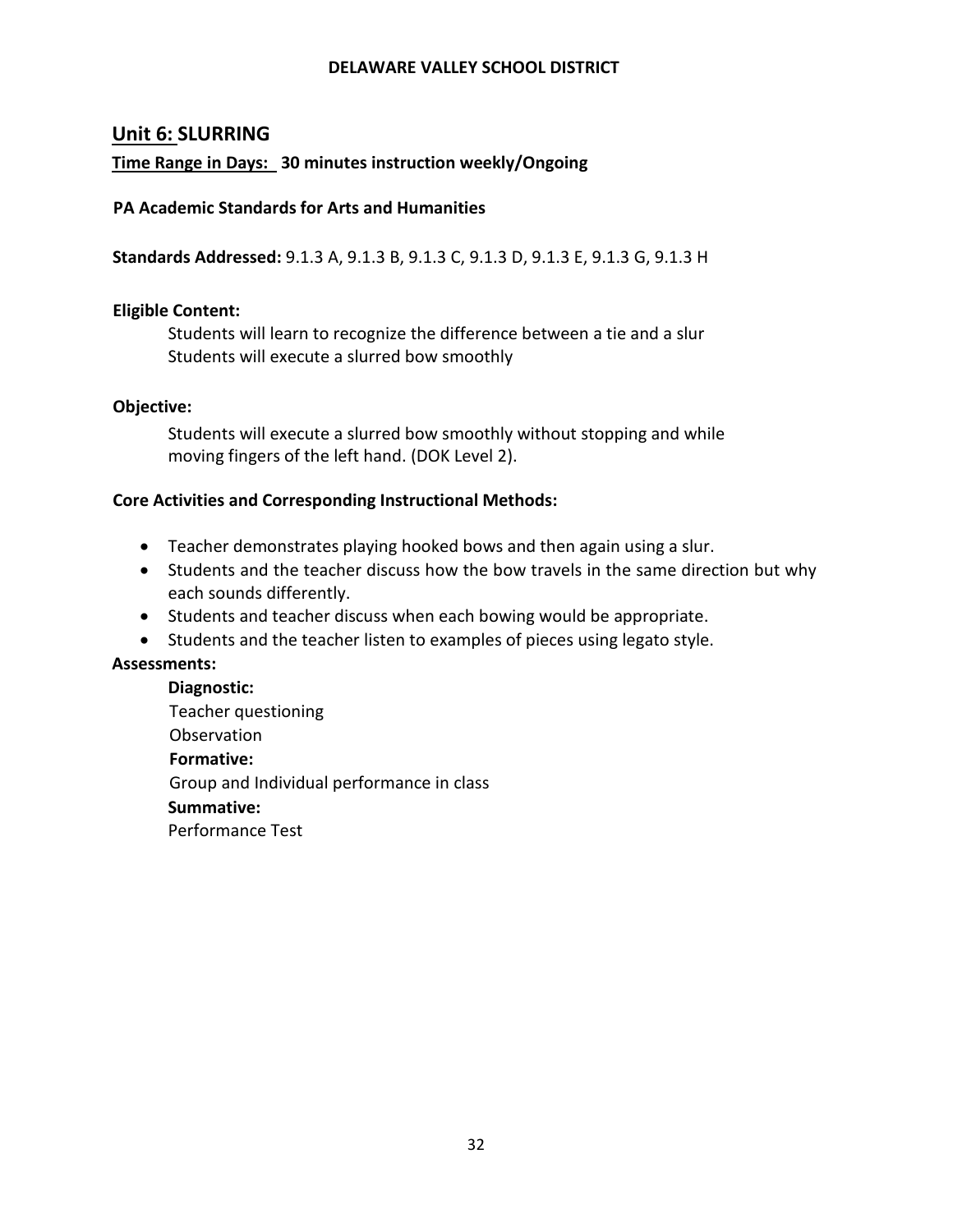# **Unit 7: SINGLE EIGHTH NOTES/RESTS**

## **Time Range in Days: 30 minutes instruction weekly/Ongoing**

## **Standard(s):**

## **PA Academic Standards for Arts and Humanities**

**Standards Addressed:** 9.1.3 A, 9.1.3 B, 9.1.3 C, 9.1.3 D, 9.1.3 E, 9.1.3 G, 9.1.3H **Anchor:** CC.2.1.3.C.1

## **Eligible Content:**

Students will expand their rhythmic repertoire by learning how to identify and utilize single eighth note and eighth rests. This includes eighth notes and rhythms that occur on and off the beat.

Students will identify single eighth notes and eighth rests based on their shape.

Students will count the duration in beats for single eighth notes and eighth rests based on their shape.

## **Objectives:**

Students will identify single eighth notes and eighth rests based on their shapes. (DOK: Level 1) Students will produce sounds or silence for specific durations of beats based on the notation. (DOK: Level 2)

## **Core Activities and Corresponding Instructional Methods:**

- Teacher and students review basic music notation and rhythms learned to date especially eighth note pairs, and experience playing said rhythms and notations in previously learned exercises/songs.
- Discussion and demonstration on how to identify single eighth notes and eighth rests, how many beats each receives, and how they differ from previous notation.
- Students clap eighth notes, counting out loud while clapping.
- Students select a pitch on respective instruments and play as a group several single eighth notes and eighth rest patterns while the teacher counts the beats out loud and/or plays along.
- Students as a group clap rhythms of specified exercises/songs in lesson book prior to playing them on respective instruments.
- Listen to accompaniment and follow along in lesson book to hear examples with single eighth notes and eighth rests included.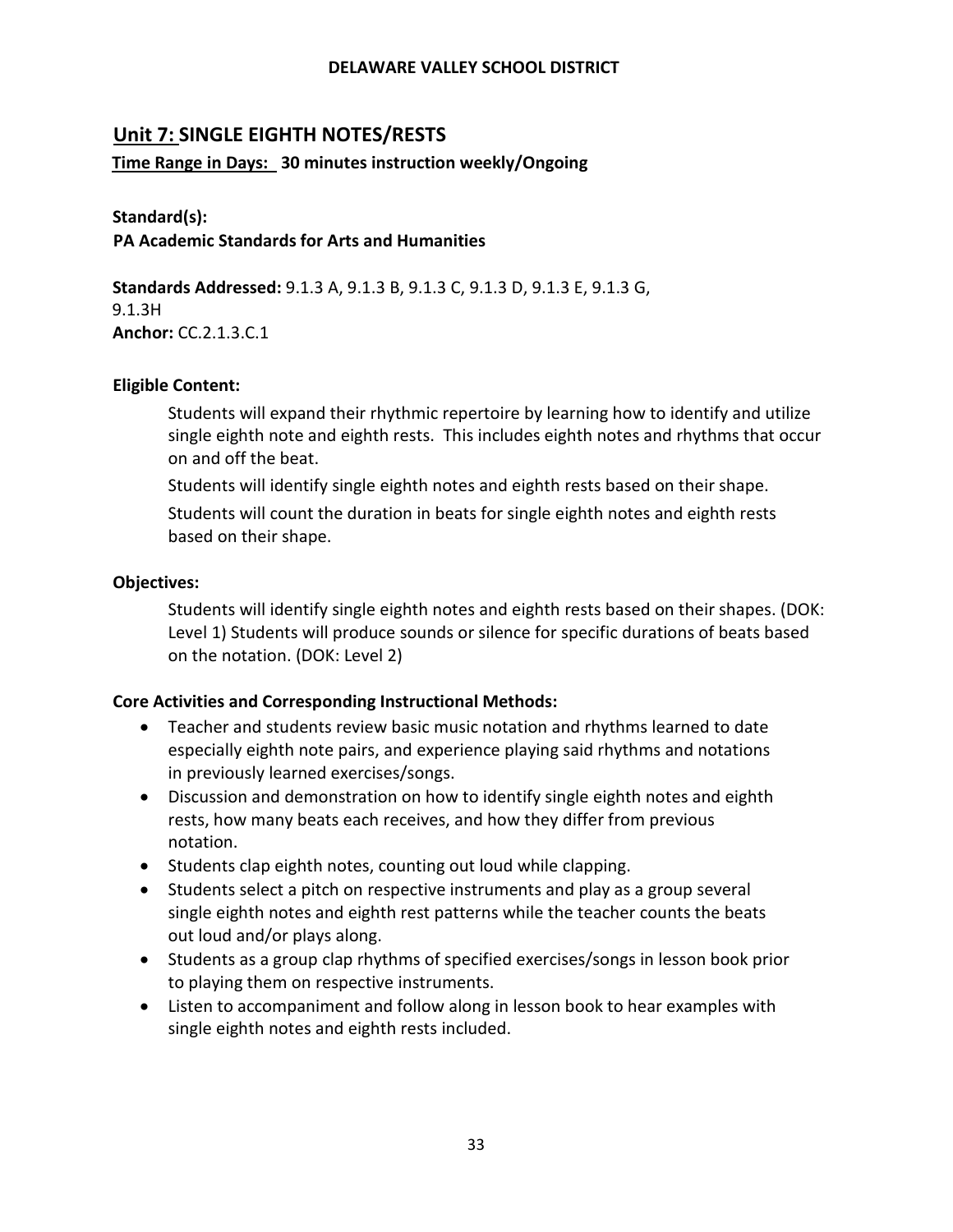#### **Assessments:**

## **Diagnostic:**

Teacher questioning

**Observation** 

## **Formative:**

Group and Individual performance in class

## **Summative:**

Performance Test (counting, speaking, and/or playing rhythms)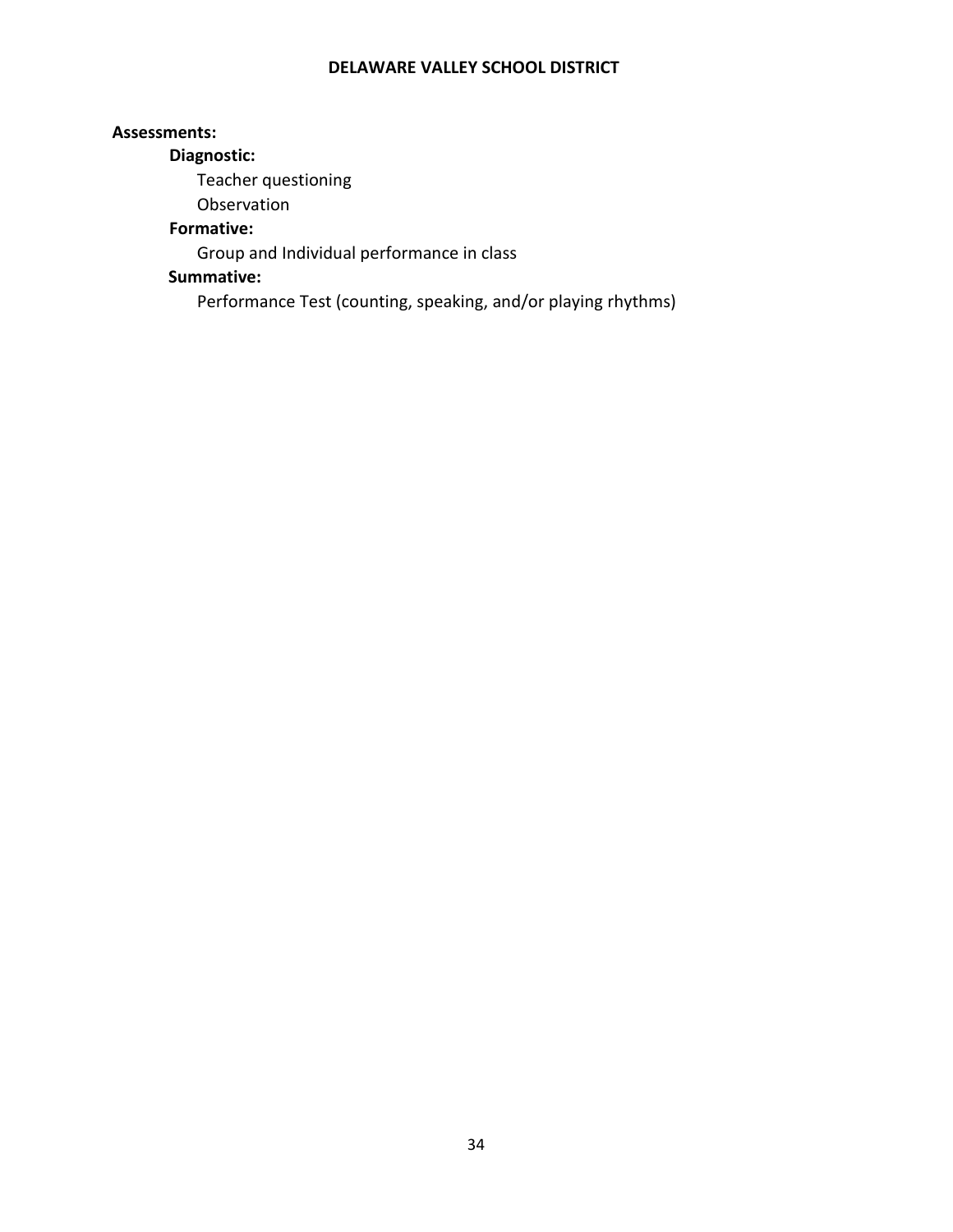# **Unit 9: DOTTED QUARTER/EIGHTH NOTE COMBINATION**

**Time Range in Days: 30 minutes instruction weekly/Ongoing**

## **Standard(s):**

**PA Academic Standards for Arts and Humanities**

## **Standards Addressed:**

9.1.3 A, 9.1.3 B, 9.1.3 C, 9.1.3 D, 9.1.3 E, 9.1.3 G, 9.1.3 H **Anchor:** CC.2.1.3.C.1

## **Eligible Content:**

Students will learn how to recognize and perform dotted quarter notes and eighth note combinations.

Students will identify dotted quarter notes and eighth note combinations based on their shapes.

Students will count the duration in beats for dotted quarter notes and eighth note combinations based on their shapes.

## **Objectives:**

Students will identify dotted quarter notes and eighth note combinations based on their shapes. (DOK: Level 1)

Students will produce sounds or silence for specific durations of beats based on the notation. (DOK: Level 2)

## **Core Activities and Corresponding Instructional Methods:**

- Teacher and students review basic music notation and rhythms learned to date, especially single eighth notes on the beat and off the beat, and experience playing said rhythms and notations in previously learned exercises/songs.
- Discussion and demonstration on how to identify dotted quarter notes and eighth note combinations, and how to count through this notation.
- Students clap dotted quarter notes and eighth note combinations.
- Students select a pitch on respective instruments and play as a group dotted quarter notes and eighth note patterns while the teacher counts the beats out loud and/or plays along.
- Students as a group clap rhythms of specified exercises/songs in lesson book prior to playing them on respective instruments.
- Listen to accompaniment and follow along in lesson book to hear examples with single eighth notes and eighth rests included.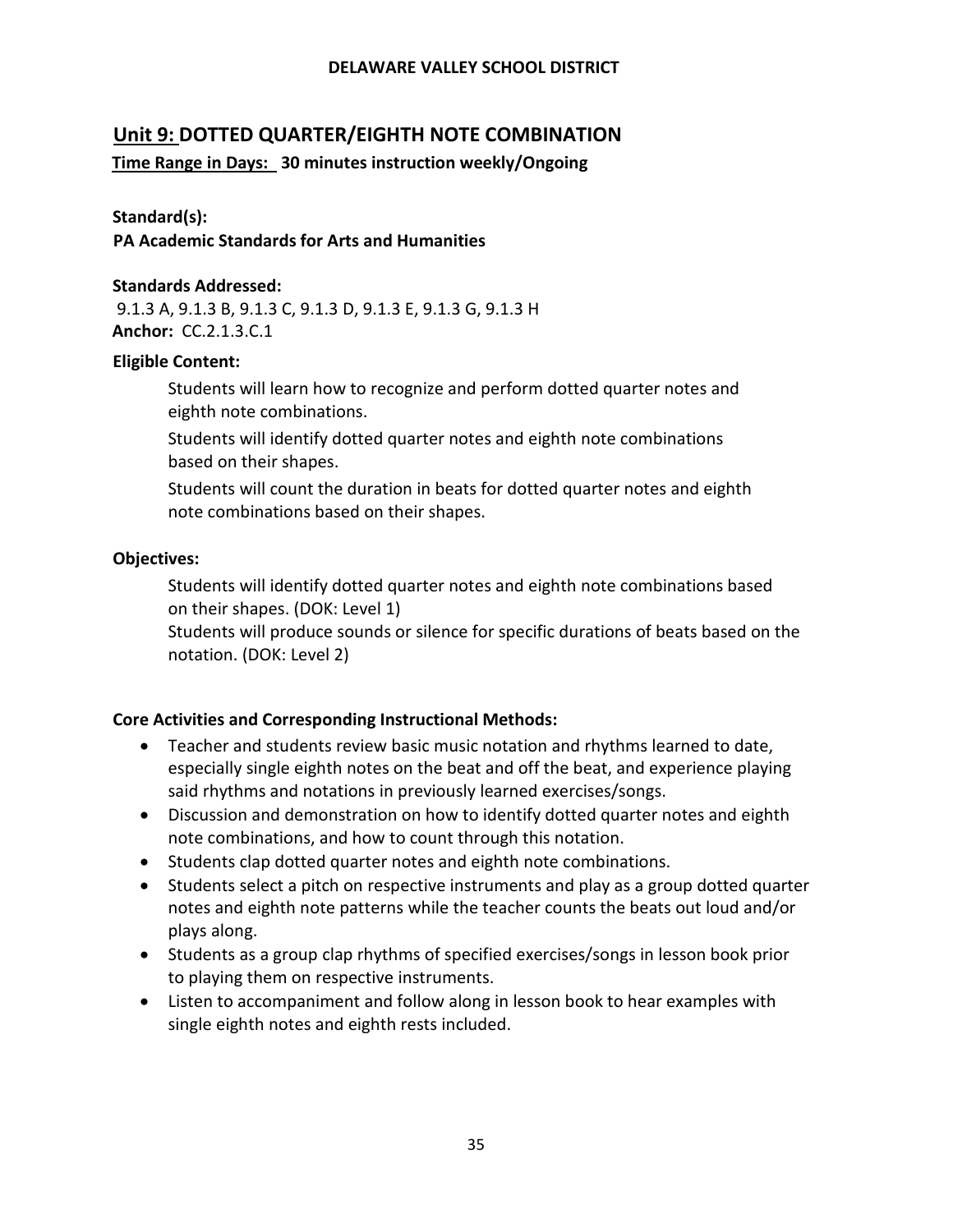#### **Assessments:**

## **Diagnostic:**

Teacher questioning

Observation

## **Formative:**

Group and Individual performance in class

# **Summative:**

Performance Test (counting, speaking, and/or playing rhythms)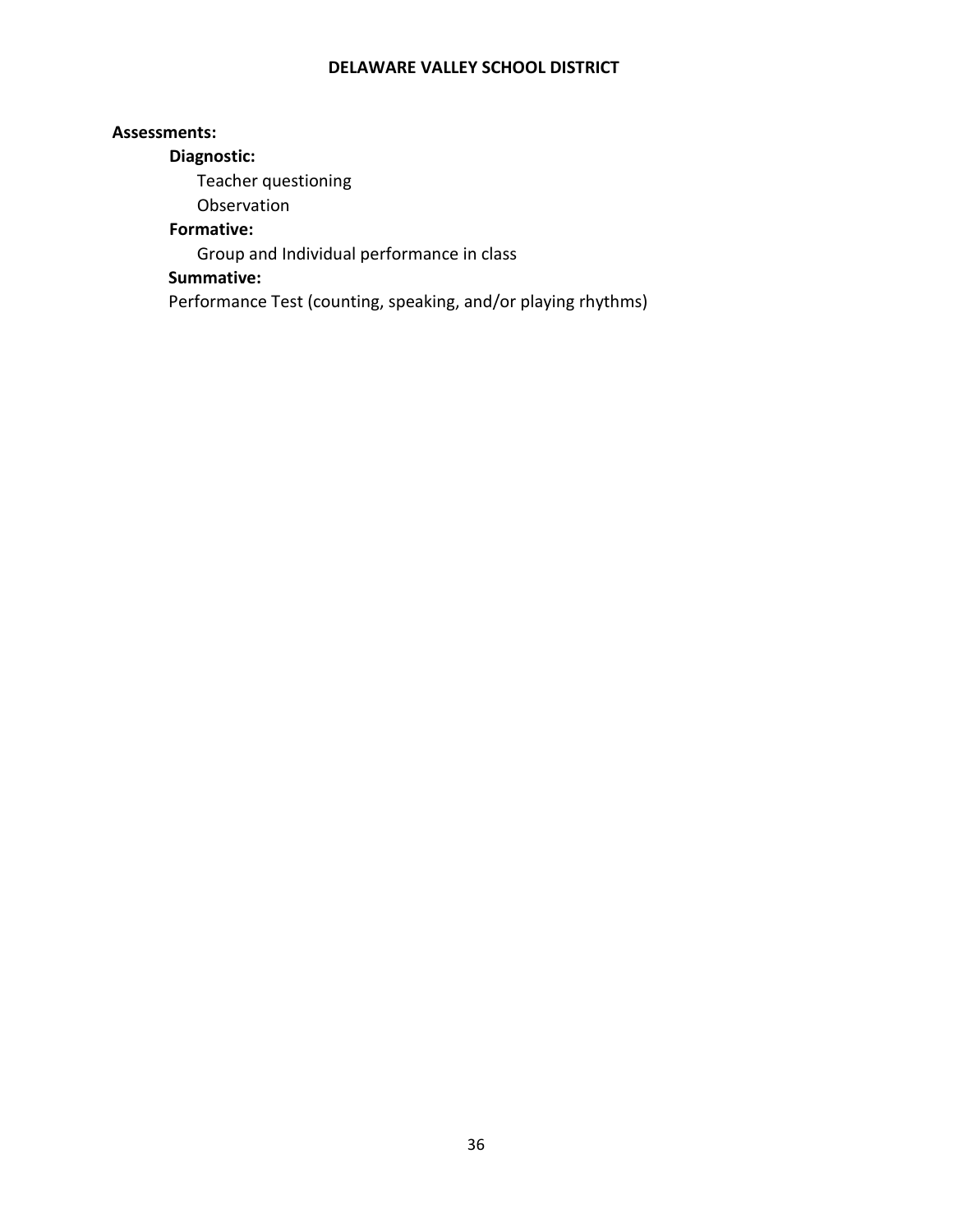# **Unit 10: NEW NOTATION/FINGERINGS**

## **Time Range in Days: 30 minutes instruction weekly/Ongoing**

## **Standard(s):**

## **PA Academic Standards for Arts and Humanities**

**Standards Addressed:** 9.1.3 A, 9.1.3 B, 9.1.3 C, 9.1.3 D, 9.1.3 E, 9.1.3 G, 9.1.3 H

## **Eligible Content:**

Students will utilize pattern three. Students will recognize and correctly play the notes in A Major on respective instruments in scale form, short songs, and other specific exercises. Violin and viola students use high third finger and cello students use extended fourth finger for G# and C# on the "D" string and "G" string respectively. Bass students use ½ position for "G#" on the "G" string. Students will identify new pitches in the correct key.

Students will demonstrate the correct fingering for each new pitch.

## **Objectives:**

Students will identify pitches in A Major by letter name and fingering. (DOK: Level 1) Students will perform short excerpts from their music that utilizes notes in the key of A Major. (DOK: Level 2)

## **Core Activities and Corresponding Instructional Methods:**

- Teacher introduces each note name and fingering through demonstration and explanation.
- Students practice notes by saying the letter names and fingerings out loud before playing.

## **Assessments:**

## **Diagnostic:**

Teacher questioning

Observation

## **Formative:**

Flashcard review of notes

Group and Individual performance in class

## **Summative:**

Written or Oral Evaluation of Note Identification Playing Test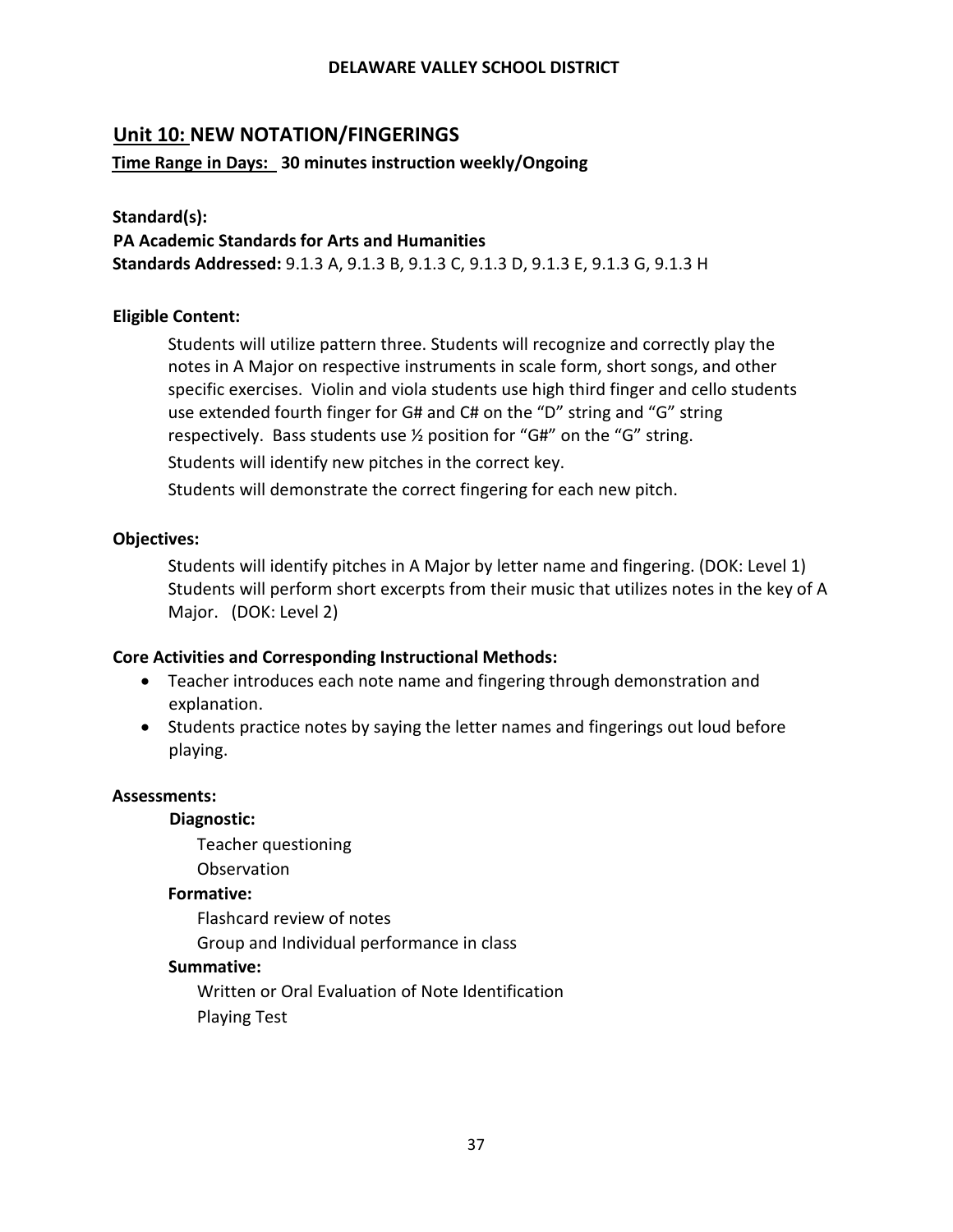# **Unit 11: NEW NOTATION/FINGERINGS**

## **Time Range in Days: 30 minutes instruction weekly/Ongoing**

## **Standard(s):**

## **PA Academic Standards for Arts and Humanities**

**Standards Addressed:** 9.1.3 A, 9.1.3 B, 9.1.3 C, 9.1.3 D, 9.1.3 E, 9.1.3 G, 9.1.3 H

## **Eligible Content:**

Students will learn pattern #4.

Students will recognize and correctly play the notes in F Major on respective instruments in scale form, short songs, and other specific exercises. Students will identify new pitches in the correct key. Students will demonstrate the correct fingering for each new pitch.

## **Objectives:**

Students will identify pitches in F Major by letter name and fingering. (DOK: Level 1) Students will perform short excerpts from their music that utilizes notes the key of F Major. (DOK: Level 2)

## **Core Activities and Corresponding Instructional Methods:**

- Teacher introduces each note name and fingering through demonstration and explanation.
- Students practice notes by saying the letter names and fingerings out loud before playing.

## **Assessments:**

**Diagnostic:** Teacher questioning Observation **Formative:** Flashcard review of notes Group and Individual performance in class **Summative:** Written or Oral Evaluation of Note Identification Playing Test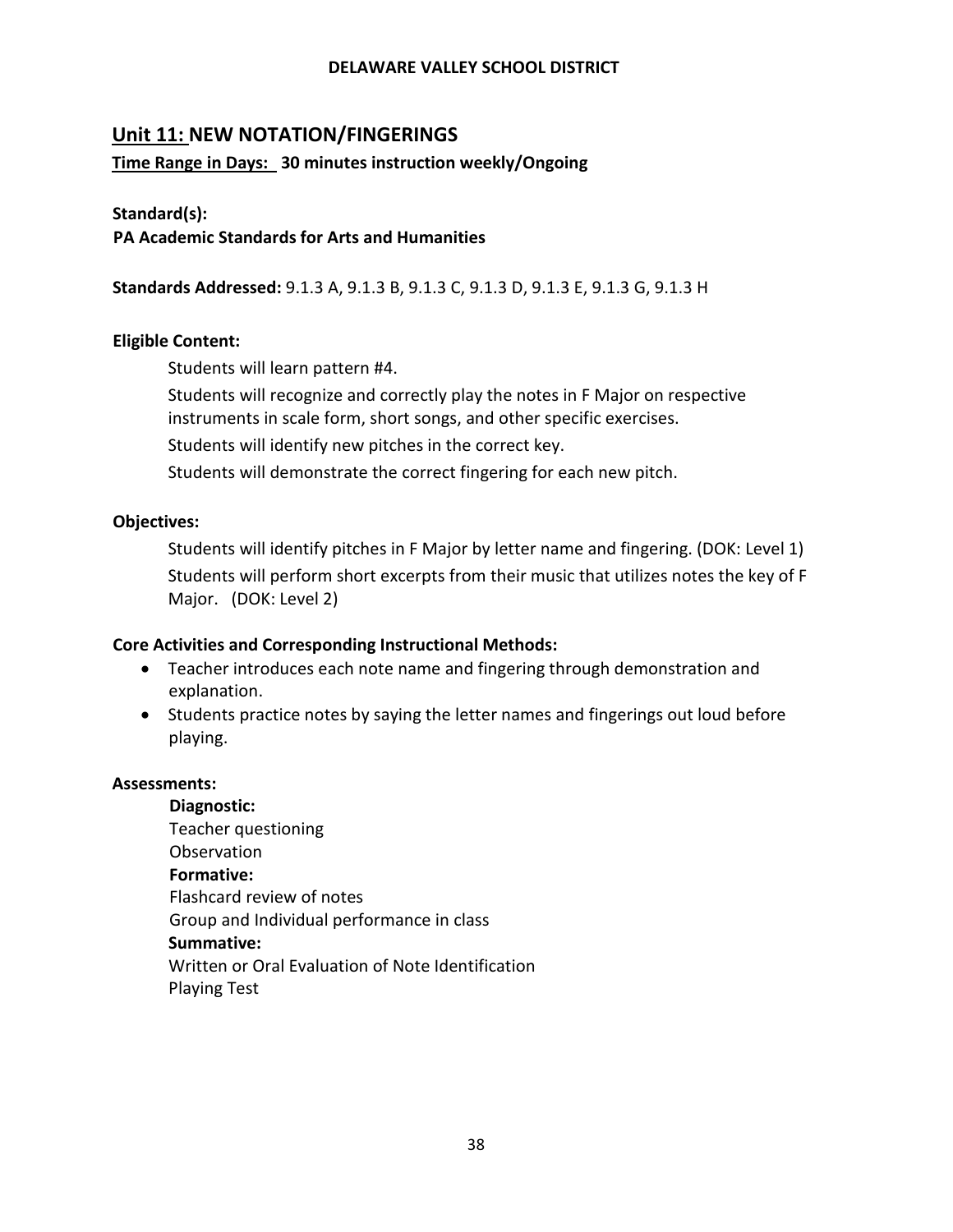# **Unit 12: Music History/Technology/Listening Project**

**Time Range in Days: 30 minutes instruction weekly/2-4 lessons and ongoing**

## **Standard(s):**

**PA Academic Standards for Arts and Humanities**

## **Standards Addressed:**

9.2.3 A, 9.2.3 B, 9.2.3 C, 9.2.3 D, 9.2.3 E, 9.2.3 F, 9.2.3 G, 9.2.3 H, 9.2.3 I, 9.2 3 J, 9.2.3 K, 9.2.3 L, 9.3.3 A, 9.3.3 B, 9.3.3 C, 9.3.3 D, 9.3.3 E, 9.3.3 F, 9.3.3 G, 9.4.3 A, 9.4.3 B, 9.4.3 C, 9.4.3 D

**Anchor(s):** CC.1.4.4.U, CC.1.4.4.V, CC.1.4.4.W

## **Eligible Content:**

Students will write a critique of an orchestral performance or present a paper/project based on history of chosen composer/musician, time period/genre, or orchestral music selection.

Students will find and present information about musical topics.

Students will effectively critique an orchestral performance.

## **Objectives:**

Students will be able to:

Collect information about musicians or musical works of interest. (DOK: Level 2) ∙ Create presentations based on information/insights gained by research. (DOK‐ 4) Analyze musical works based on various musical performance elements. (DOK‐ 4) ∙ Create presentations that reflect this analysis. (DOK: Level 4)

## **Core Activities and Corresponding Instructional Methods:**

- Students may use the internet to research the history of a composer whose music they have played and write/type at least a one-page report.
- Students may use the internet to research the history of an orchestral musical selection whose music they have played and write/type at least a one-page report.
- Students may write/type at least a one-page report critiquing an orchestral performance.

#### **Assessments:**

# **Diagnostic:**

Teacher questioning Observation **Formative:**

Weekly progress of research and/or reflection

#### **Summative:**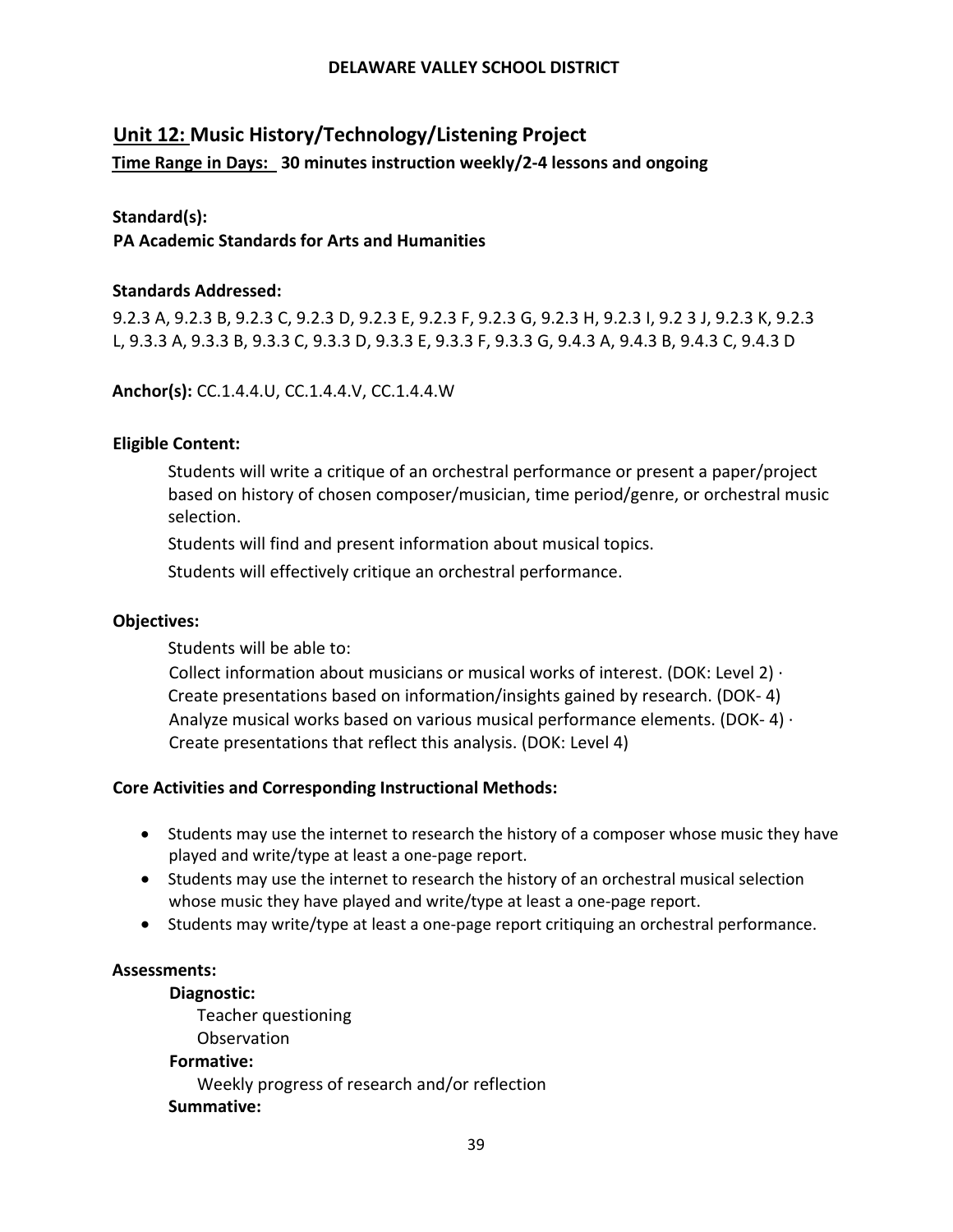Final project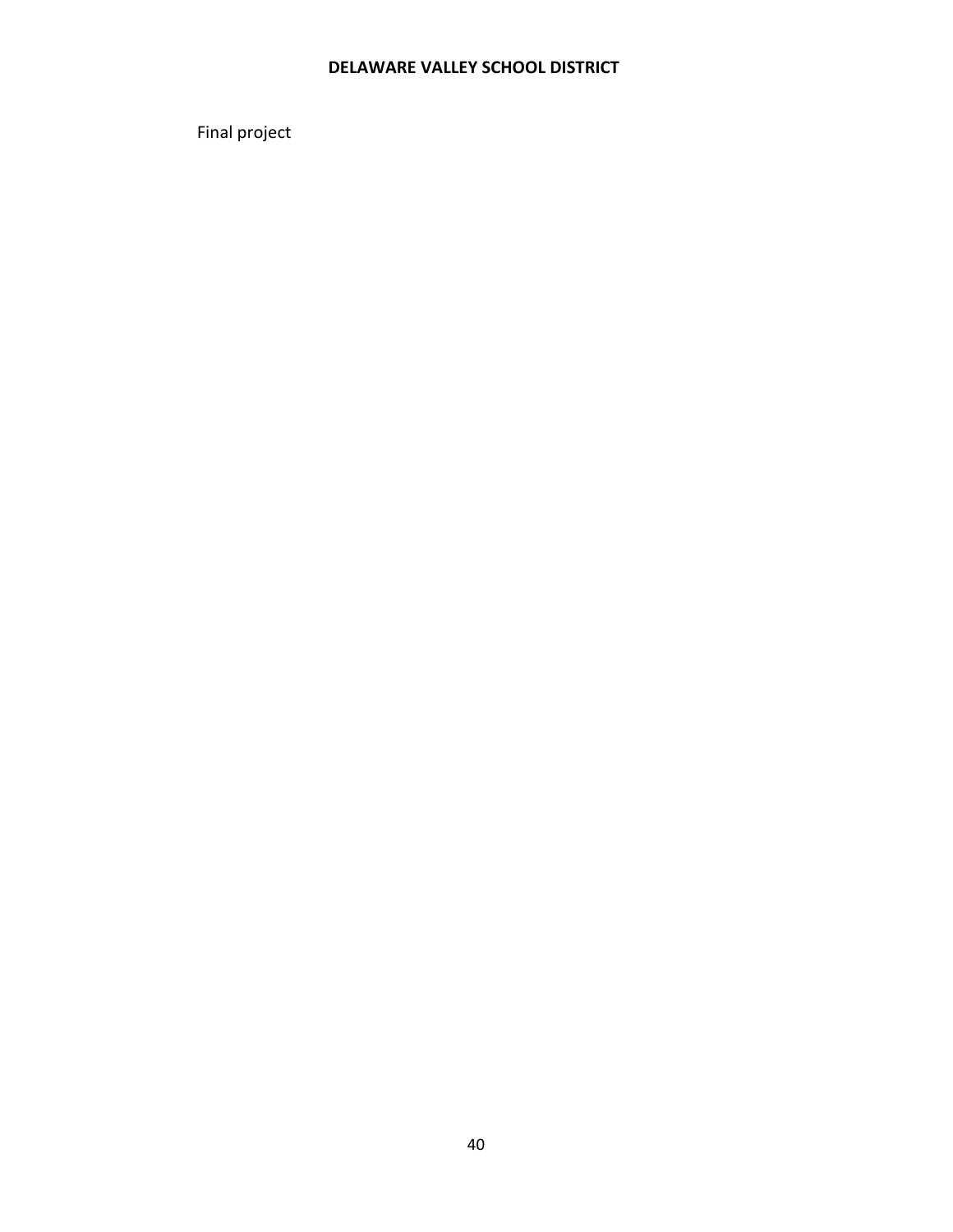# **Elementary Orchestra Units - Year Three**

# **Curriculum Plan**

## **Unit 11: NEW NOTATION/FINGERINGS**

**Time Range in Days: 30 minutes instruction weekly/Ongoing**

## **Standard(s):**

**PA Academic Standards for Arts and Humanities**

**Standards Addressed:** 9.1.3 A, 9.1.3 B, 9.1.3 C, 9.1.3 D, 9.1.3 E, 9.1.3 G, 9.1.3 H

#### **Eligible Content:**

Students will learn pattern #5. Students will recognize and correctly play the notes in Bb Major on respective instruments in scale form, short songs, and other specific exercises.

Students will identify new pitches in the correct key.

Students will demonstrate the correct fingering for each new pitch.

#### **Objectives:**

Students will identify pitches in Bb Major by letter name and fingering. (DOK: Level 1) Students will perform short excerpts from their music that utilizes notes the key of F Major. (DOK: Level 2)

#### **Core Activities and Corresponding Instructional Methods:**

- Teacher introduces each note name and fingering through demonstration and explanation.
- Students practice notes by saying the letter names and fingerings out loud before playing.

#### **Assessments:**

**Diagnostic:** Teacher questioning **Observation Formative:** Flashcard review of notes Group and Individual performance in class **Summative:** Written or Oral Evaluation of Note Identification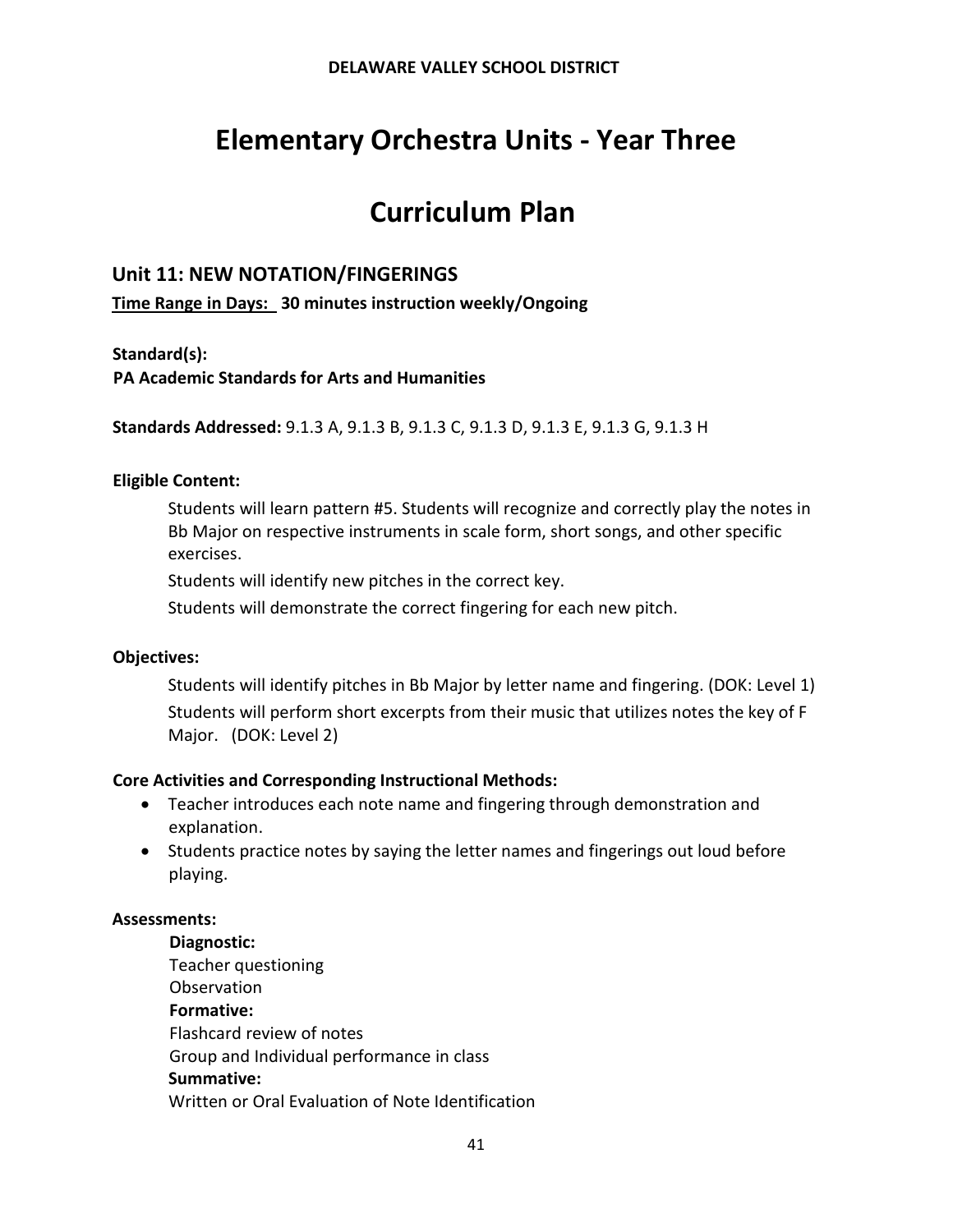Playing Test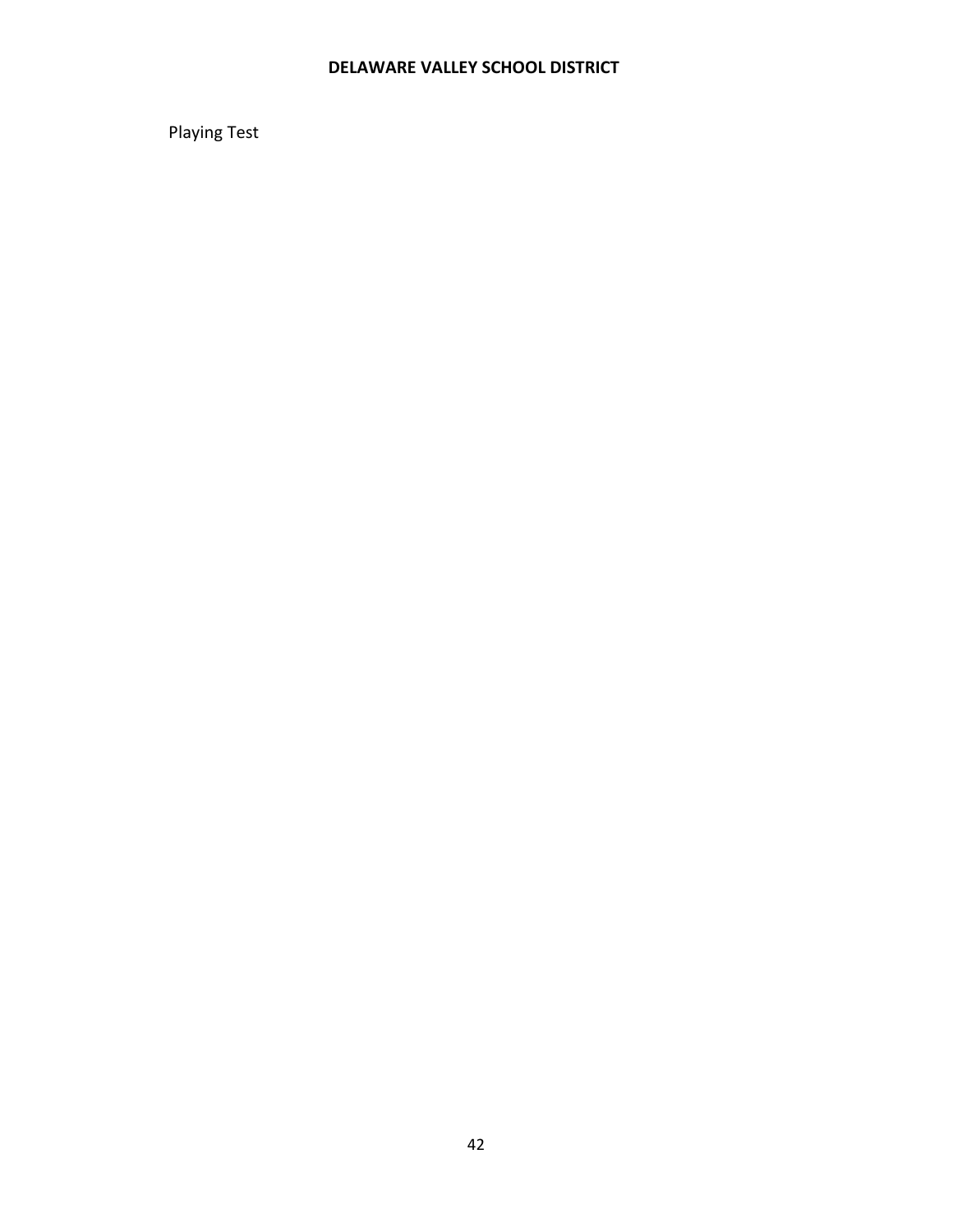## **Unit 2: TUNING WITH FINE TUNERS**

**Time Range in Days: 30 minutes instruction weekly/ ongoing**

#### **Standard(s):**

**PA Academic Standards for Arts and Humanities**

#### **Standards Addressed:**

9.1.3 A, 9.1.3 B, 9.1.3 C, 9.1.3 D, 9.1.3 E, 9.1.3 G, 9.1.3 H

#### **Anchor:**

CC.2.1.3.C.1

#### **Eligible Content:**

Students will learn how to identify the strings that are out of tune and raise or lower the pitch by the correct fine tuner.

Students will learn which direction to turn a fine tuner to raise or lower the pitch. Students will hear when a string is too high or too low and needs adjustment.

#### **Objectives:**

1. Students will be able to hear and make adjustments to out of tune instruments. (DOK Level 2)

2. Students will be able to use the fine tuners to make the adjustments. (DOK Level 2)

#### **Core Activities and Corresponding Instructional Methods:**

- Teacher will play open strings that are in tune followed by an instrument that is not in tune.
- Students will offer what they hear and suggestions for improvement.
- Teacher will demonstrate the fine tuners adjusting pitch up and down.
- Students will play their own strings and listen for them to match the in tune instrument.

#### **Assessments:**

**Diagnostic:** Teacher questioning **Observation Formative:** Flashcard review of notes Group and Individual performance in class **Summative:** Written or Oral Evaluation of Note Identification Playing test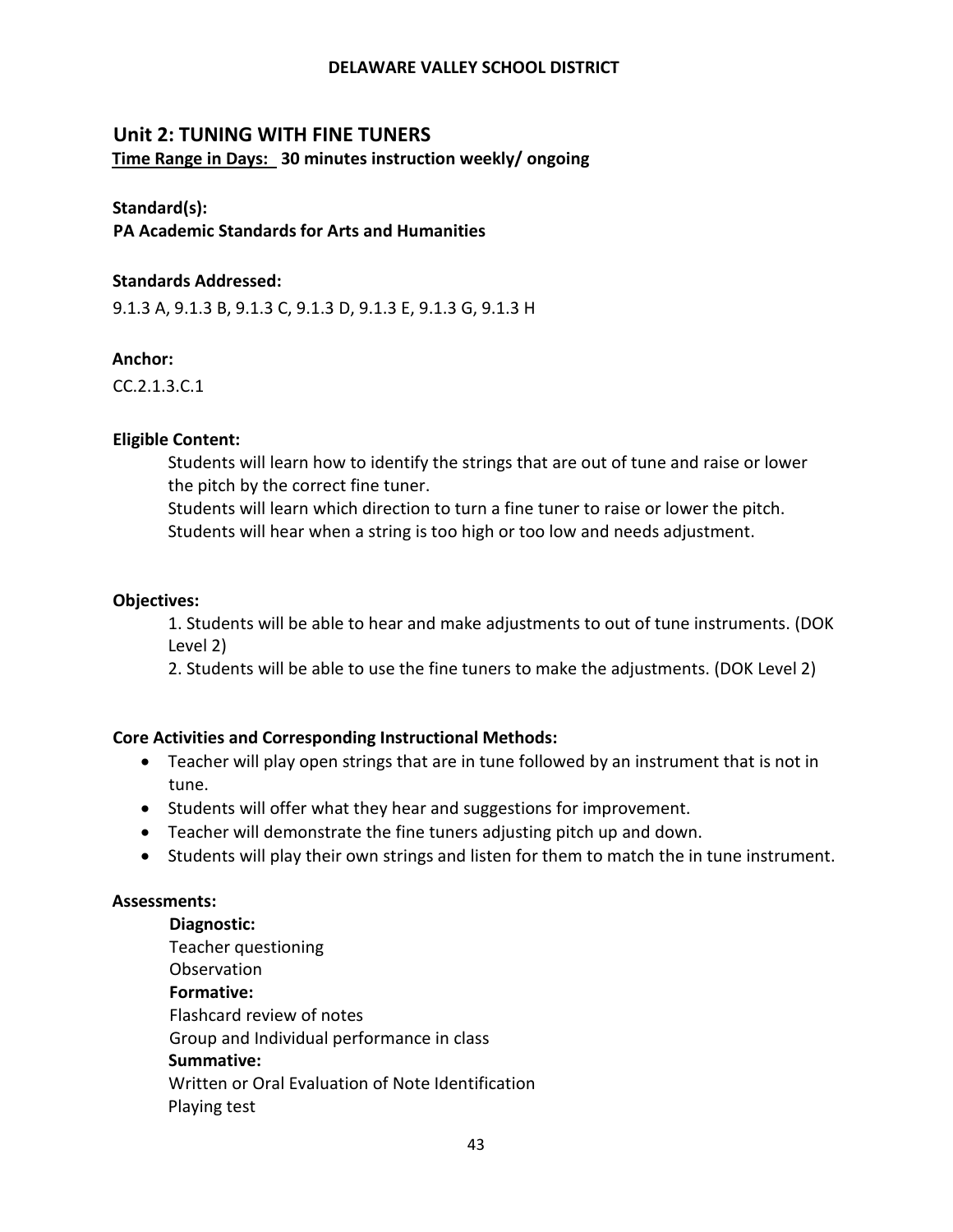# **Unit 3: SIXTEENTH/EIGHTH NOTE COMBINATIONS Time Range in Days: 30 minutes instruction weekly/ ongoing**

#### **Standard(s):**

**PA Academic Standards for Arts and Humanities**

#### **Standards Addressed:**

9.1.3 A, 9.1.3 B, 9.1.3 C, 9.1.3 D, 9.1.3 E, 9.1.3 G, 9.1.3 H

## **Anchor:**

CC.2.1.3.C.1

#### **Eligible Content:**

Students will learn how to identify and play sixteenth/eighth note combinations in music.

Students will identify sixteenth/eighth note combinations based on their shapes.

Students will count the duration in beats for sixteenth/eighth note combinations based on their shapes.

## **Objectives:**

Students will identify sixteenth/eighth note combinations based on their shapes. (DOK: Level 1)

Students will produce sounds or silence for specific durations of beats based on the notation. (DOK: Level 2)

#### **Core Activities and Corresponding Instructional Methods:**

- Teacher and students review basic music notation and rhythms learned to date, especially notes with values smaller than one beat, and experience playing said rhythms and notations in previously learned exercises/songs.
- Discussion and demonstration on how to identify sixteenth/eighth note combinations, and how to count through this notation.
- Students clap sixteenth/eighth note combinations.
- Students select a pitch on respective instruments and play as a group sixteenth/eighth note combinations patterns while the teacher counts the beats out loud and/or plays along.
- Students as a group clap rhythms of specified exercises/songs in lesson book prior to playing them on respective instruments.
- Listen to accompaniment and follow along in lesson book to hear examples with sixteenth/eighth note combinations included.

#### **Assessments:**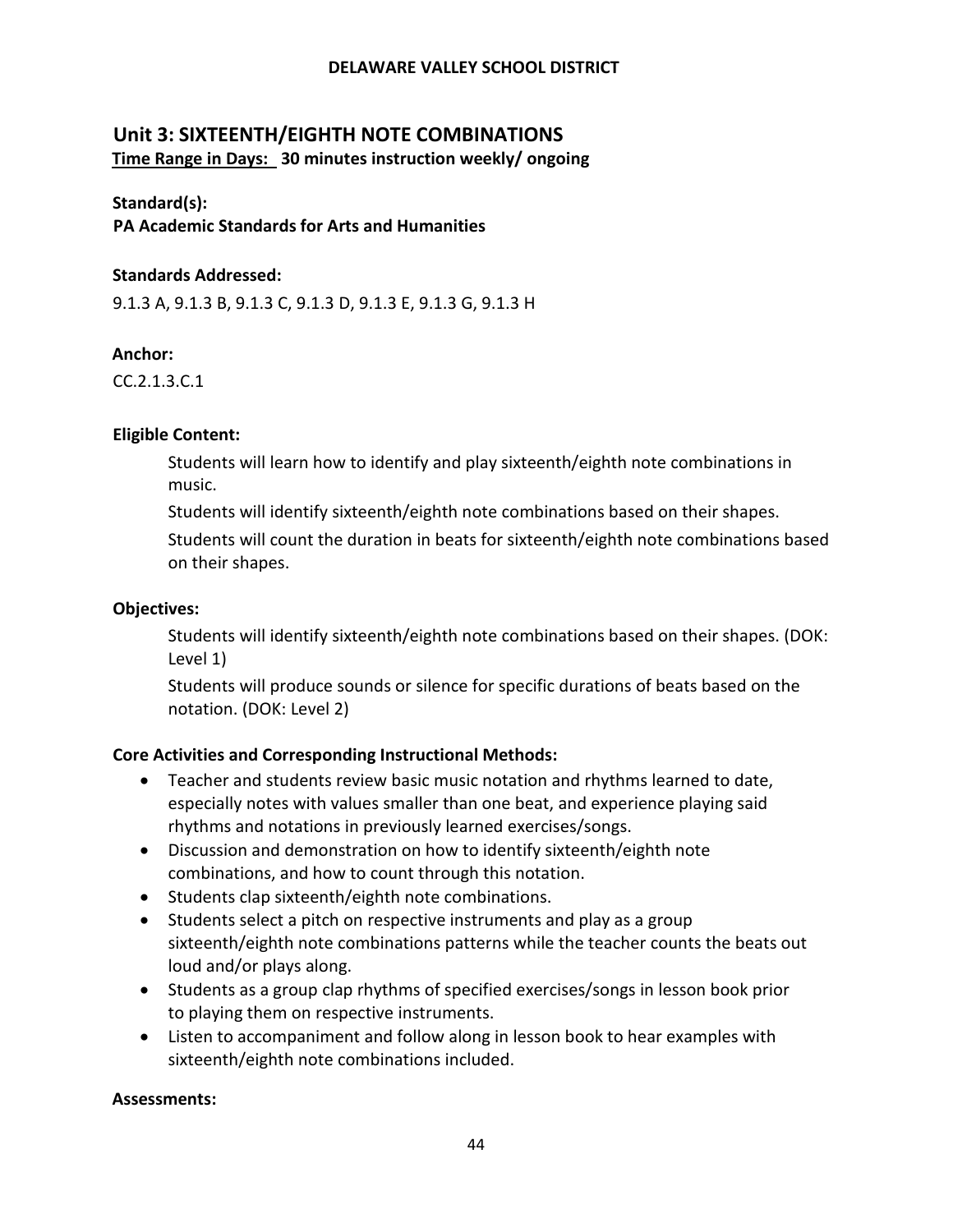## **Diagnostic:**

Teacher questioning

Observation

## **Formative:**

Group and Individual performance in class

# **Summative:**

Performance Test (counting, speaking, and/or playing rhythms)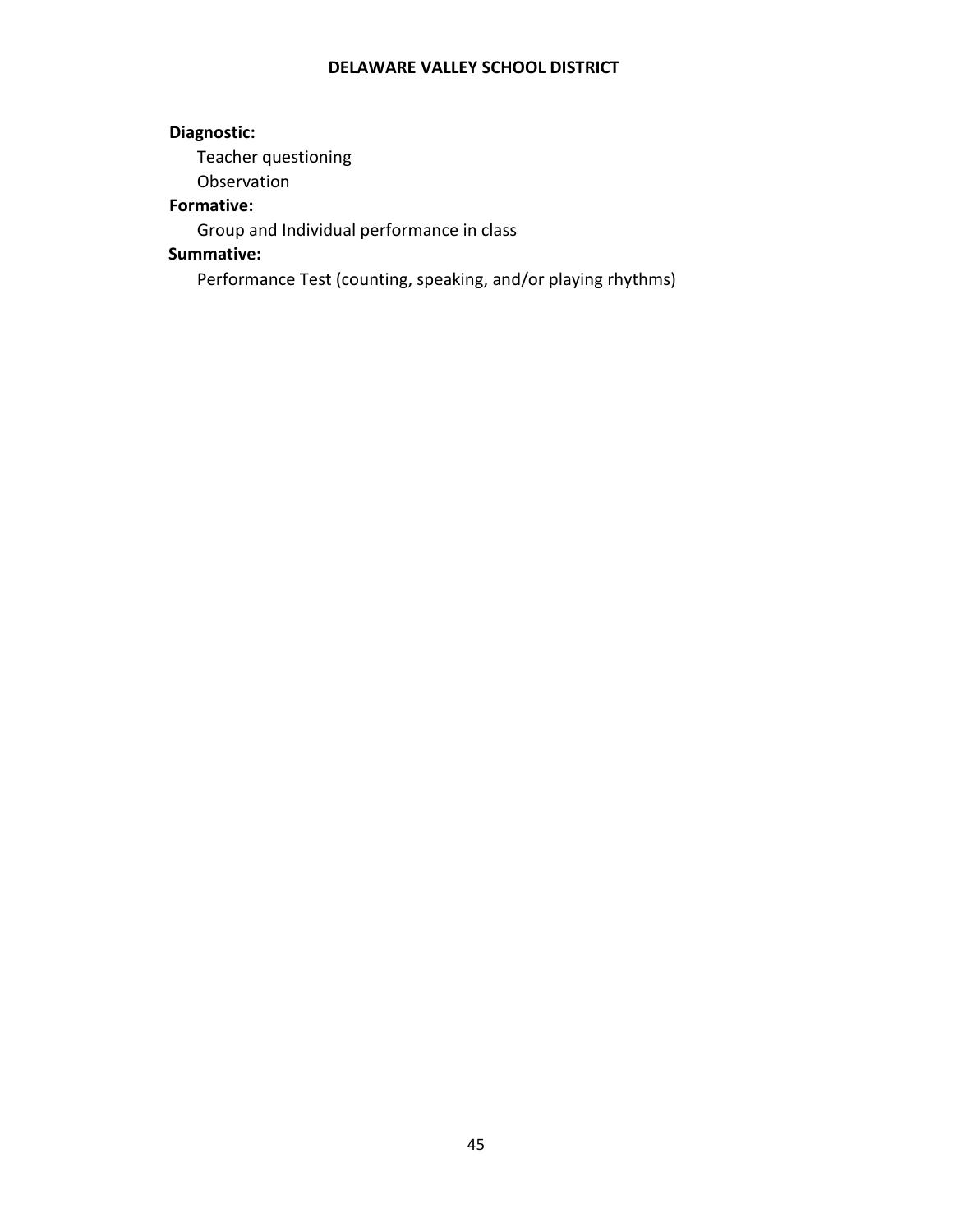## **UNIT 4: SYNCOPATION**

## **Time Range in Days: 30 minutes instruction weekly/Ongoing**

#### **Standard(s):**

#### **PA Academic Standards for Arts and Humanities**

**Standards Addressed:** 9.1.3 A, 9.1.3 B, 9.1.3 C, 9.1.3 D, 9.1.3 E, 9.1.3 G, 9.1.3 H

**Anchor:** CC.2.1.3.C.1

#### **Eligible Content:**

Students will become familiar with syncopation and use syncopation in various musical excerpts.

Students will identify, explain, and play examples of syncopation.

#### **Objectives:**

Students will explain syncopation and identify its use in musical passages. (DOK: Levels 1 & 2) Students will play various exercises and songs using syncopation. (DOK: Level 2)

#### **Core Activities and Corresponding Instructional Methods:**

- Teacher explanation of syncopation.
- Students play through short examples of syncopation.
- Students practice identifying syncopation in the method book and sheet music.
- Discussion and demonstration on how to count and play syncopated passages. ∙
- Students as a group clap rhythms of specified exercises/songs in lesson book prior to playing them on respective instruments.
- Listen to accompaniment and follow along in lesson book to hear examples with dotted half notes.

#### **Assessments:**

**Diagnostic:**

Teacher questioning

**Observation** 

#### **Formative:**

Group and Individual performance in class

#### **Summative:**

Performance Test (counting, speaking, and/or playing)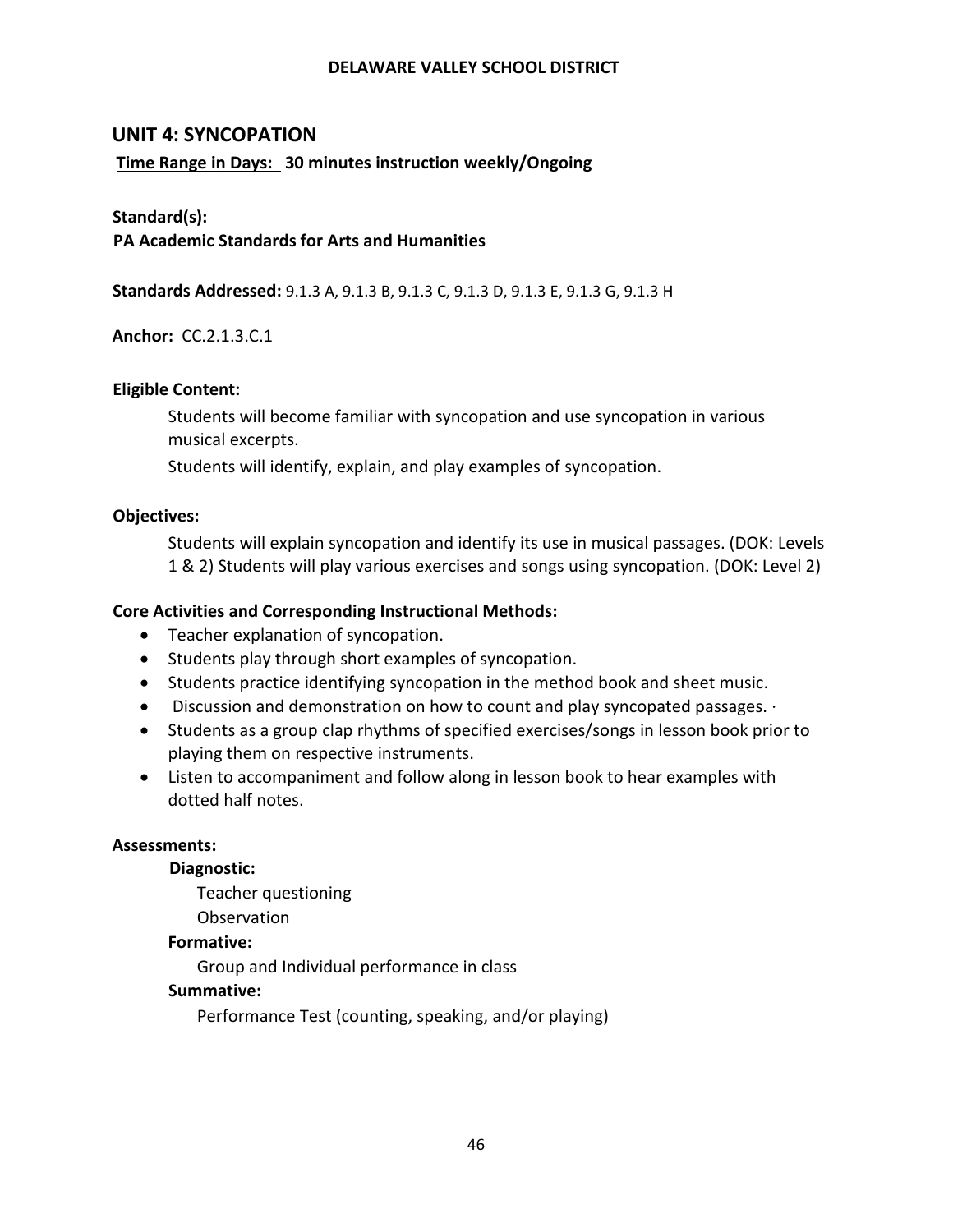# **Unit 5: CUT TIME Time Range in Days: 30 minutes instruction weekly/Ongoing**

#### **Standard(s):**

PA Academic Standards for Arts and Humanities Standards Addressed: 9.1.5 A, 9.1.5 B, 9.1.5 C, 9.1.5 D, 9.1.5 E, 9.1.5 G, 9.1.5 H

## **Anchor: CC.2.1.5.C.1**

#### **Eligible Content:**

Students will apply their understanding of time signatures and note values to learn cut time and how it affects how beats are organized and rhythms are counted. Students will identify, explain, and play music using cut time.

#### **Objectives:**

Students will identify cut time in the time signature and explain its meaning. (DOK: Level 1)

Students will play various exercises in cut time. (DOK: Level 2)

#### **Core Activities and Corresponding Instructional Methods:**

- Teacher explanation of cut time and how it differs from common time.
- Students identify prior to playing a song/exercise in method books or sheet music, the time signature and how many beats will be counted in each measure.
- Students listen to recordings or teacher demonstrations of musical excerpts played in cut time.
- Students will make a chart of time signatures learned to date and their note values to use for reference.

#### **Assessments:**

**Diagnostic:**  Teacher questioning **Observation Formative:**  Group and Individual performance in class **Summative:** Performance Test (counting, speaking, and/or playing)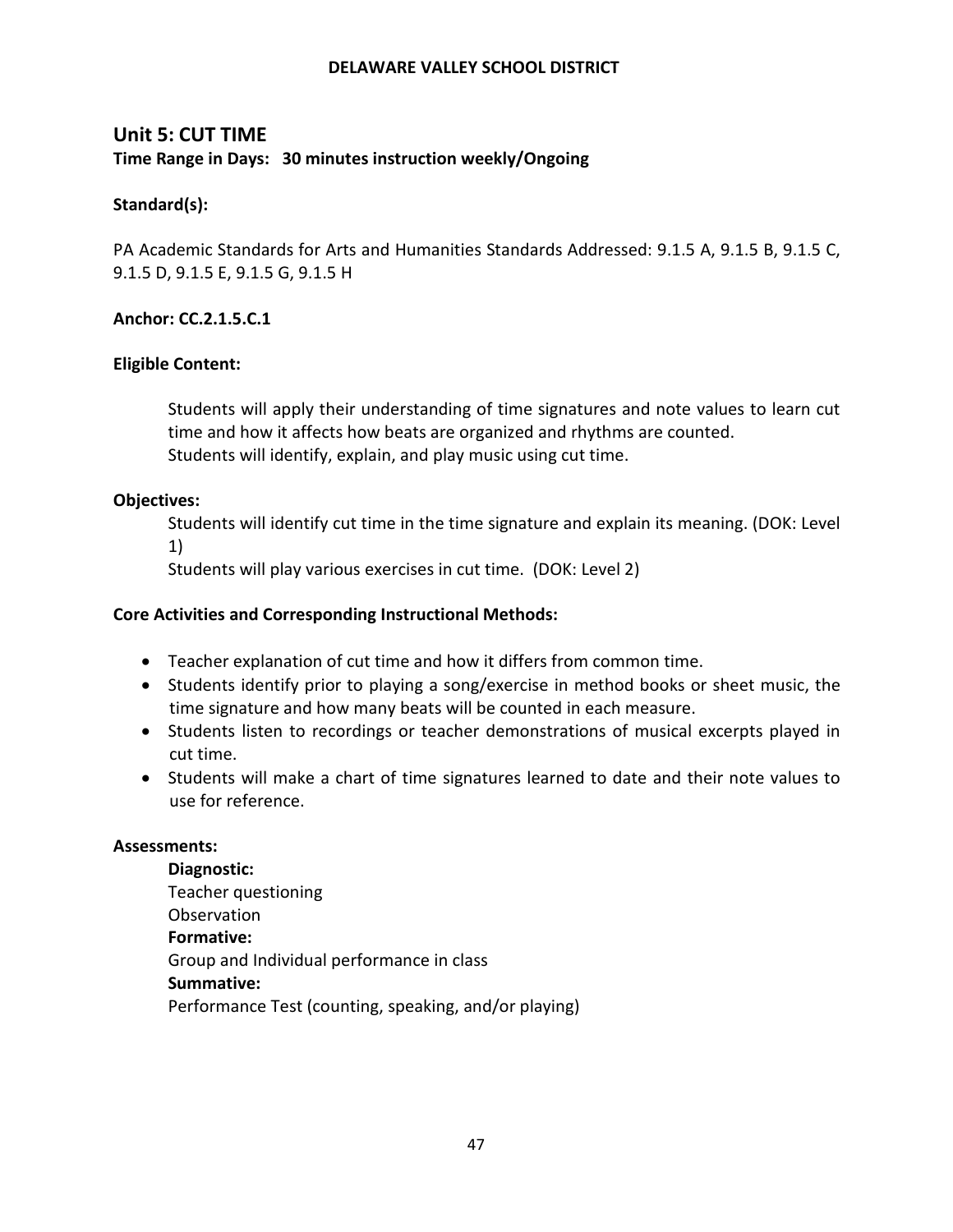# **Unit 5: OPEN-STRING HARMONICS AND SHIFTING**

**Time Range in Days: 30 minutes instruction weekly/2-4 lessons and ongoing**

**Standard(s): PA Academic Standards for Arts and Humanities Standards Addressed: 9.1.5 A, 9.1.5 B, 9.1.5 C, 9.1.5 D, 9.1.5 E, 9.1.5 G, 9.1.5 H Anchor: 3.2.5.B5** 

## **Eligible Content:**

Students experiment with finding various open‐string harmonics on their instruments. They will apply the same physical motion of playing harmonics to develop good shifting technique.

Students will identify places along the fingerboard that create harmonics. Students will demonstrate good shifting technique.

## **Objectives:**

Students will demonstrate proper shifting technique (DOK: Level 2) Students will perform open‐string harmonics with good tone. (DOK: Level 2)

## **Core Activities and Corresponding Instructional Methods:**

- Teacher demonstrates how to find and play harmonics using proper shifting technique. Students practice playing harmonics using proper shifting technique.
- Teachers and students practice various shifting exercises in method books or other supplemental materials at the teacher's discretion.

#### **Assessments:**

**Diagnostic:**  Teacher questioning **Observation Formative:**  Group and Individual performance in class **Summative:**  Playing Test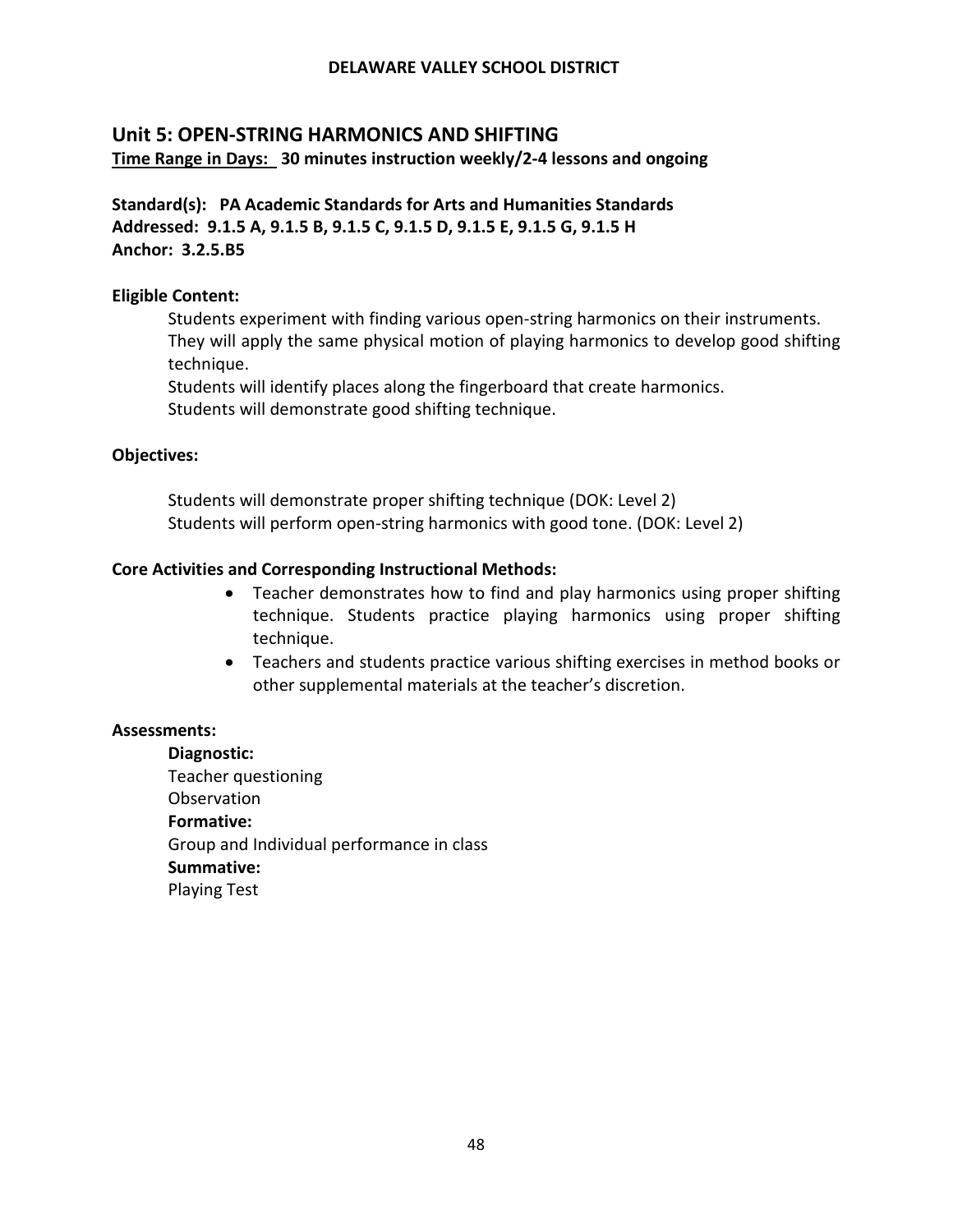# **Unit 6: Music History/Technology/Listening Project**

**Time Range in Days: 30 minutes instruction weekly/2-4 lessons and ongoing**

## **Standard(s):**

**PA Academic Standards for Arts and Humanities**

## **Standards Addressed:**

9.2.3 A, 9.2.3 B, 9.2.3 C, 9.2.3 D, 9.2.3 E, 9.2.3 F, 9.2.3 G, 9.2.3 H, 9.2.3 I, 9.2 3 J, 9.2.3 K, 9.2.3 L, 9.3.3 A, 9.3.3 B, 9.3.3 C, 9.3.3 D, 9.3.3 E, 9.3.3 F, 9.3.3 G, 9.4.3 A, 9.4.3 B, 9.4.3 C, 9.4.3 D

**Anchor(s):** CC.1.4.4.U, CC.1.4.4.V, CC.1.4.4.W

## **Eligible Content:**

Students will write a critique of an orchestral performance or present a paper/project based on history of chosen composer/musician, time period/genre, or orchestral music selection.

Students will find and present information about musical topics.

Students will effectively critique an orchestral performance.

## **Objectives:**

Students will be able to:

Collect information about musicians or musical works of interest. (DOK: Level 2) ∙ Create presentations based on information/insights gained by research. (DOK‐ 4) Analyze musical works based on various musical performance elements. (DOK‐ 4) ∙ Create presentations that reflect this analysis. (DOK: Level 4)

## **Core Activities and Corresponding Instructional Methods:**

- Students may use the internet to research the history of a composer whose music they have played and write/type at least a one-page report.
- Students may use the internet to research the history of an orchestral musical selection whose music they have played and write/type at least a one-page report.
- Students may write/type at least a one-page report critiquing an orchestral performance.

#### **Assessments:**

# **Diagnostic:**

Teacher questioning Observation **Formative:**

Weekly progress of research and/or reflection

#### **Summative:**